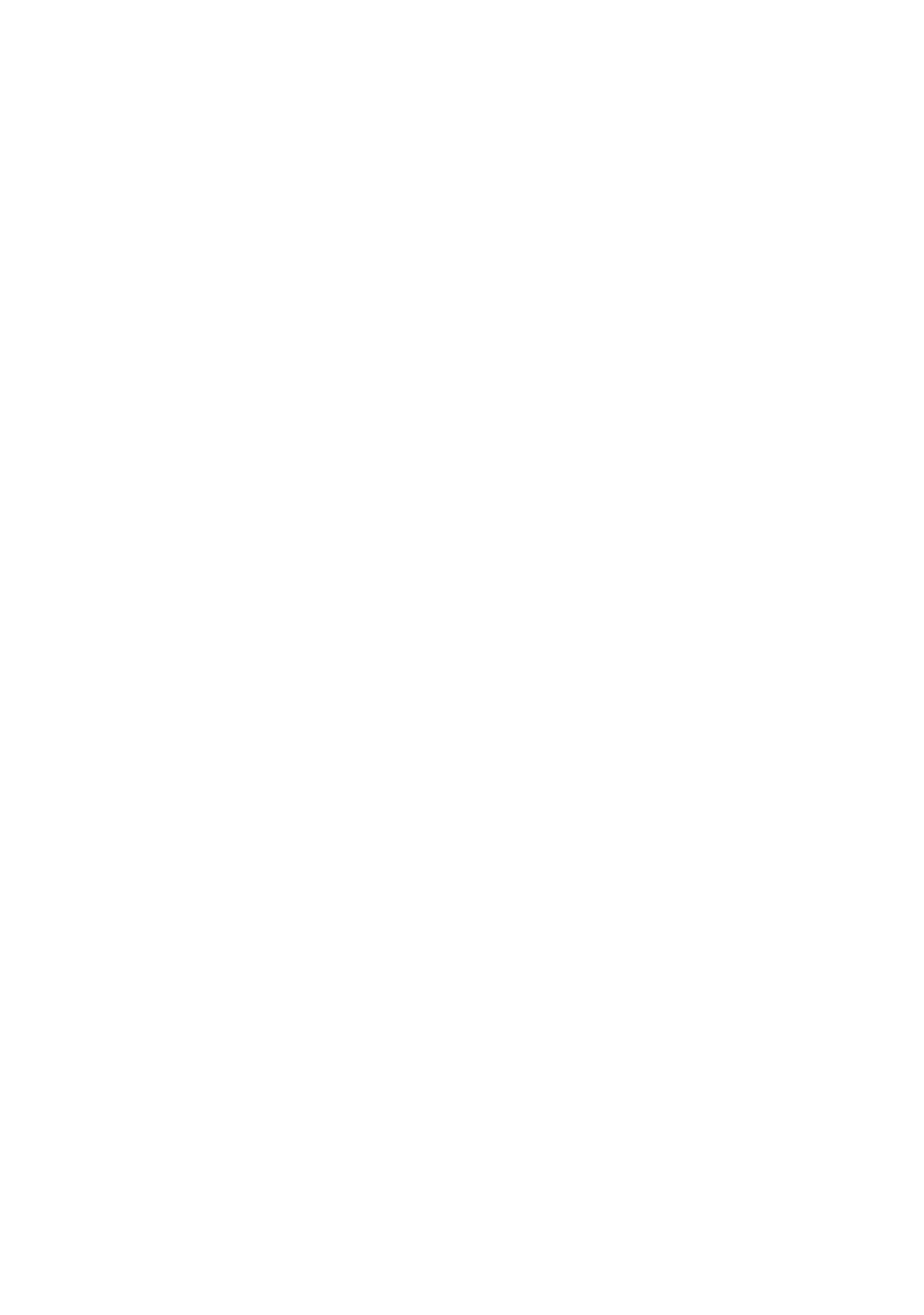

# THE LAW AND THE PRACTICE OF RESTRICTIVE MEASURES:

# THE JUSTIFICATION OF CUSTODY IN BOSNIA AND HERZEGOVINA

*August 2008*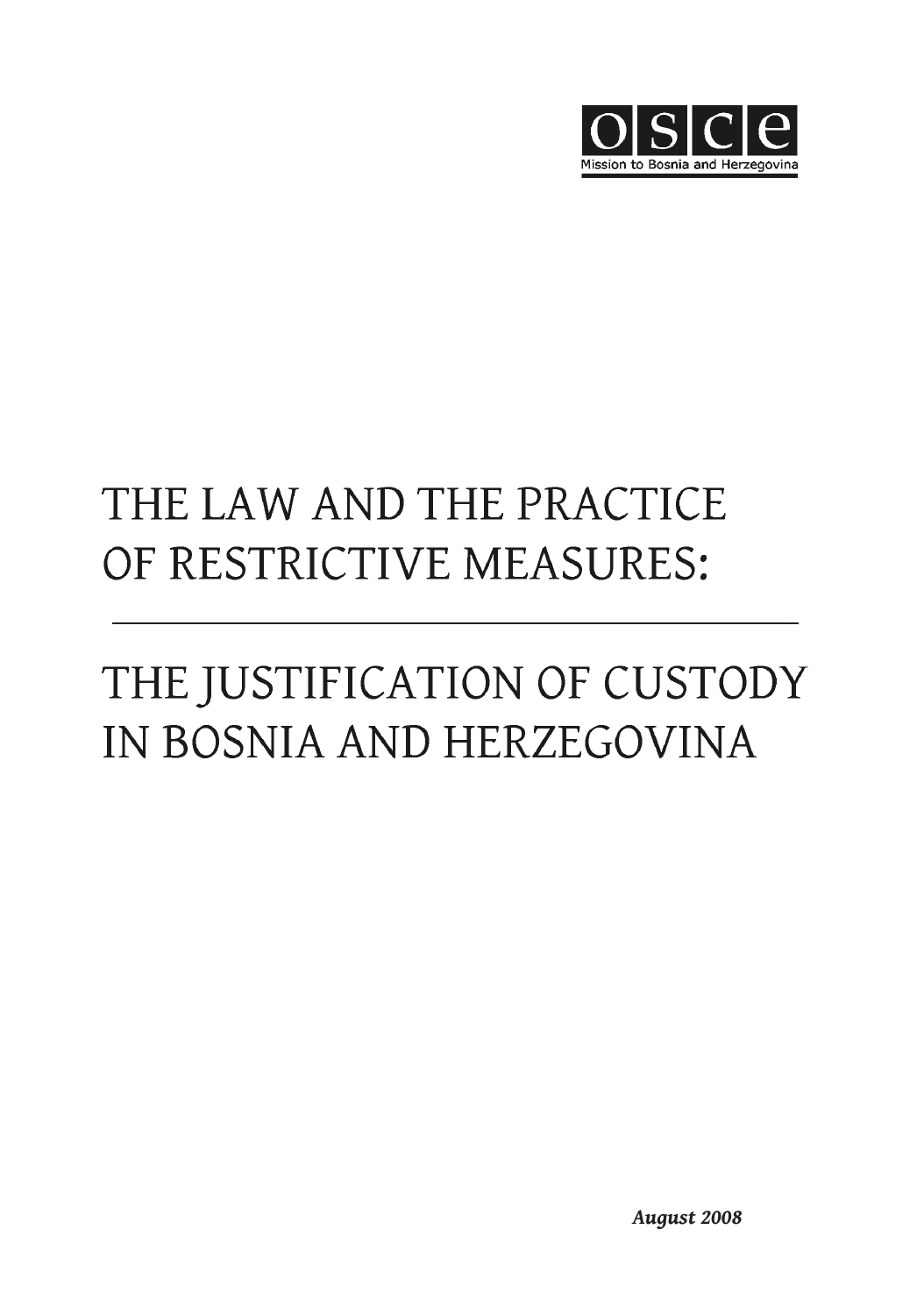THE JUSTIFICATION OF CUSTODY IN BOSNIA AND HERZEGOVINA

Published by the *Organisation for Security and Co-operation in Europe Mission to Bosnia and Herzegovina* Fra Anđela Zvizdovića 1 71 000 Sarajevo Bosnia and Herzegovina www.oscebih.org

#### © OSCE 2008

All rights reserved. The contents of this publication may be freely used and copied for educational and other non-commercial purposes, provided that any such reproduction is accompanied by an acknowledgment of the OSCE as the source.

ISBN 978-92-9235-276-9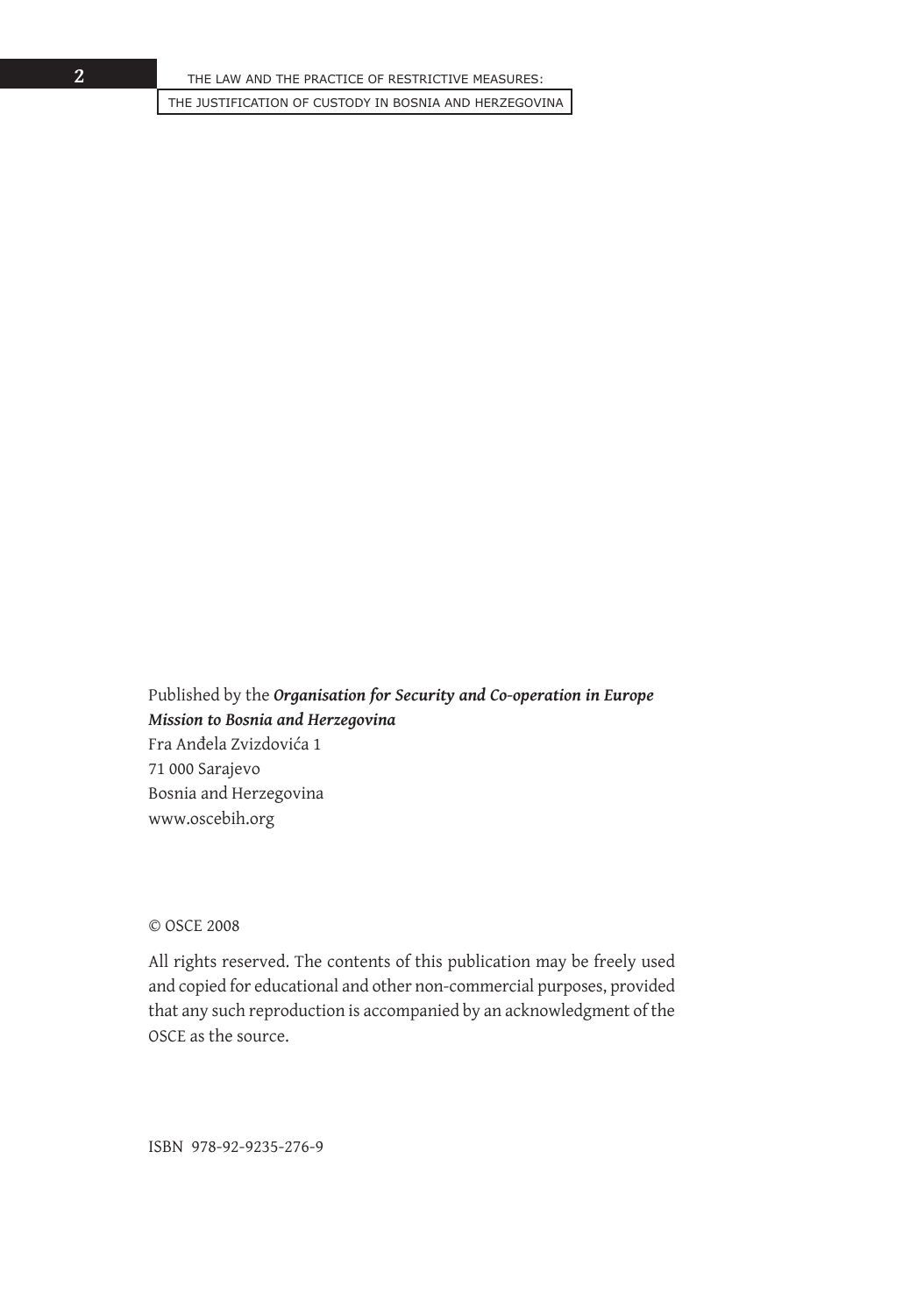## **CONTENTS**

| 1.      |                                      | <b>INTRODUCTION</b>                                                | 5  |
|---------|--------------------------------------|--------------------------------------------------------------------|----|
|         | a)                                   | Background                                                         | 5  |
|         | b)                                   | Purpose and Scope                                                  | 5  |
| 2.      | <b>INTERNATIONAL LEGAL FRAMEWORK</b> |                                                                    | 7  |
|         | a)                                   | Substantive Issues                                                 | 7  |
|         | b)                                   | Recommended Procedures                                             | 9  |
| 3.      | <b>GROUNDED SUSPICION</b>            |                                                                    | 10 |
|         | a)                                   | International and Domestic Legal Standards                         | 10 |
|         | b)                                   | Domestic Practice                                                  | 11 |
| 4.      | <b>NON CUSTODIAL MEASURES</b>        |                                                                    | 13 |
|         | a)                                   | International and National Legal Standards                         | 13 |
|         | b)                                   | Domestic Practice                                                  | 14 |
|         |                                      | $\rightarrow$<br>Resort to Non-custodial Measures                  | 14 |
|         |                                      | $\rightarrow$<br>The Need to Inform Suspects and the Accused       | 16 |
|         |                                      | $\rightarrow$<br>Due Consideration of Proposals                    | 16 |
| 5.      |                                      | SPECIFIC CUSTODY GROUNDS                                           | 18 |
|         | a)                                   | Risk of Flight                                                     | 18 |
|         |                                      | $\rightarrow$<br>International and National Legal Standards        | 18 |
|         |                                      | $\rightarrow$<br><b>Domestic Practice</b>                          | 18 |
|         | b)                                   | Risk of Interference with the Course of Justice                    | 20 |
|         |                                      | →<br>International and National Legal Standards                    | 20 |
|         |                                      | $\rightarrow$<br>Domestic Practice                                 | 21 |
|         | c)                                   | Need to Prevent Crime                                              | 22 |
|         |                                      | $\rightarrow$<br>International and National Legal Standards        | 22 |
|         |                                      | $\rightarrow$<br>Domestic Practice                                 | 23 |
|         | d)                                   | Need to Preserve Public Safety or Property                         | 24 |
|         |                                      | →<br>International and National Legal Standards                    | 24 |
|         |                                      | $\rightarrow$<br>Domestic Practice                                 | 26 |
| 6.      |                                      | <b>WELL-REASONED DECISIONS</b>                                     | 30 |
|         | a)                                   | International and Domestic Legal Standards                         | 30 |
|         | b)                                   | Prosecutorial Proposals                                            | 31 |
|         | $\mathbf{c}$                         | First Instance Decisions and Reviews                               | 32 |
|         | d)                                   | Appellate Reviews                                                  | 33 |
| 7.      | THE ROLE OF THE DEFENCE COUNSEL      |                                                                    | 34 |
|         | a)                                   | Professional Duty                                                  | 34 |
|         | b)                                   | The Need to Support Motions with Facts                             | 34 |
|         | $\mathbf{c}$                         | The Need to Request Alternatives to Custody                        | 35 |
|         | d)                                   | The Need to Support Motions with Fair Trial Standards              | 35 |
| 8.      |                                      | <b>CONCLUSIONS</b>                                                 | 36 |
| 9.      |                                      | <b>RECOMMENDATIONS</b>                                             | 38 |
|         | <b>ENDNOTES</b>                      |                                                                    | 41 |
| Annex 1 |                                      | Recommendation 2006(13) of the Committee of Ministers to member    |    |
|         |                                      | states on the use of remand in custody, the conditions in which it |    |
|         |                                      | takes place and the provision of safeguards against abuse          | 45 |
| Annex 2 |                                      | Explanatory Memorandum to Recommendation 2006(13)                  | 57 |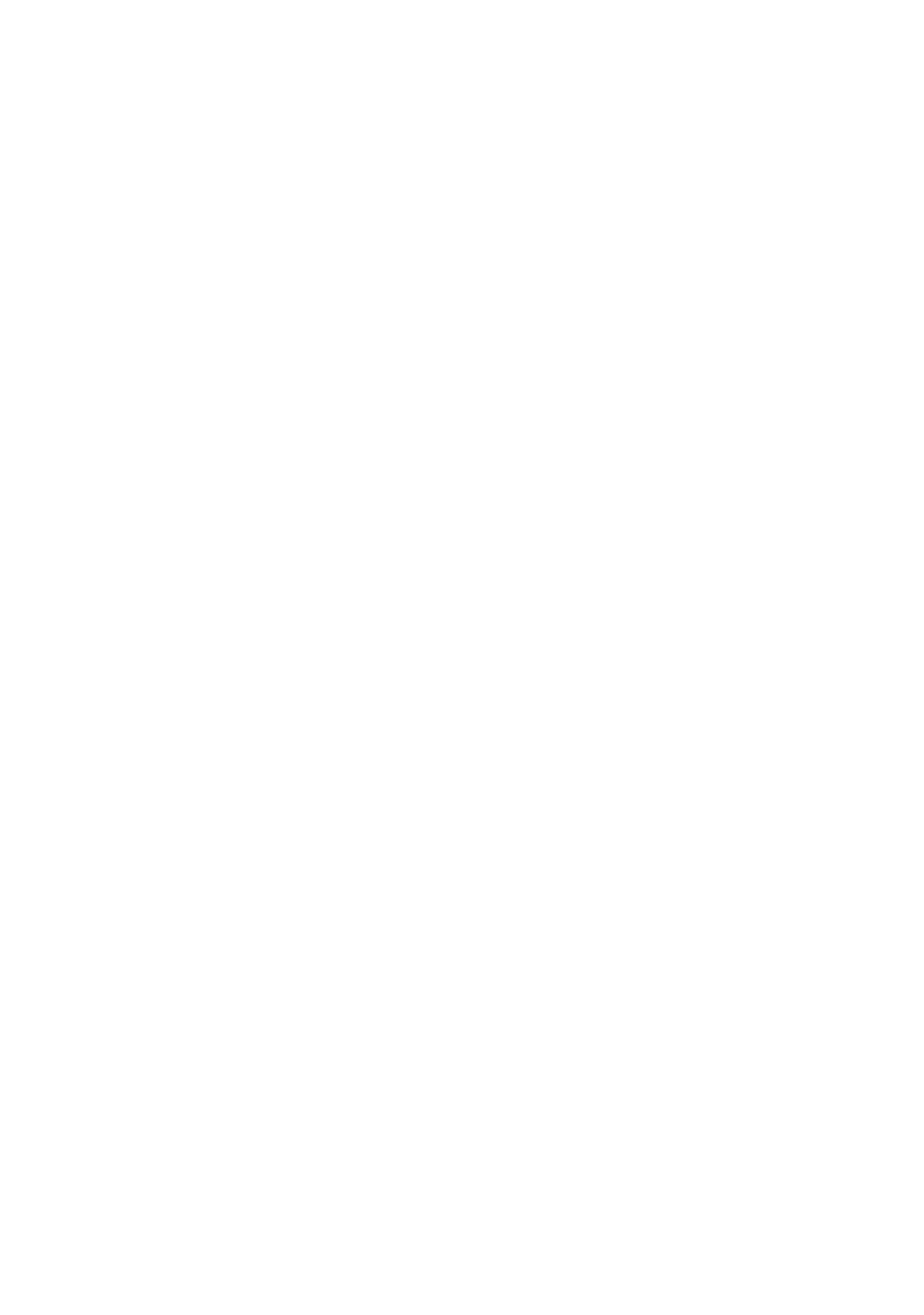

# **1. INTRODUCTION**

#### **a) Background**

The rights to liberty and security of person are among the human rights explicitly protected in Bosnia and Herzegovina's Constitution. Bosnia and Herzegovina's criminal procedural law and other relevant legislation incorporate these rights. As a result, only the judiciary can authorise limitations on the liberty of a person, something that requires a grounded suspicion. Judges thus act as the ultimate guarantors of freedom from arbitrary interference. The Criminal Procedure Code of Bosnia and Herzegovina foresees a single procedure for measures that restrict any of these rights when someone is subject to criminal investigation.\* It also requires that the judge not resort to more restrictive limitations than those necessitated by the exigencies of the situation.

There are, however, inconsistencies in the application domestically of these codes and laws. These inconsistencies have prompted concernsfor the respect for the rights of the defendant. This report examines these inconsistencies. It also examines five interrelated aspects of domestic custody procedure. These are: the grounded justification of suspicion; the use of less restrictive measures; the understanding of the specific grounds for custody; the proper reasoning of decisions; and the role of the defence counsel. A review of these aspects points to practices in Bosnia and Herzegovina that do not fully observe the need to provide adequate justifications for limitations placed on the right to liberty or to freedom of movement.

#### **b) The Purpose and Scope of the Report**

The purpose of this report is to foster consideration of custody procedures that better protect and more closely adhere to commonly accepted international standards. It includes a brief review of relevant

This Report was written before entering into force of the Law on Changes to the Law on the Criminal Procedure of BiH ("Official Gazette of BiH", No. 58/08) and therefore it does not take into account provisions therein.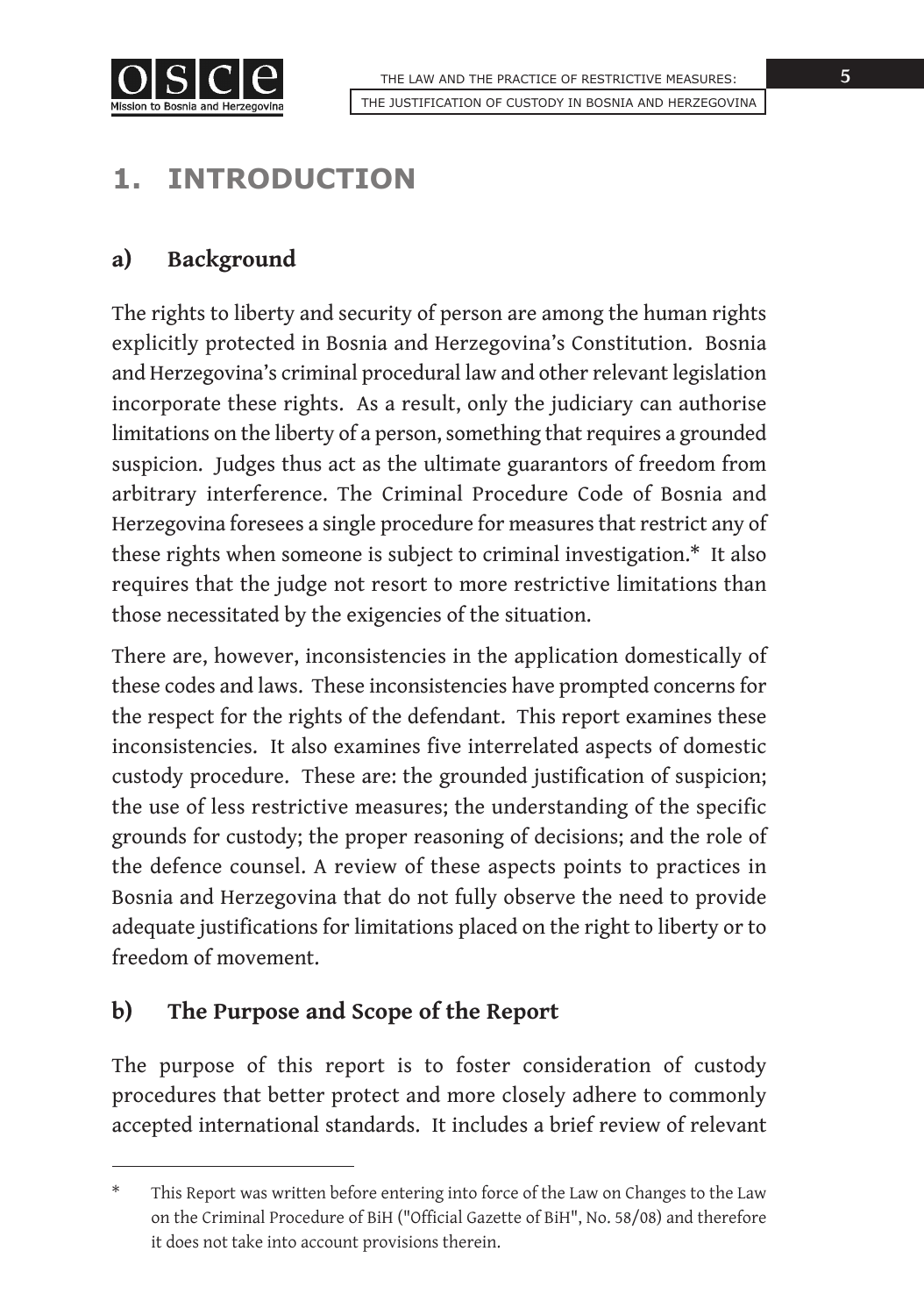international law as well as examinations of the need to establish grounded suspicion; the use of lessintrusive measures; the standards and practice regarding four custody grounds; the need for well-reasoned decisions; and the role of defence counsel. It concludes that once grounded suspicion has been established all relevant circumstances of the case should be considered before the judiciary takes up the question whether the circumstances speak to a risk that a suspect might not appear for trial or might interfere with the course of justice. If this is the case, the judiciary should then deliberate upon what measures become necessary and sufficient for the successful continuation of the proceedings.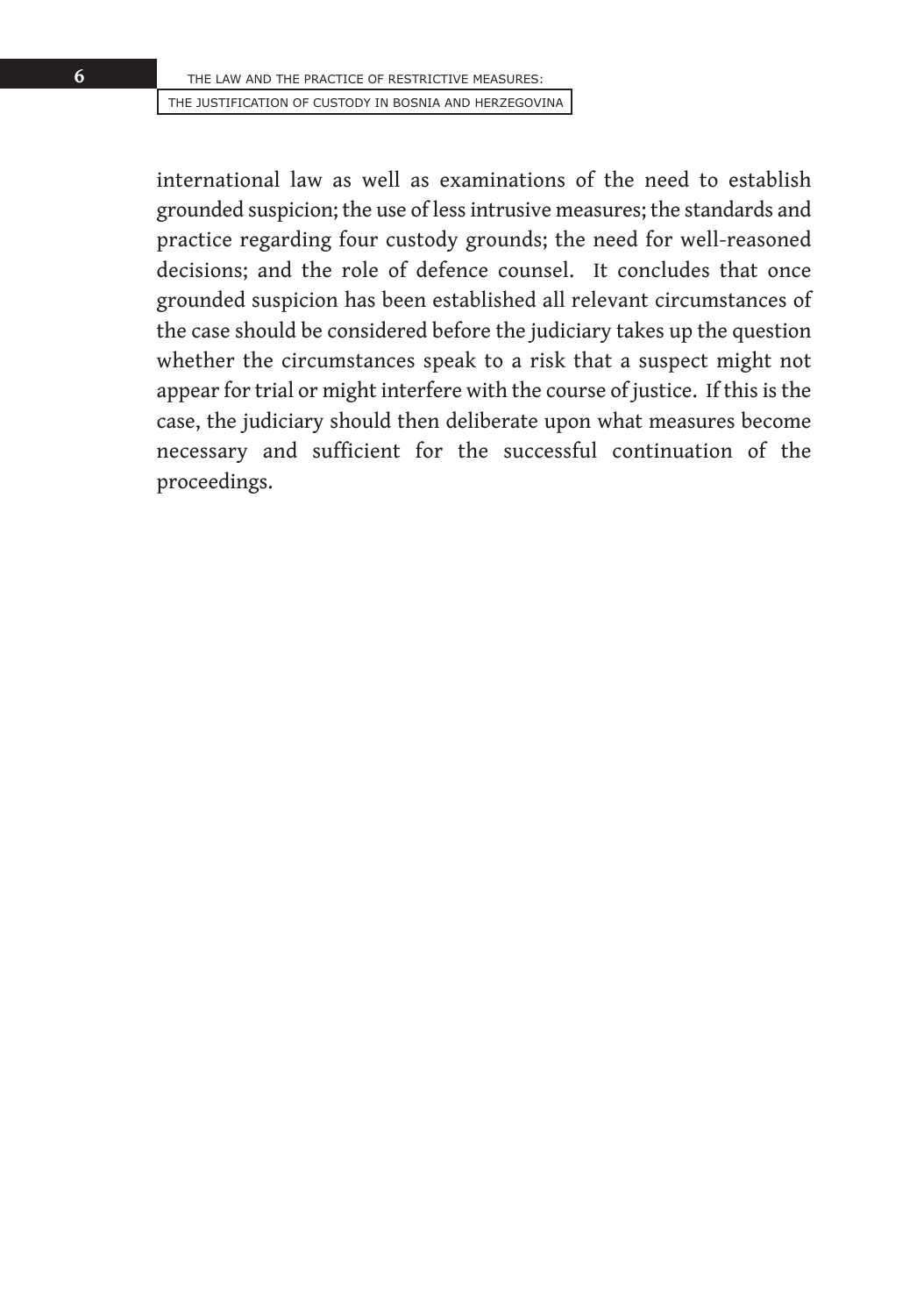

# **2. INTERNATIONAL LEGAL FRAMEWORK**

#### **a) Substantive Issues**

International fair trial standards carry a strong presumption in favour of liberty. They require the application of measures less intrusive than custody whenever possible and, in any case, they require refraining from imposing custody as a punitive measure. The European Convention on Human Rights (ECHR), to which Bosnia and Herzegovina is a State party, sets the following standards:

*ECHR Article 5.1 – Right to liberty and security of person*

Everyone has the right to liberty (...) No one shall be deprived of his liberty save in the following cases and in accordance with a procedure prescribed by law:

c the lawful arrest or detention of a person effected for the purpose of bringing him before the competent legal authority on reasonable suspicion of having committed an offence or when it is necessary to prevent his committing an offence or fleeing after having done so;

*ECHR Article 8 – Right to respect for private and family life*

Everyone has the right to respect for his private and family life, his home and correspondence.

There shall be no interference by a public authority with the exercise of this right except such as is in accordance with the law and is necessary in a democratic society in the interests of national security, public safety or the economic well-being of the country, for the prevention of disorder or crime, for the protection of health or morals, or for the protection of the rights and freedoms of others.

*ECHR Protocol IV, Article 2 – Freedom of movement*

Everyone lawfully within the territory of a State shall, within that territory, have the right to liberty of movement and freedom to choose his residence.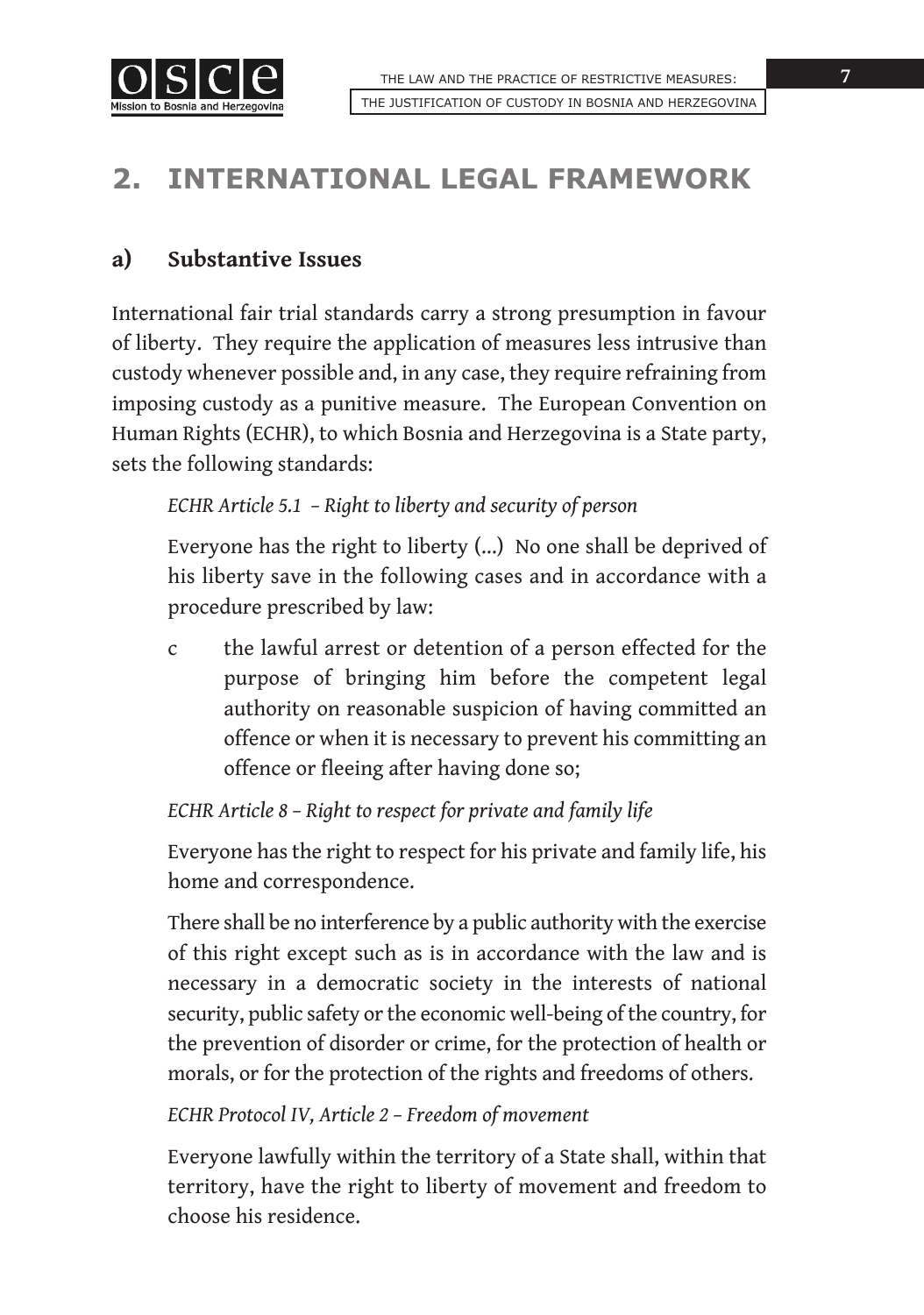Everyone shall be free to leave any country, including his own.

No restrictions shall be placed on the exercise of these rights other than such as are in accordance with law and are necessary in a democratic society in the interests of national security or public safety, for the maintenance of *ordre public*, for the prevention of crime, for the protection of health or morals, or for the protection of the rights and freedoms of others.

The ECHR recognizes that rights come with obligations. Limitations on liberty may therefore be permissible in cases when individual conduct fails to respect such obligations. These limitations should not, however, affect the rights of others or interfere with the interests of justice. Furthermore, states should set out in their legislation the conditions determining when limitations may be invoked.

Limitations on liberty in the ECHR differ from those on privacy and freedom of movement. The latter two are almost identical in language and substance. Article 5, by contrast, establishes stricter criteria and requires well-grounded suspicion of the commission of an offence. These provisions also establish that even when conditions permitting limitations on movement or privacy exist they do not automatically justify a limitation on liberty. Limitations under Article 8 and Article 2 of Protocol IV are permissible when the continued enjoyment of liberty would entail a risk of jeopardising appearance for trial or would interfere in some way with the investigation or other stages of a trial. ECHR jurisprudence and other international standards suggest that a common understanding of permissible grounds for limitations on liberty include the following:

- a) risk of absconding;
- b) risk of the commission of a serious offence;
- c) risk of interference with the course of justice;
- d) risk of posing a serious threat to public order.

Even when grounds for the deprivation of liberty do exist, however, nothing precludes the resort to less intrusive measures that affect instead freedom of movement or of privacy.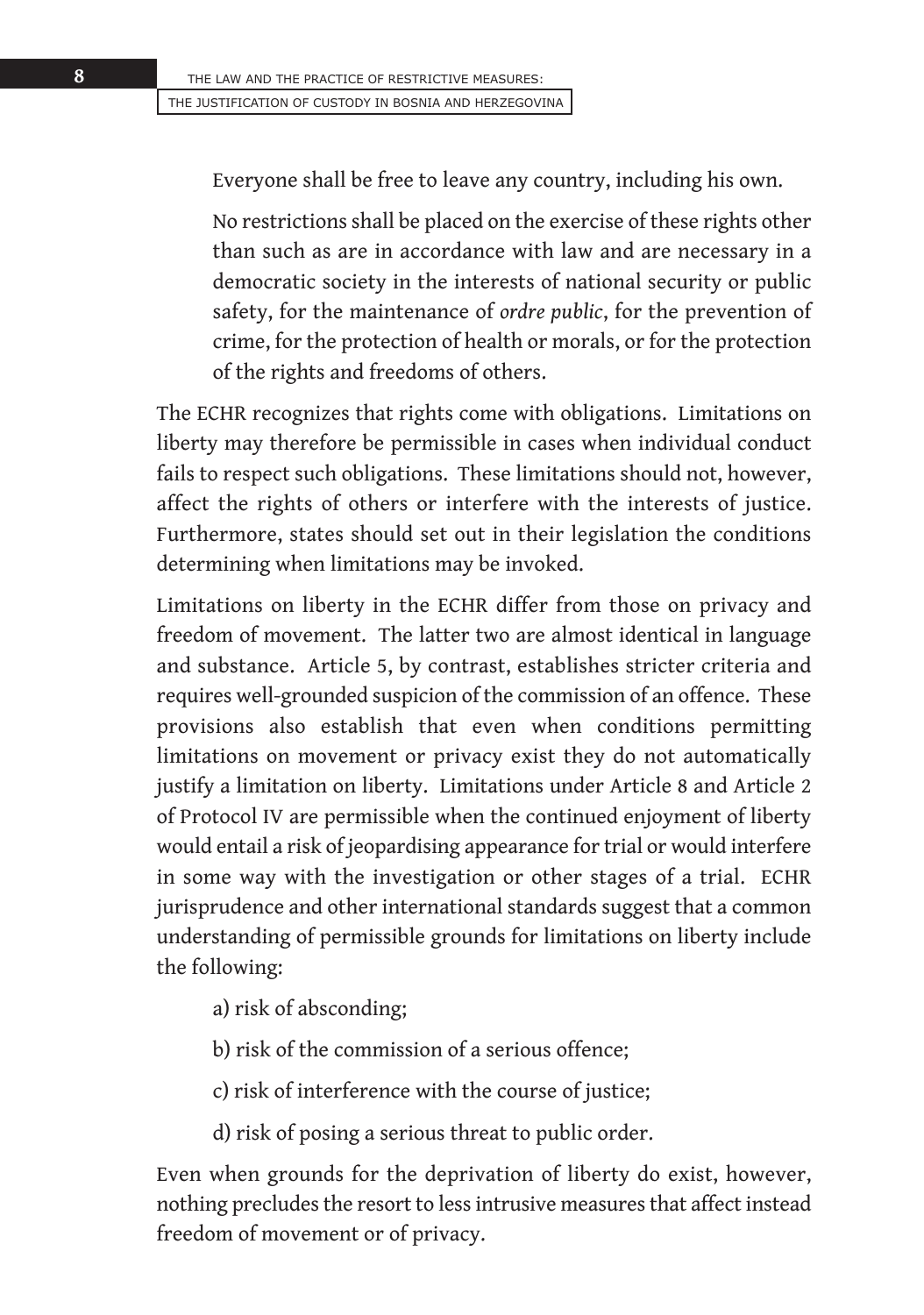

#### **b) Recommended Procedures**

Upon ratification of the ECHR, a State party needs to enact legislation that reflects the limitations permissible under the Convention in its domestic legal order. Its criminal procedures must, in other words, become compliant with its ECHR obligations. The ECHR also places a general requirement on States to adopt all measures necessary for protecting rights. The development of custody procedure is one such measure.

The Council of Europe's Committee of Ministers adopted comprehensive recommendations on the implementation of these three ECHR standards in 2006. <sup>1</sup> Though not binding, these recommendations are based on a codification of ECHR jurisprudence, on country reports by the European Committee for the Prevention of Torture, and on opinions by the United Nations Human Rights Treaty Bodies. <sup>2</sup> They therefore form an interpretative guide to pertinent international standards.

In this recommendation, the Council of Europe's Committee of Ministers has suggested that before considering custody the judiciary should explore the availability and adequacy of less restrictive measures. Relevant circumstances according to the Committee are:

- a) the nature and seriousness of the alleged offence;
- b) the penalty likely to be incurred in the event of conviction;
- c) the age, health, character, antecedents, and personal and social circumstances of the person concerned, and in particular his or her community ties; and
- d) the conduct of the person concerned, especially in fulfilment of any obligations that may have been imposed on him or her in the course of previous criminal proceedings.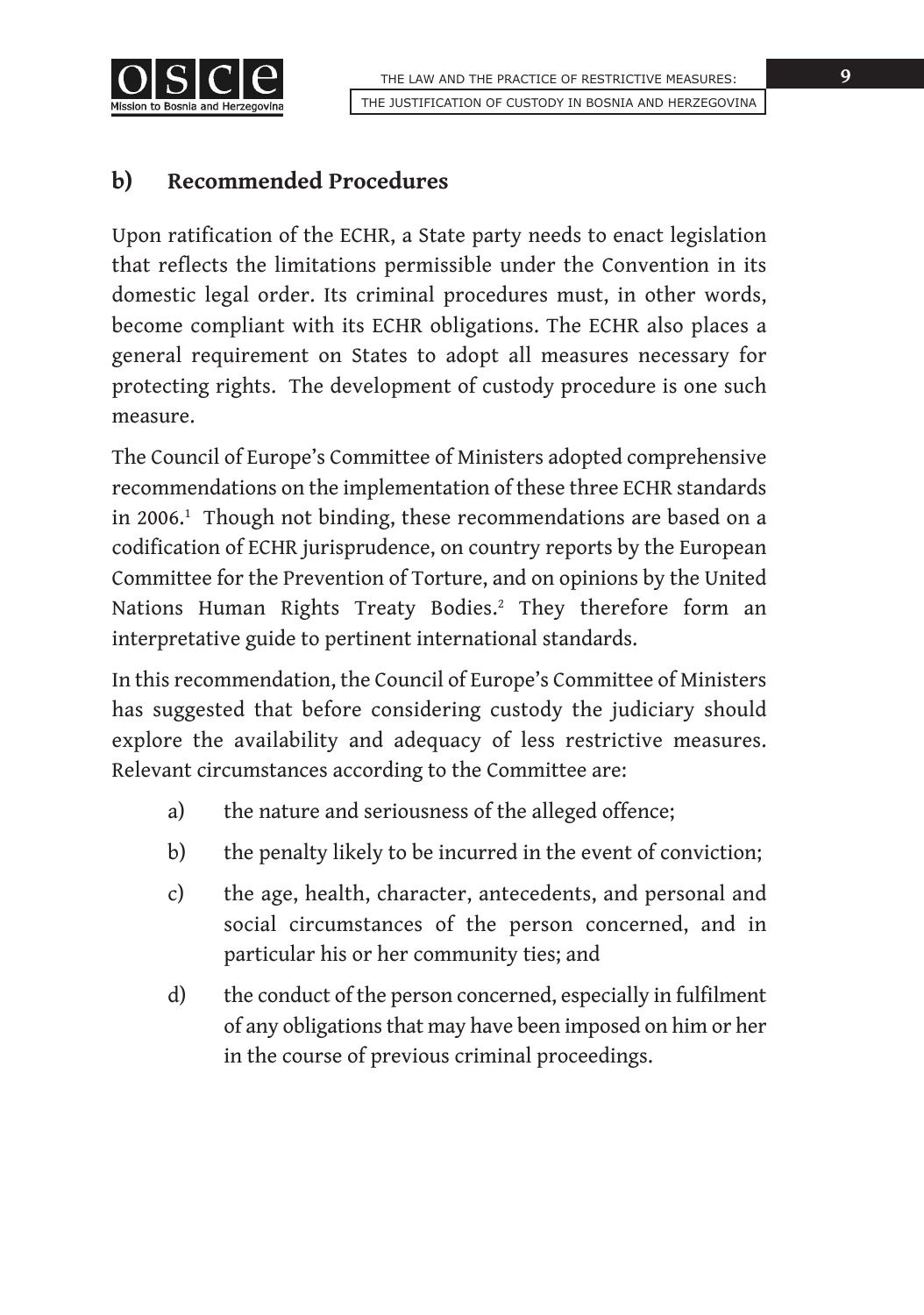# **3. GROUNDED SUSPICION**

#### **a) International and Domestic Legal Standards**

Article 5.1(c) of the European Convention on Human Rights requires the existence of reasonable suspicion prior to any arrest or detention. In a case against the United Kingdom in 1990, the European Court of Human Rights (ECtHR) explained the notion of reasonable suspicion as follows: "[t]he existence of facts or information that would satisfy an objective observer that the person concerned may have committed the offence."3 The facts or the information on which the judge relies should suffice to justify at least the initial arrest by the police, the continued investigations, and the deprivation of liberty by the prosecutor. An indictment is not a formal requirement.

Article 132.1 of the Criminal Procedure Code of Bosnia and Herzegovina also requires reasonable suspicion before any of the specific grounds for custody are considered. In domestic law, "grounded suspicion" is explained as "[…] a higher degree of suspicion based on collected evidence leading to the conclusion that a criminal offence may have been committed."4 In a critical decision on this point by the Supreme Court of the Federation of Bosnia and Herzegovina, the notion was further elaborated:

[...] grounded suspicion has to exist not only at the time of ordering custody but also for the complete duration of custody… the court is obliged to assess the existence of that condition for custody and not only based on evidence and information that existed at the time of ordering custody, but also those obtained during the investigation. 5

Furthermore, the prevalence of grounded suspicion is one of the aspects of the lawfulness of detention that must be taken into account when assessing the justification of decisions in the course of appellate review. ECtHR case law developing the right to challenge the lawfulness of detention encompasses the right to challenge the existence of reasonable suspicion. Ever since the case of *Brogan v. UK* in 1988, the European Court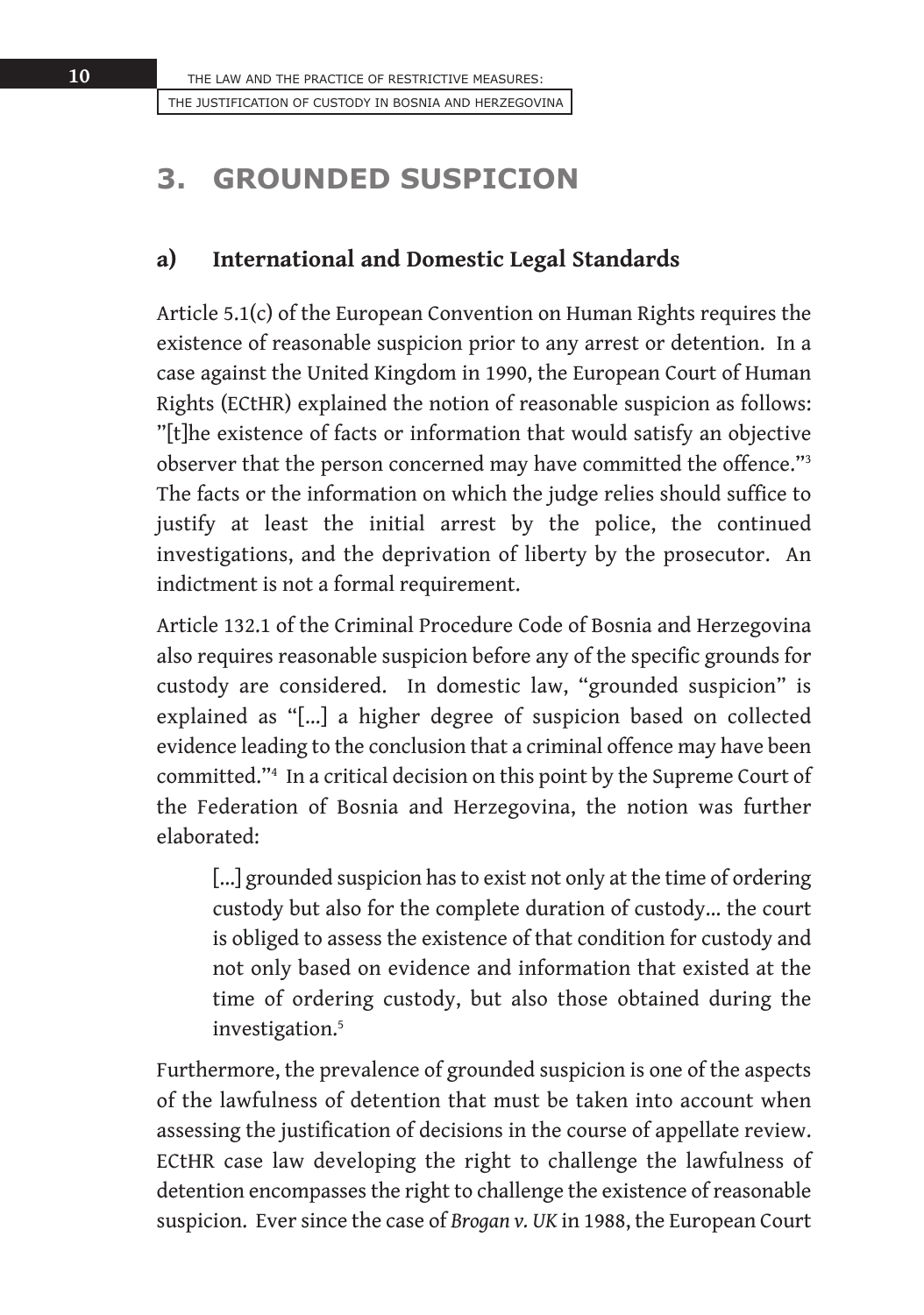

has consistently held that the provisions of Article 5.4 of the European Convention on Human Rights, which states that "Everyone who is deprived of his liberty by arrest or detention shall be entitled to take proceedings by which the lawfulness of his detention shall be decided speedily by a court and his release ordered if the detention is not lawful," mean that

…in the instant case, the applicants should have had available to them a remedy allowing the competent court to examine not only compliance with the procedural requirements […] but also the reasonableness of the suspicion grounding the arrest and the legitimacy of the purpose pursued by the arrest and the ensuing detention.<sup>6</sup>

#### **b) Domestic Practice**

A review of custody decisions in Bosnia and Herzegovina suggests that the assessment of grounded or reasonable suspicion is often cursory. Many decisions shed little, if any, light on how the judge has assessed the available evidence or on any other circumstances that would justify the decision. Although some judges do include the evidence establishing grounded suspicion in their custody decisions regardless of the procedural stage of the case, many others render decisions that simply state that by having reviewed the documentation submitted with the custody proposal they have indisputably established grounded suspicion. Such decisions tend to make no reference to specific evidence or to how the evidence reviewed links the suspect to the criminal act. Such cursory and sometimes inadequate assessment of grounded suspicion occurs in all jurisdictions in Bosnia and Herzegovina.

In rulings on grounded suspicion in cases where the indictment has already been confirmed, appellate courts tend to cite their lack of competence to review this. The Supreme Court of the Republika Srpska, for instance, in its ruling on an appeal lodged by a defence counsel against a custody decision, confirmed the position of the District Court that it lacked competence to review the issue of grounded suspicion. The Court reasoned that neither the lower court nor the Supreme Court was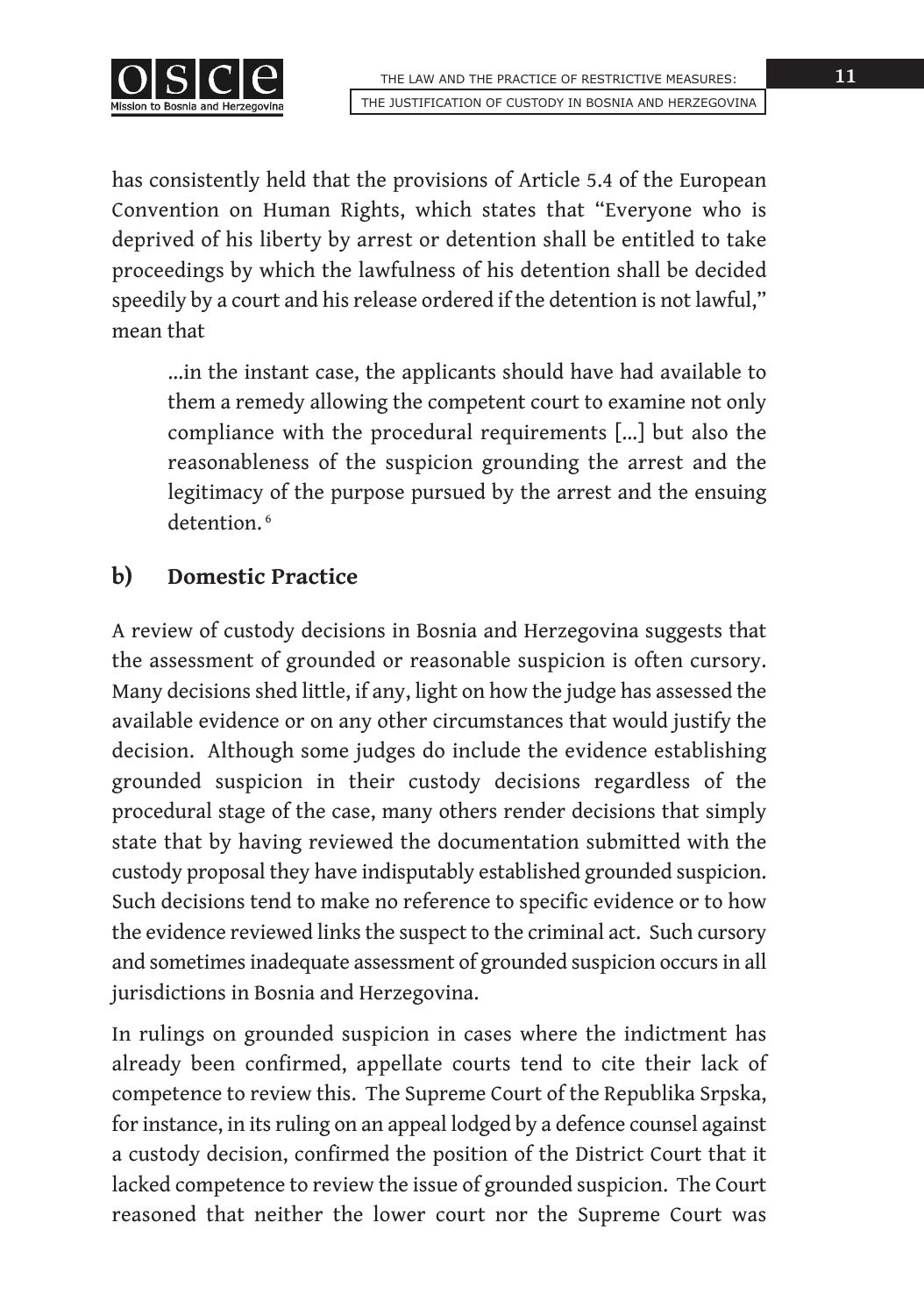competent to review the existence of grounded suspicion once the preliminary hearing judge had confirmed the indictment. Likewise, in a decision in 2006 wherein the defence counsel appears to object to the existence of grounded suspicion the Federation Supreme Court found:

However, stating such allegations in the appeal, the defence attorneys ignored the fact that by confirmation of the indictment the existence of grounded suspicion that the accused had committed the criminal act he is charged with was confirmed. This Court has no authority to question such established existence of grounded suspicion while deciding on appeal against the refuted decision.<sup>7</sup>

Appellate panels in Cantonal and District Courts have also refused to assess whether grounded suspicion exists if an indictment has already been confirmed. Such an approach contradicts the right to challenge all aspects of the lawfulness of detention as provided for in Article 5.4 of the ECHR. In a European Court case relevant to this discussion, Bulgarian appellate panels refused to examine the element of grounded suspicion when raised on appeal during a trial, arguing that to do so would prejudge the merits of the case and render the judges partial. The European Court disagreed, noting that the authorities' concern to provide effective protection for the principle of impartiality could not justify the limitation imposed on the applicant's right under Article 5.4 of the Convention. Although appellate panels in Bosnia and Herzegovina have not asserted the same reason for refusing to consider arguments against reasonable suspicion following the confirmation of an indictment, the European Court's message equally applies. Because reasonable suspicion is a fundamental element of judicial control of the lawfulness of detention, judicial systems must organise themselves in a manner that allows for examination of this element, even when raised during main trial proceedings. 8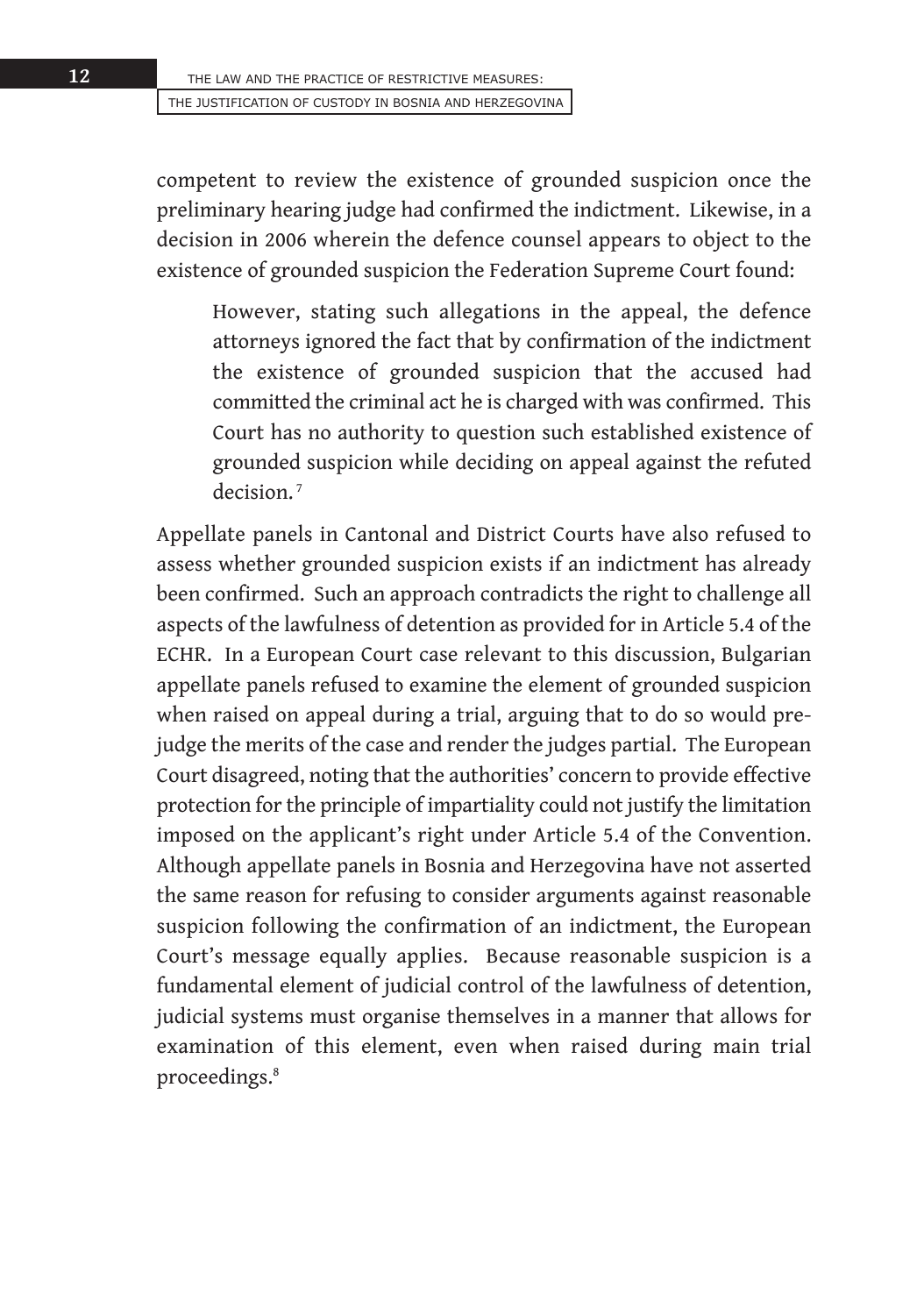

## **4. NON-CUSTODIAL MEASURES**

#### **a) International and National Legal Standards**

ECtHR case law holds that State parties should first consider less restrictive measures when deciding whether a person should be detained. <sup>9</sup> In a recent case, the European Court found a violation of Article 5.1 of the European Convention on Human Rights because the authorities had failed to consider applying any of the less severe measures available, even though their national law required that the least severe measure be applied. The detention was therefore deemed unlawful. 10

The Council of Europe's Committee of Ministers' instrument of 2006 makes clear that states have an obligation to make a wide range of noncustodial measures available in law and practice. <sup>11</sup> It also recommends that before ordering custody based on one of the permissible grounds one ought first to establish that there is no possibility of using any of the less restrictive measures to counteract the risk of flight, the risk of reoffending, the risk of interfering with the course of justice, or the disruption of public order. <sup>12</sup> Finally, it says, any decision ordering noncustodial measures or detention must be reasoned. 13

Article 123 of the Criminal Procedure Code of Bosnia and Herzegovina regulates the measures available when appearance for trial or successful conduct of proceedings is at stake. These are: summons, apprehension, prohibiting measures, <sup>14</sup> bail, and custody. This article further requires that the authorities apply the least severe measure. <sup>15</sup> Article 123.3 also requires that any measure imposed "shall be replaced with a less severe measure when the conditions for it are created." This imposes an obligation on judges to assess continuously whether it is possible to replace custody with a less restrictive measure.

Articles 126, 126a-g, 127, and 131 of this same criminal procedure code further define the specific conditions required for the imposition of noncustodial measures. They reinforce the idea that custody can only be ordered if the same purpose cannot be achieved by another measure.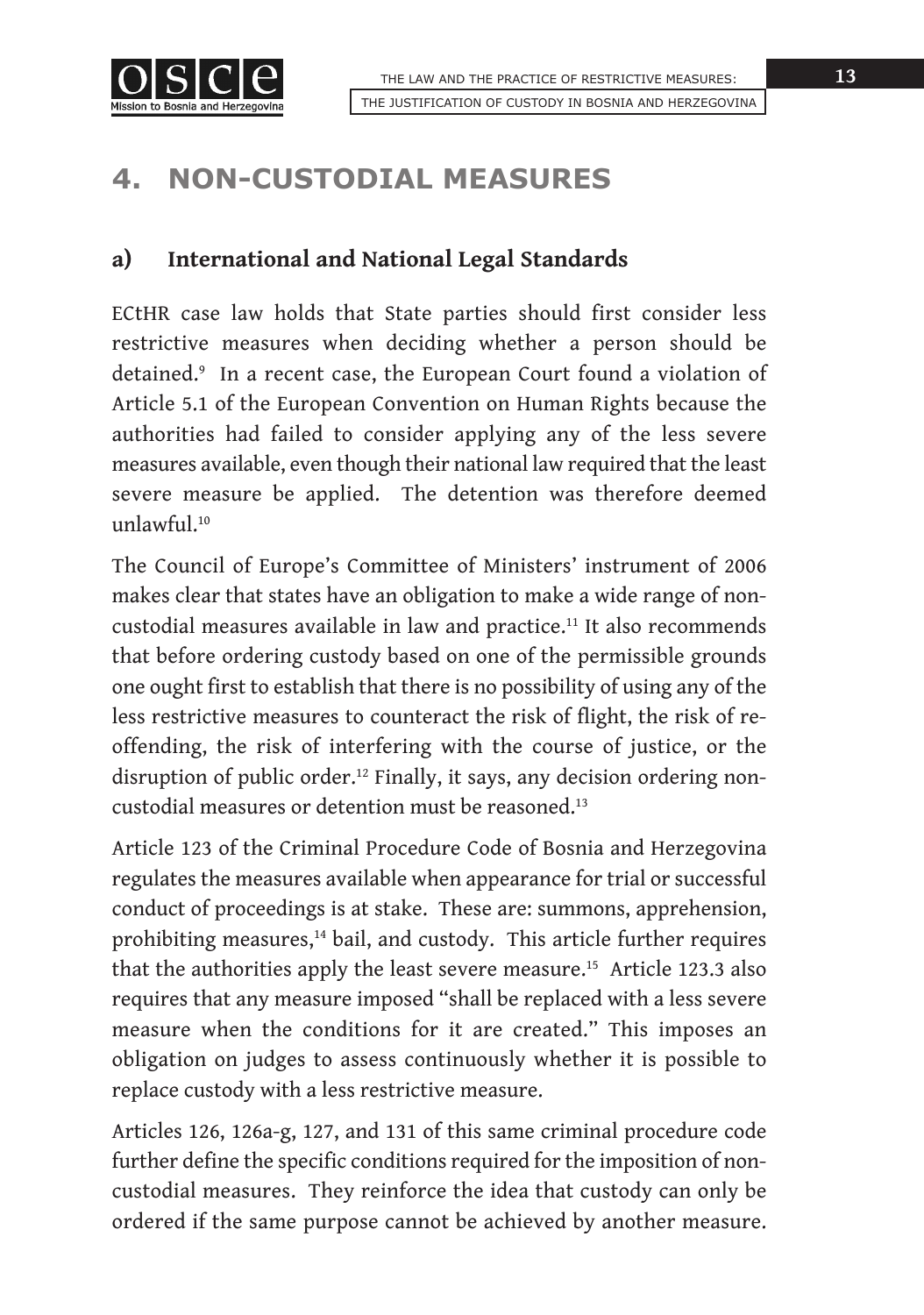Until a recent legislative intervention by the Office of the High Representative, the two provisions defining the available less-restrictive measures—Article 126 on *Prohibiting Measures* and Article 127 on *Conditions for Posting Bail*—limited the use of these measures to only those circumstances that indicated a risk of flight. The prevailing interpretation was that these provisions did not provide a sufficient and clear legal basis for employing non-custodial measures when other grounds were at hand, such as interference with the course of justice or the need to prevent crime. This interpretation was at variance with the European Court's interpretation of the European Convention, since its jurisprudence promotes the availability of a broad range of non-custodial measures as alternatives to custody.

OHR's amendments of 9 July 2007 to the Criminal Procedure Code of Bosnia and Herzegovina introduce one important improvement: they allow certain prohibiting measures to be imposed for each custody ground. <sup>16</sup> Hence, when circumstances indicate that the defendant might flee, continue with criminal activities, or interfere with the course of justice, the judiciary is obliged to consider the appropriateness of available measures less restrictive than custody. This is to be carried out *ex officio* by the judge when deciding on custody or upon a proposal from any of the parties. These amendments also enhance enforcement of these measures by spelling out more clearly the responsibilities of law enforcement agencies. On the other hand, house arrest and travel ban remain applicable exclusively to cases concerning risk of flight, even though there is no policy or human rights reason for such limitation. The amendments do not address at all the resort to bail.

#### **b) Domestic Practice**

#### *Resort to Non-custodial Measures*

In the wake of these amendments to the State Criminal Procedure Code, prosecutors and judges working in the State Court have increased their use of non-custodial measures. Entity and Brčko District prosecutors and judges, however, still tend to conclude that prohibiting measures and bail can only be applied when the sole ground for custody is the risk of flight.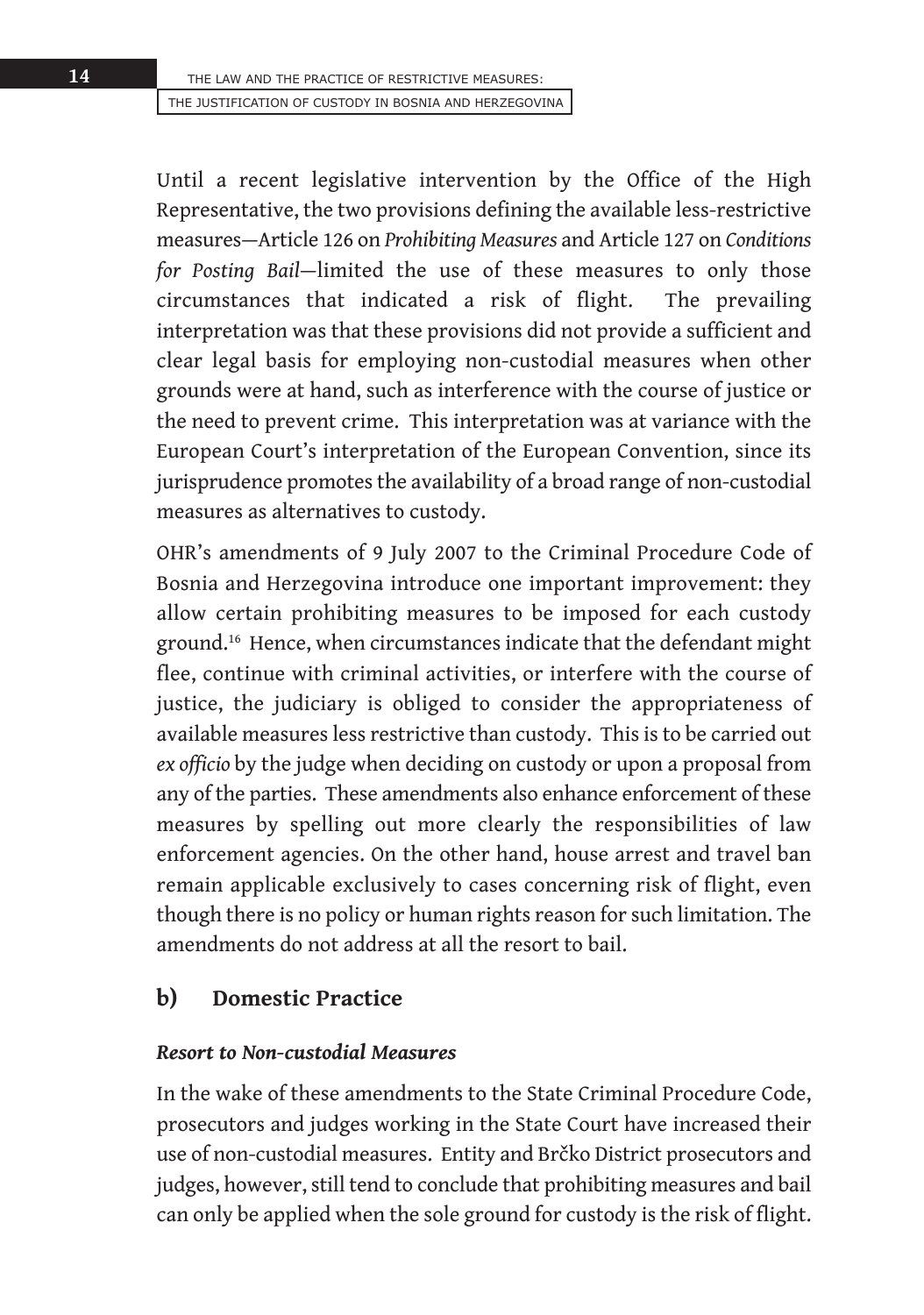

As a result, the use of less restrictive measures is rare. Such measures probably would not be considered at all were it not for persistent defence counsel. Even in cases where bail was applied, the underlying custody ground remained the same—the risk of flight.

There seem to be many reasons behind the infrequent use of less restrictive measures. The entity and Brčko District Criminal Procedure Codes still do not explicitly permit any less restrictive measures when custody is considered for reasons other than the risk of flight. Different practices have emerged as the result of inconsistencies in approach to this issue among practitioners and courts. By-laws or other instruments that would allow for the efficient enforcement and supervision of measures less restrictive than custody are also missing.

In contrast, even prior to the July amendments, some State Court Panels issued compulsory residence and house arrest orders regardless of the custody ground asserted by the prosecution, reasoning that Article 126 must be read in light of other provisions of the Criminal Procedure Code and of the European Convention. In other words, they concluded that the measures provided for in domestic law should be applicable in any of the circumstances warranting custody, even when there is no risk of flight. <sup>17</sup> For example, in November 2006, when the prosecutor proposed the extension of custody for a person accused of war crimes based on the threat to public safety or property under Article 132.1(d), the appellate panel, citing Article 126, released the accused from custody. In another case in 2007, this one involving organised crime, the accused was prohibited from leaving his home, even though he had previously been detained in connection with the risk of interfering with the course of justice and the risk of repeated criminal activity. Upon his release into house arrest, the State Court imposed bail in order to diminish the opportunity for flight that house arrest might create. <sup>18</sup> With these decisions some judges at the State Court demonstrated, even prior to the OHR amendments, a desire to change the standards surrounding the use of alternative measures to custody.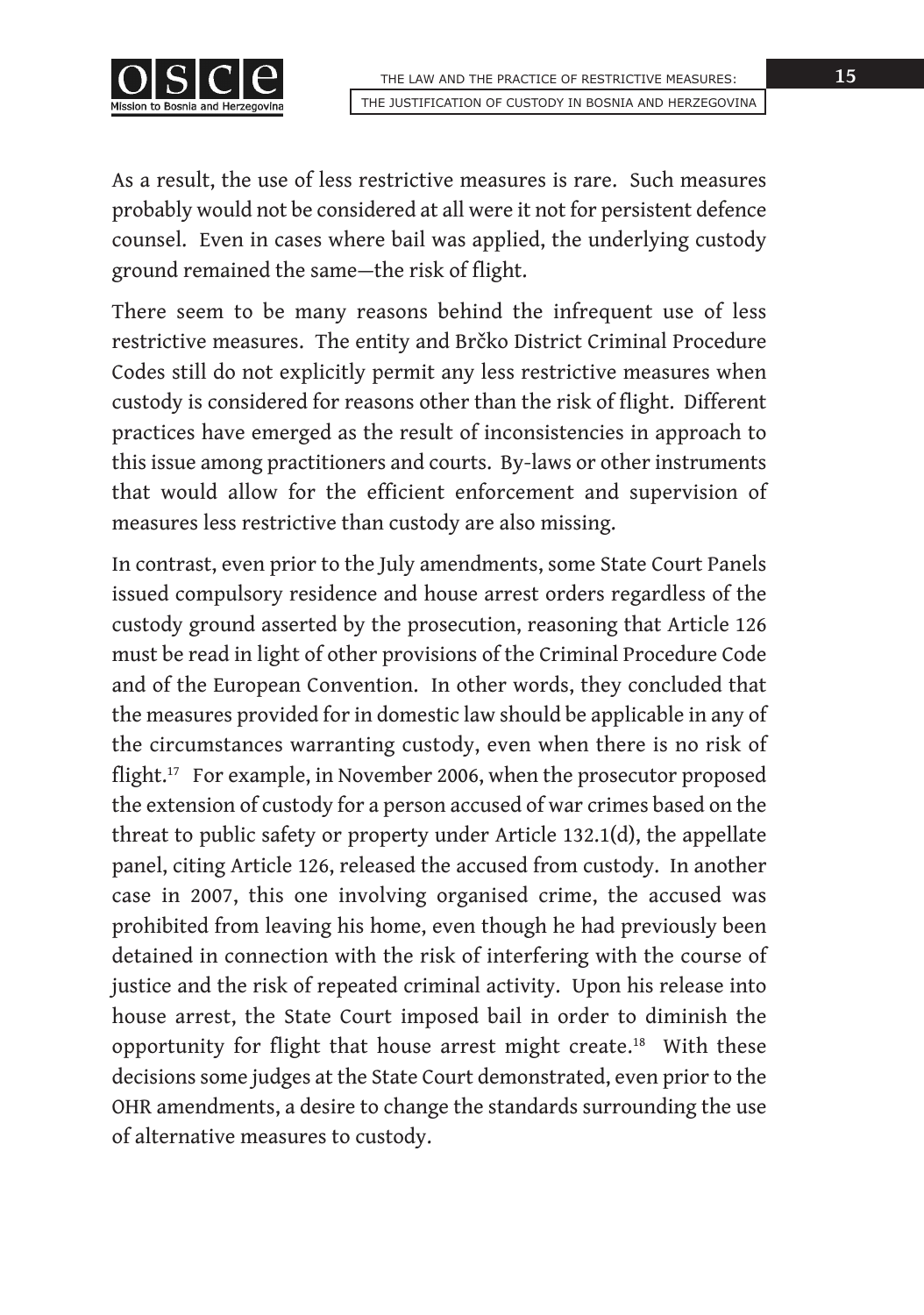#### *The Need to Inform Suspects and the Accused*

Suspects and the accused should be made aware that they may have alternatives to the imposition of custody—such as the right to bail. Although the prime responsibility for passing this information along falls to defence counsel, prosecutors and judges should also not underestimate the responsibility they bear for informing defendants of their legal options; defence counsel is, after all, not mandatory at the first custody hearing. Even when defence counsel is present, many suspects have not had time to discuss their case prior to the hearing. Nevertheless, it appears quite rare in both state and entity practice for prosecutors or judges to inform defendants of the possibility of submitting a proposal for bail. Suspects often do not seem even to understand the other instructions regarding their basic rights, such as the right not to answer questions and the right to defence counsel. A comprehensive explanation of less restrictive measures should form part of any full dialogue with suspects about the various rights that they may call upon at any given stage of the proceedings. If prosecutors were to inform suspects about the bail mechanism and indicate whether the prosecution would agree to bail if an appropriate amount were offered, it would allow such matters to be resolved promptly at the first appearance before the judge.

#### *Due Consideration of Proposals*

Uncertainty also exists, however, within the judiciary as to how to respond appropriately to such requests. For instance, in a municipal court case where the suspect's counsel proposed either bail or the imposition of less restrictive measures, the preliminary proceedings judge denied these requests by noting that the suspect was registered in the unemployment office. This decision seemed premised on the presumption that since the defendant did not have a regular source of income ordering bail would only strain his financial circumstances further. The judge, however, never made a thorough assessment of the suspect's actual means nor were any details regarding his and his family's actual financial situation established in spite of an explicit request. Consequently, this response failed to consider tailoring the bail request to the person's financial circumstances as required by the ECtHR.<sup>19</sup> Later,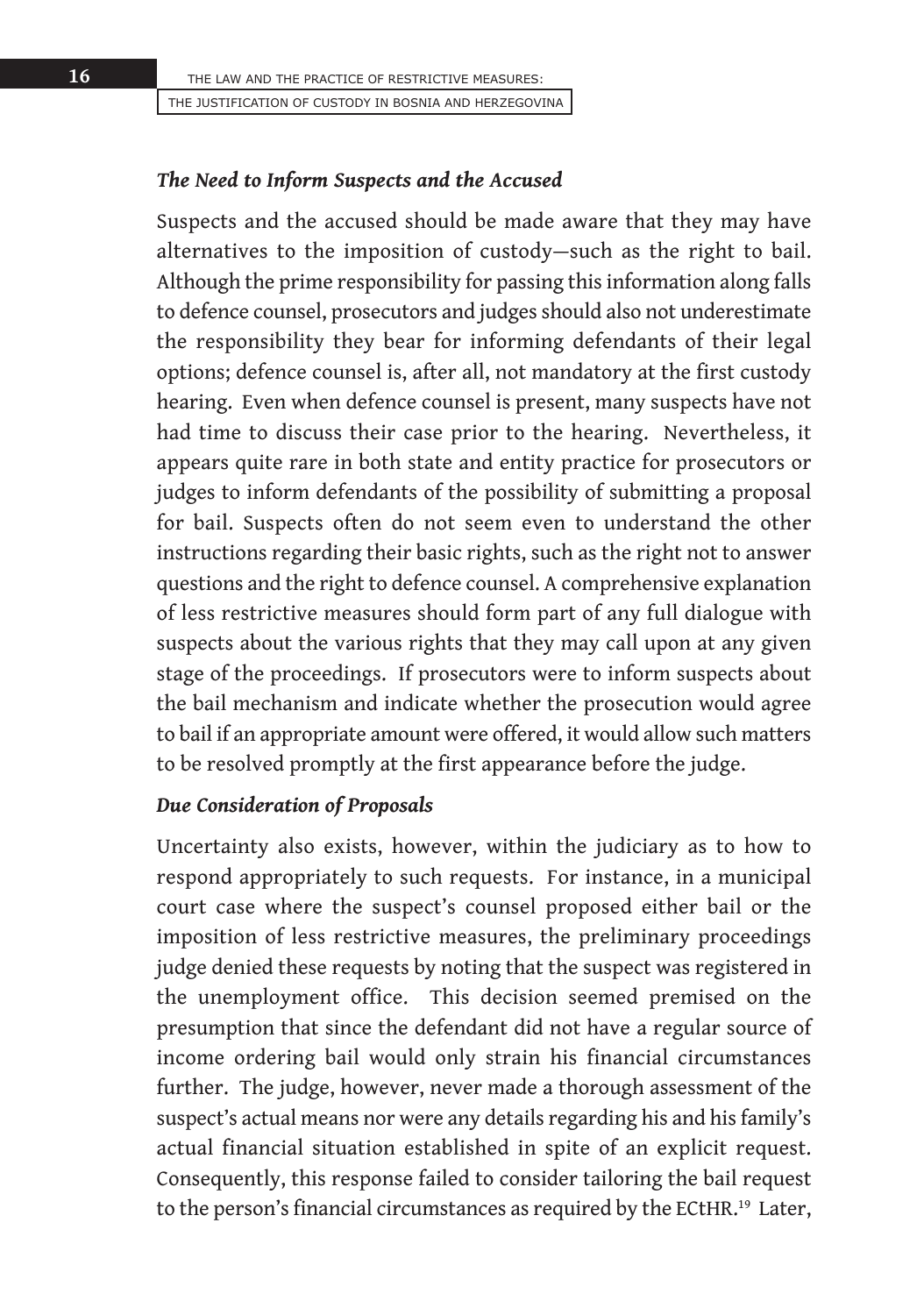

at a custody extension hearing, when the suspect again requested bail, this was neither brought to the attention of the prosecutor, who was not present at the custody hearing, nor did the panel address the bail proposal in the written decision extending custody.

In another example from a municipal court, a suspect's defence counsel, in requesting bail, submitted a mortgage on the suspect's house as well as documentation concerning the suspect's personal bank accounts. The preliminary proceedings judge stated that it was not possible to consider the bail request at the time of the initial custody order; rather, he could only consider the prosecutor's proposal. In fact, domestic legislation does not prevent consideration of alternative measures to custody at any stage of the proceedings, either *proprio motu* or upon defence counsel proposal. This is consistent with European Court case law, which provides that if a bail motion is put forward it must be considered in a timely manner regardless of the procedural stage. <sup>20</sup> In deciding upon an appeal against its previous custody decision, a Supreme Court panel ruled that it could not consider the suspect's bail proposal. Instead, the panel limited its assessment to the legitimacy of the general and the specific grounds for custody. <sup>21</sup> It did not therefore consider the detainee's application for bail. The case did not need to turn out this way. The Supreme Court can refer bail proposals to the first instance court for consideration.

The domestic legal framework does not, as required by international standards, promote the imposition of non-custodial measures in all situations. The ECHR clearly requires that alternative measures to custody be considered for grounds other than the risk of flight and that the type of measures should be determined by the particular circumstances of the case. $^{\scriptscriptstyle 22}$  Too often, judges do not even consider the defence's proposals for the application of bail and other non-custodial measures, much less grant them when appropriate. In addition, judges in the course of custody procedures rarely provide sufficient guidance to the defendants in matters concerning their rights, especially in relation to the use of less restrictive measures.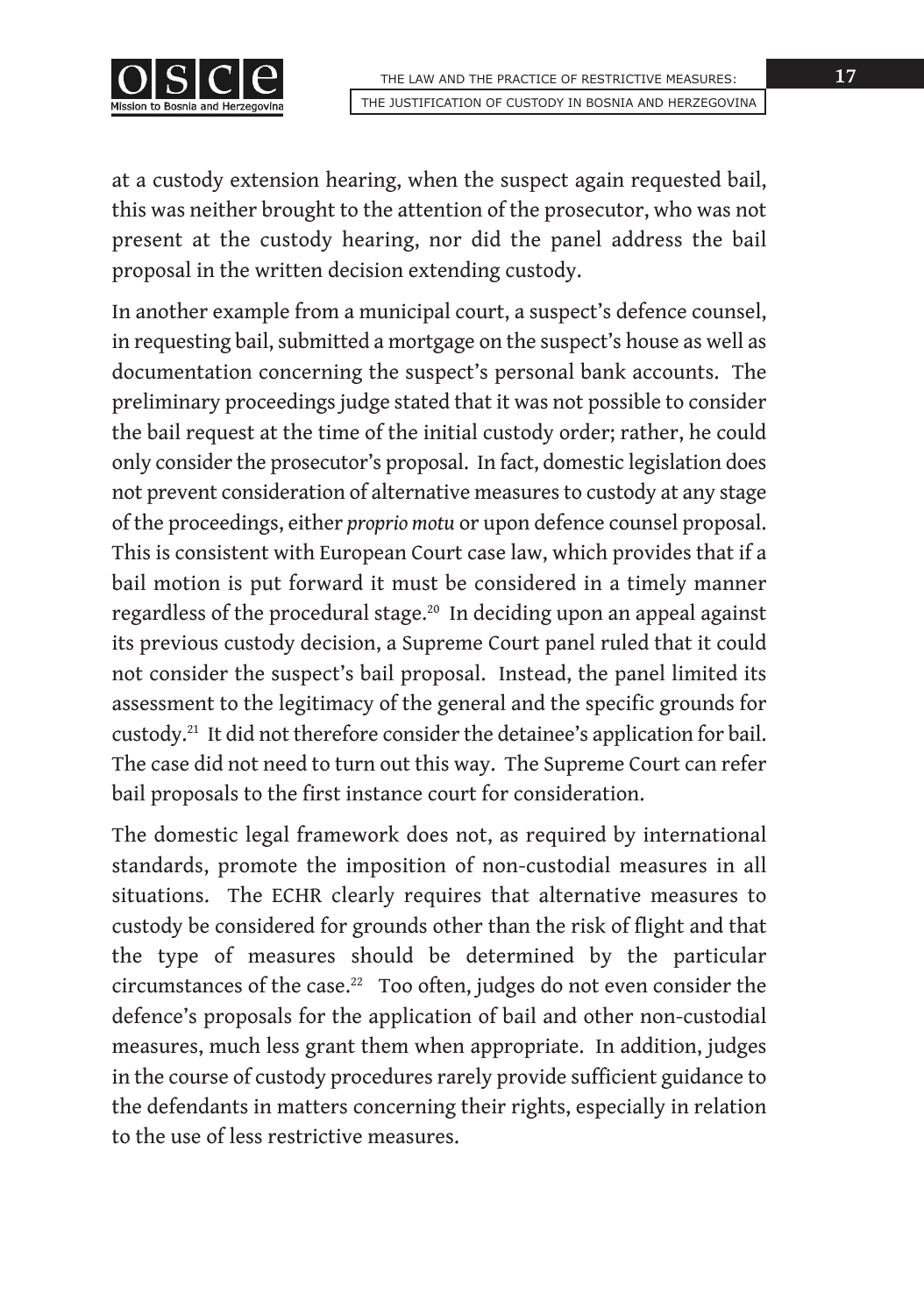# **5. SPECIFIC CUSTODY GROUNDS**

#### **a) Risk of Flight**

#### *International and National Legal Standards*

Although there is no precise international formula to help establish whether a suspect might abscond, the European Court has held that a number of factors must be assessed. These may include the severity of the sentence, the evidence of prior instances of absconding after being charged with a criminal offence, and specific evidence of plans to flee. The judiciary should consider the defendant's character, morals, home, employment, financial assets, family ties, and contacts abroad or lack of ties to the country where prosecution is pursued. 23

Cases sometime involve defendants who have dual or foreign citizenship. In a case involving two foreigners in Spain, the United Nation's Human Rights Committee, which monitors fealty to the International Covenant on Civil and Political Rights, found that custody based on the risk of flight was unsupported. It held this to be in violation of the Covenant's standards on liberty, since foreign citizenship alone cannot be a sufficient reason for custody. <sup>24</sup> What is more, in a case concerning a person without a permanent address, the European Court held that lack of fixed residence does not give rise to danger of flight. <sup>25</sup> In addition, as is the case with all of custody grounds, this reason for resorting to custody diminishes over time because the length of pre-trial detention will normally be included in any eventual sentence imposed. <sup>26</sup> If the risk of flight is invoked as the only remaining reason for custody, the European Court has held that release pending trial must be ordered if it is possible to obtain guarantees of appearance for trial. 27

#### *Domestic Practice*

In domestic legislation, the risk of absconding from criminal proceedings is a well-accepted reason for pre-trial detention. Article 132.1(a) of the State Criminal Procedure Code, for instance, provides that detention may be ordered: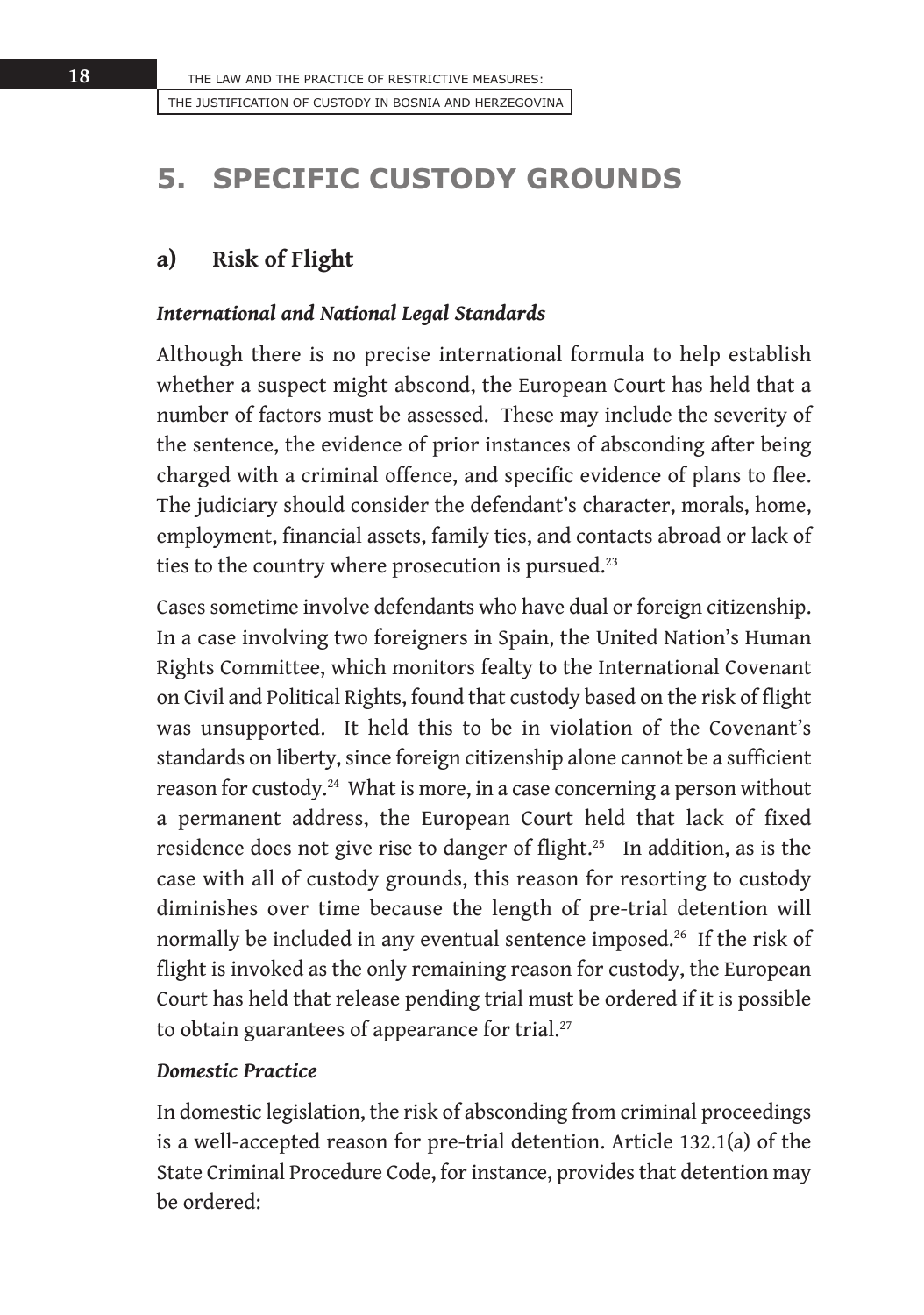

[...] if he hides or if other circumstances exist that suggest a possibility of flight.

The risk of flight to countries of the former Socialist Federal Republic of Yugoslavia is often invoked as a ground for pre-trial detention. Many citizens of Bosnia and Herzegovina possess citizenship of and other ties to neighbouring countries that were once Yugoslav republics. The constitutions of Croatia, Montenegro, and Slovenia contain provisions preventing the extradition of their nationals for ordinary crimes. Emigration to and refuge in countries outside the region have also increased the number of dual citizens. The mere fact of possession of dual citizenship or foreign citizenship, however, cannot be used as the sole reason to prescribe pre-trial detention.

A suspect, for instance, was once detained on the grounds of risk of flight and risk of tampering with evidence even though he had gone from Ploče, in the Republic of Croatia, to a police station in Mostar for further police interviews and a polygraph test. The court, noting that the suspect had Croatian citizenship and owned an apartment in Ploče, concluded that that these circumstances indicated the risk of flight. It offered, however, no supporting evidence for this conclusion and nothing in the suspect's conduct indicated that he was not going to obey police and court orders in the future. <sup>28</sup> In another case before a municipal court, two people suspected of committing malicious mischief were detained on remand, on the grounds that they had tampered with evidence and were at risk of flight. The justification for this decision held that:

[...] circumstances indicate that the suspects, if released, would abscond, that is leave BiH, and in that manner be unavailable to the BiH judiciary and prevent judicial proceedings. Specifically, the suspect NN is a citizen of BiH and the Republic of Croatia, and as both suspects are single they are not linked to this territory so the reasons contained in [the BiH CPC Article 132.1(a)] are wellfounded. 29

Such examples indicate that the fact of dual citizenship, or even an indication thereof, tends to lead to pre-trial custody even as other criteria for the use of this ground are not taken into account.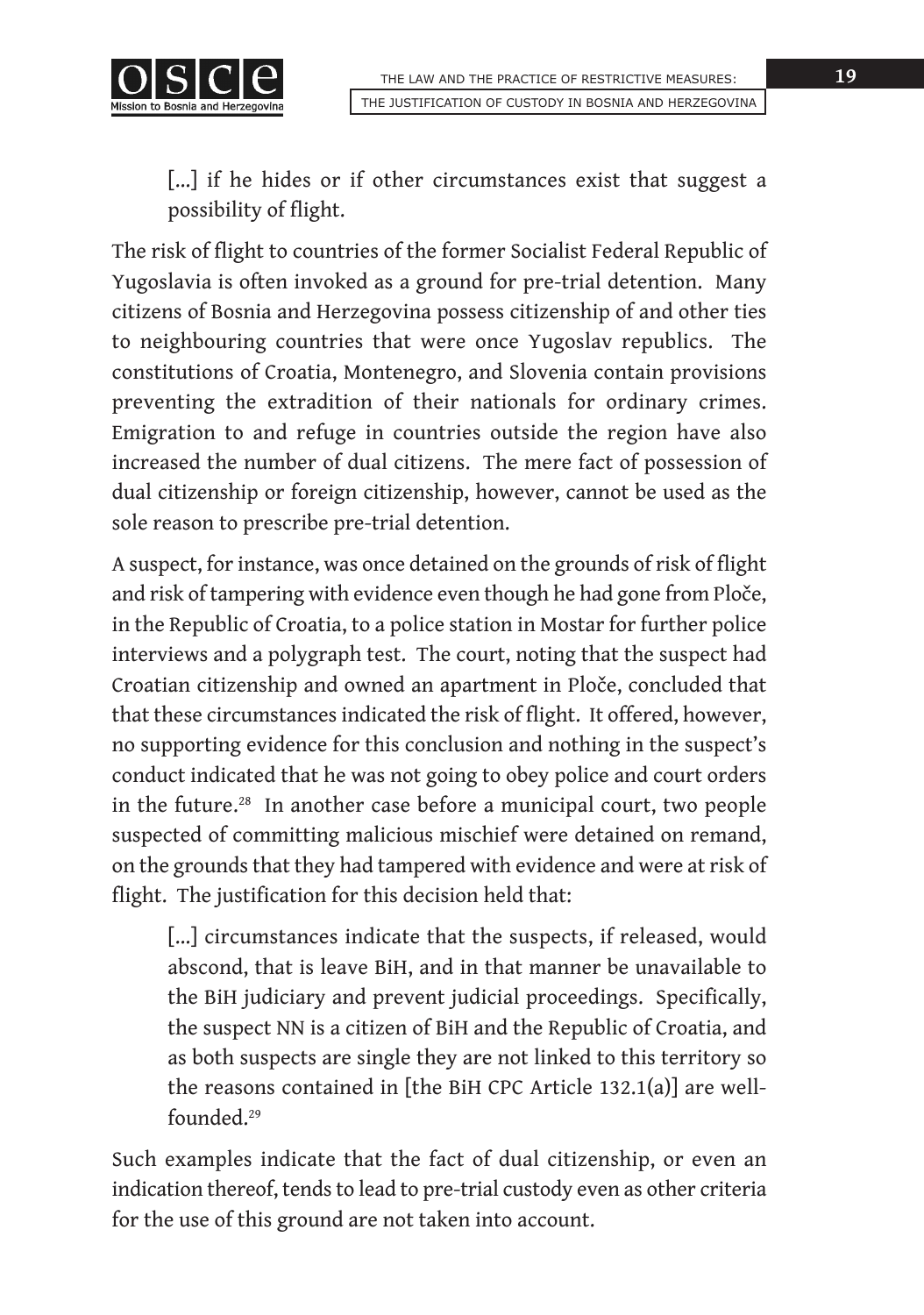On the other hand, on at least one occasion a prosecutor's proposal has referred to a previous case in which the accused had fled when the first instance verdict was issued, and the State Court has rejected ordering custody. The panel found that it was bound to decide on the issue based on the case file and facts before it and on the outcome of another case. 30 This decision suggests that the unfortunate outcome of one custody decision cannot dictate other decisions. It is also relevant for the development of a practice in custody proceedings whereby dual citizenship does not automatically serve as an indicator of custody but rather only as a starting point for a specific and thorough assessment of the underlying circumstances.

#### **b) Risk of Interference with the Course of Justice**

#### *International and National Legal Standards*

The risk of interference with the course of justice is a widely accepted custody ground that is invoked in order to prevent the defendant from taking actions that could severely jeopardise the proceedings. These actions may include pressure on or intimidation of witnesses, warnings or collusion with other potential co-conspirators, and the destruction of evidence or documents. In the view of the European Court of Human Rights, however, this provides a justification for pre-trial detention only when there are clear indications or factual circumstances supporting its use. For example, in a case where the defendant was suspected of attempted manslaughter, robbery, and rape, the respondent state's judiciary's mere assertion that the accused would collude with a coaccused who had not been detained was deemed insufficient to support continued custody. Furthermore, the relevance of this ground diminishes over time and disappears completely once the prosecution has secured sufficient evidence, which usually coincides with the completion of the investigation. 32

Similarly, Article 132.1(b) of the State Criminal Procedure Code provides that custody may be ordered if:

[...] there is justified fear to believe that he will destroy, conceal, alter or falsify evidence or clues important to the criminal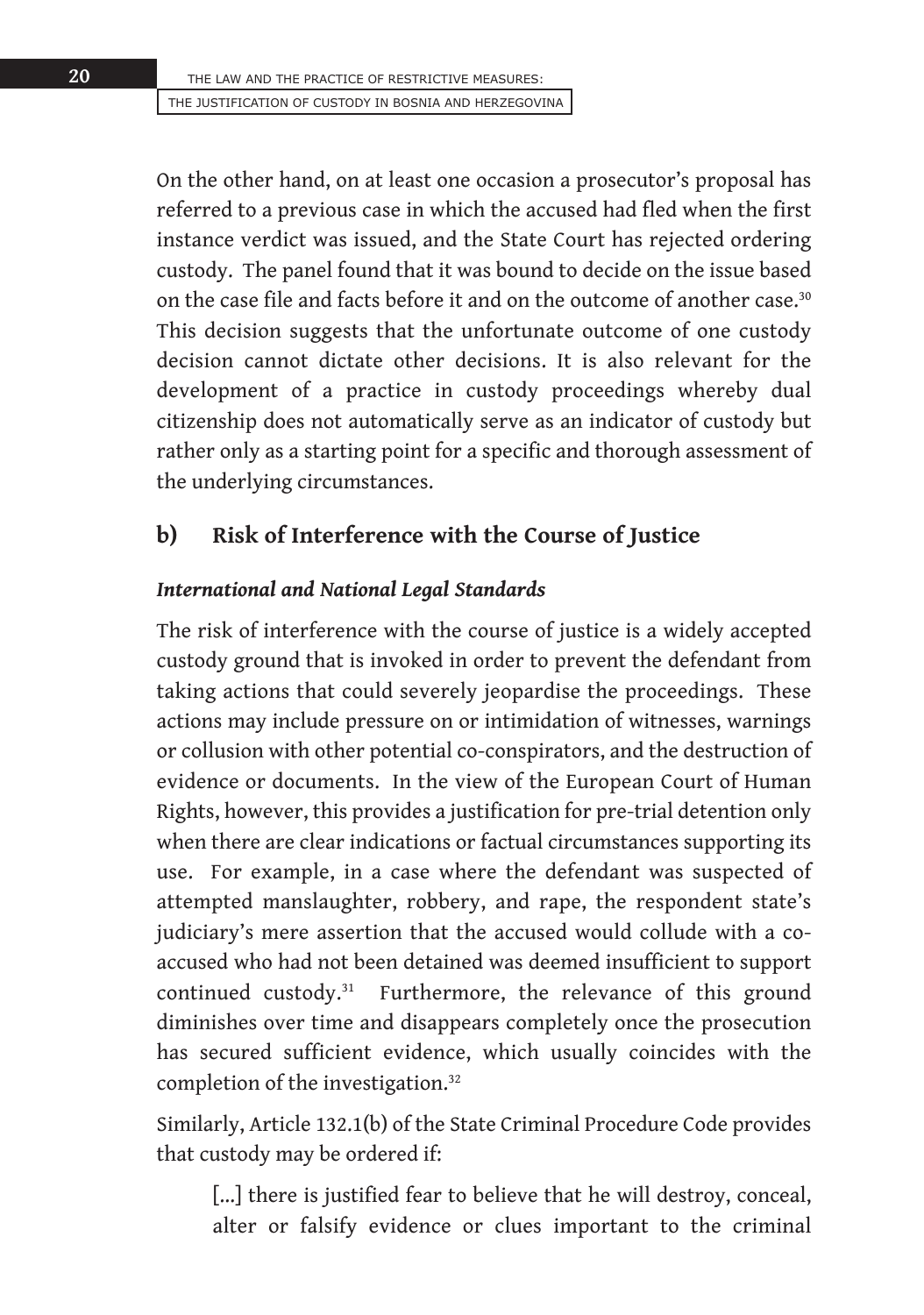

proceedings or if particular circumstances indicate that he will hinder the inquiry by influencing witnesses, accessories or accomplices.

Paragraph 2 then provides that once the evidence for which custody was ordered is secured, custody shall be cancelled. This places a burden on the prosecutorial service to conduct the necessary investigative actions quickly and efficiently in order to relieve the defendant from further confinement as well as on judges to ensure that the defendant is not needlessly detained because of prosecutorial or organisational inefficiencies.

#### *Domestic Practice*

Pre-trial detention based on the risk of interference with the course of justice is used extensively as a justification for custody in Bosnia and Herzegovina. The international standards cited above stipulate that it be applied in a consistent manner. Custody decisions, in other words, should explain whether there are particular circumstances that justify the fear that the person in question would, if left at liberty, improperly influence witnesses or accomplices. Prosecutors in Bosnia and Herzegovina often fail to do this.

In seeking detention on these grounds, some prosecutors from the State Prosecutor's Office argue that once an indictment is confirmed the accused will know the names, personal details, and addresses of witnesses, thereby creating the risk that the accused would have access to and potentially influence these witnesses before they testify during the main trial. State Court judges have rejected this particular line of reasoning. More generally, in many cases before the state and entity courts, judges and panels have rejected prosecutorial motions based on insufficient evidence. A cantonal court judge, for example, stated the following in rejecting a motion for custody:

The preliminary proceedings judge did not agree with the [prosecutor's] proposal that custody be ordered against the suspects based on [Article 132.1(b)] because the prosecutor only paraphrased and stated that the suspects could influence the witnesses if they were released, not citing what were the clear and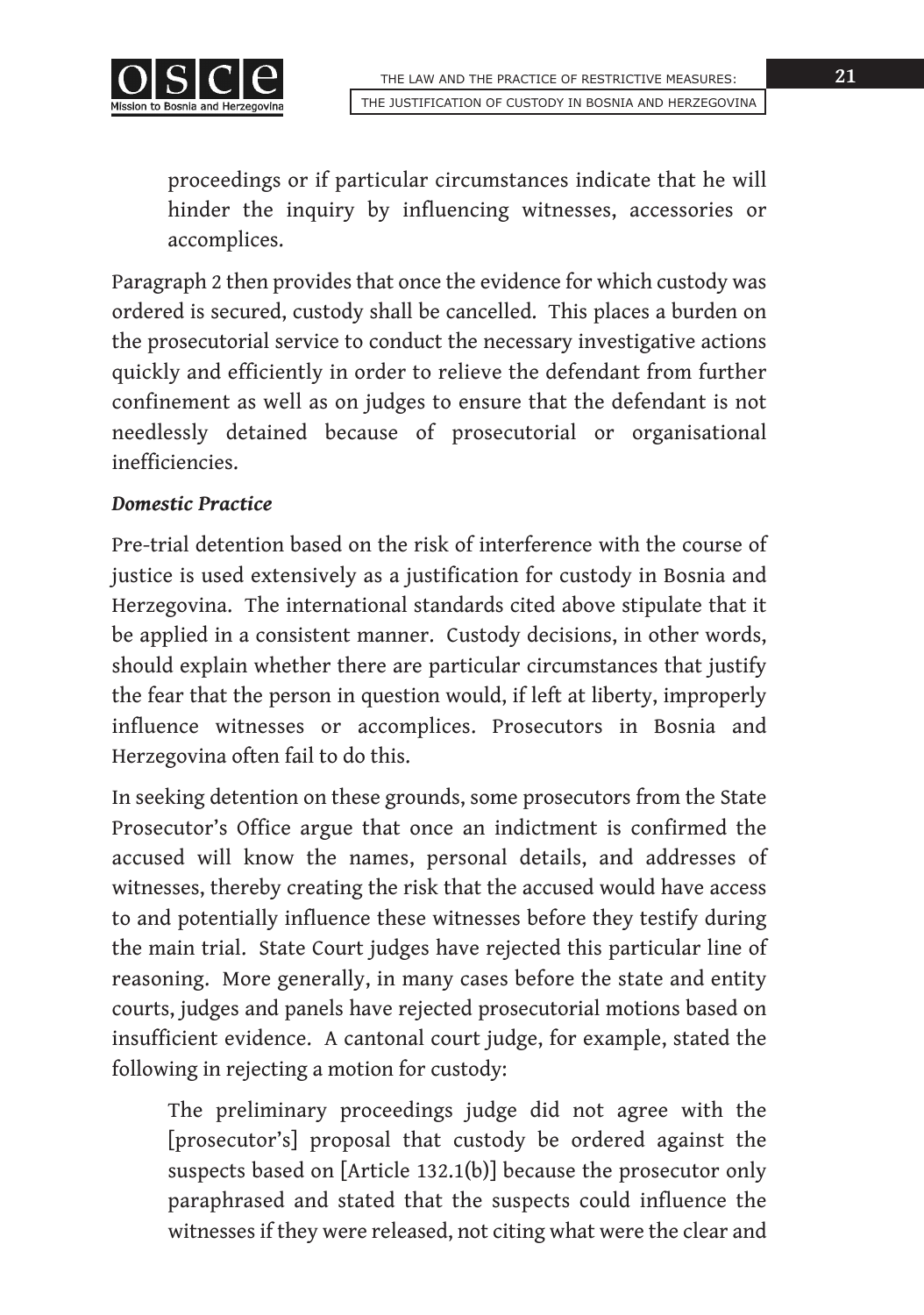concrete circumstances pointing to this; instead, the prosecutor alleges and assumes it in an abstract manner. 33

In some cases, however, custody on this ground has been limited to a short time and cancelled once the evidence was secured or the witnesses questioned. Some courts have limited custody to a period as brief as ten days, while others have mandated a thirty-day period. Even so, the judicial use of this ground has nevertheless been questionable at times, especially in determining whether "particular circumstances" indicate that the person will influence witnesses.

Practitioners disagree whether this ground can be invoked during the main trial proceedings. Some who argue against its invocation point out that all of the evidence should already have been obtained or secured by the commencement of the main trial. But proponents note that witnesses still have to present their testimony orally at trial. Some judges therefore order custody on this ground even during main trial proceedings. Their reasoning runs more or less as follows: If released, the accused would return to his pre-war home where at least some of the victims or witnesses live. There he would have the opportunity to interact with the witnesses and influence their oral testimony. <sup>34</sup> (This phenomenon is most prevalent in cases involving war crimes, trafficking in human beings, and organized crime.) *The Commentaries to the Criminal Procedure Code of Bosnia and Herzegovina*, which have codified past and present practice, explain the specific criteria applicable for the use of this ground. Judges and prosecutors might therefore make greater use of them and apply the advice therein to a greater extent than is currently the case. 35

#### **c) Need to Prevent Crime**

#### *International and National Legal Standards*

The need to prevent the suspect or the accused from committing serious crimes can be a legitimate basis for ordering pre-trial custody. This is, however, not an undisputed notion; some human rights experts argue that its use violates the presumption of innocence.<sup>36</sup> For this very reason it becomes important for judges and prosecutors to bear in mind that custody is not a punitive measure, but rather something designed to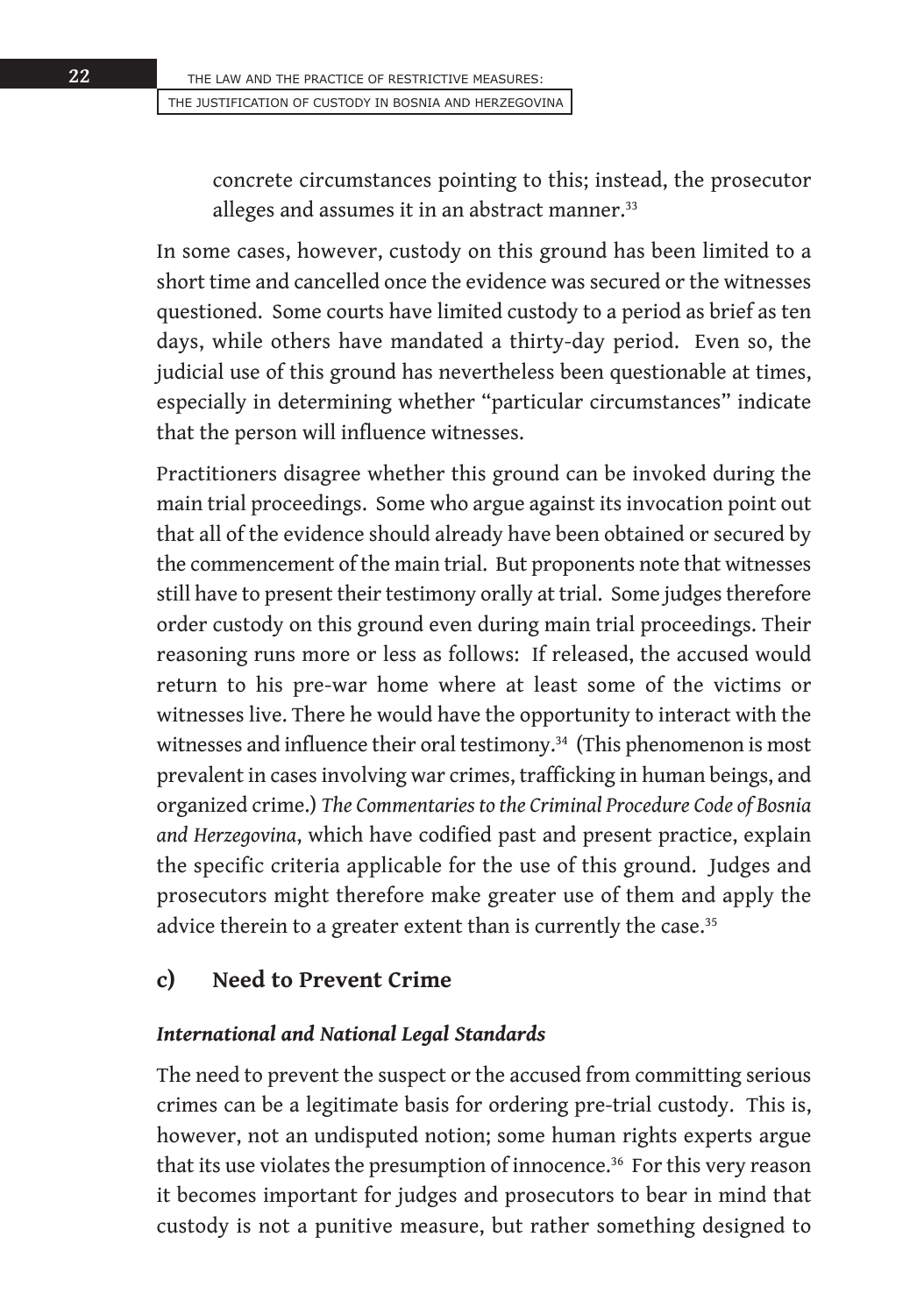

prevent occurrences that may hinder the proper conduct of a criminal proceeding or the protection of rights of others.

European Court case law supports the use of this ground when there is a real danger of the repetition of serious criminal activity. The circumstances of the case and the past history and personality of the suspect or accused must, of course, support such a conclusion. For example, in a case before the court concerning a suspect involved in organised crime, it was argued that the suspect might have abused his liberty by maintaining his existing network of contacts and providing invaluable assistance to his collaborators. The European Court found that such circumstances justified detention based on the fear of the repetition of offences. <sup>37</sup> The number and nature of criminal offences therefore become relevant, asthey may indicate a risk of the commission of further such crimes in the course of proceedings.

This is not always, however, the case. In a matter of suspected murder and arson, for instance, the European Court noted that previous convictions of a less serious nature—attempted aggravated theft and desertion—may not necessitate custody based on fear of repetition of offences. <sup>38</sup> Although case law has not set benchmarks concerning the relevance of other investigations underway for similar crimes, it does seem clear that if similar crimes were committed after the opening of the investigation for the alleged offence in question then this would justify detention. <sup>39</sup> Article 132.1(c) of the State Criminal Procedure Code takes a similar stance, stating that custody may be ordered:

[...] if there is justified fear to believe that he will repeat the criminal offence or complete the criminal offence or commit a threatened criminal offence, and for such criminal offences a prison sentence of five (5) years may be pronounced or more;

#### *Domestic Practice*

Concerns related to the use of this ground for detention fall into four distinct categories. The first includes cases with errors of a technical nature, where the requirement for a sentence of five years or more was not met. Any violation of national law renders detention unlawful, for the ECHR requires strict compliance with the national legal framework. $\rm ^{40}$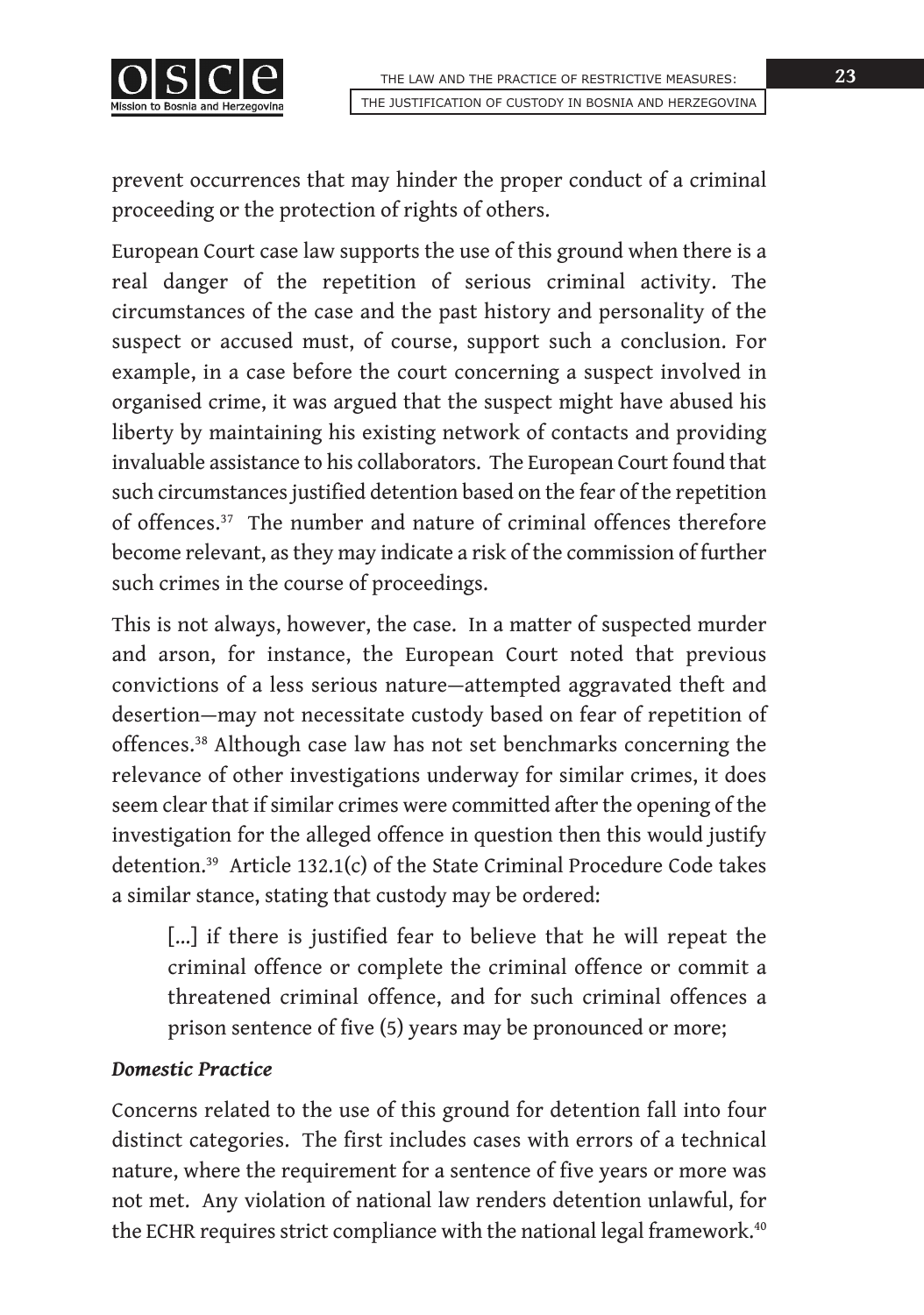Second, some cases lack a comprehensive assessment of whether the particular circumstances justified a fear of the commission of a criminal offence. For example, several cases involved detention for significant periods of time based on threats that might have been made in the heat of the moment. Judges ordered custody without assessing the degree to which the threat was real and persistent, thereby calling into question whether the detention was adequately justified. Third, some cases deviate from a well-established practice whereby the prosecutor or the judge ensures that the suspect's official criminal record is at hand and becomes an integral part of the risk assessment. Finally, the language used in some custody decisions appears to conflict with the presumption of innocence. For example, in a decision rejecting an appeal against a custody decision, a panel ruled that, "... the manner and circumstances in which he committed the criminal offence of aggravated theft in this court's jurisdiction unambiguously leads the court to the conclusion that..." Such a statement in a judicial decision on custody, in which the panel appears not to have granted the suspect the presumption of innocence, gives the impression that custody was a punitive rather than a prohibitive measure. 41

#### **d) Need to Preserve Public Safety or Property**

#### *International and National Legal Standards*

The European Court has recognised the need to maintain public order as justification for detention on remand within a very limited scope. In one of the few cases involving this justification, the European Court held that it can be used only when the facts demonstrate that the defendant's release would actually disturb the public order. <sup>42</sup> Additionally, in *I.A. v France,* the European Court clarified that mere reference in an abstract manner to the nature of the crime concerned, the circumstances of its commission, and the possible reactions of the victim's family are not sufficient. 43

Although the European Court permits the use of this ground in a restricted fashion, there is widespread scepticism as to its propriety. A few countries have never had such a custody ground, while other States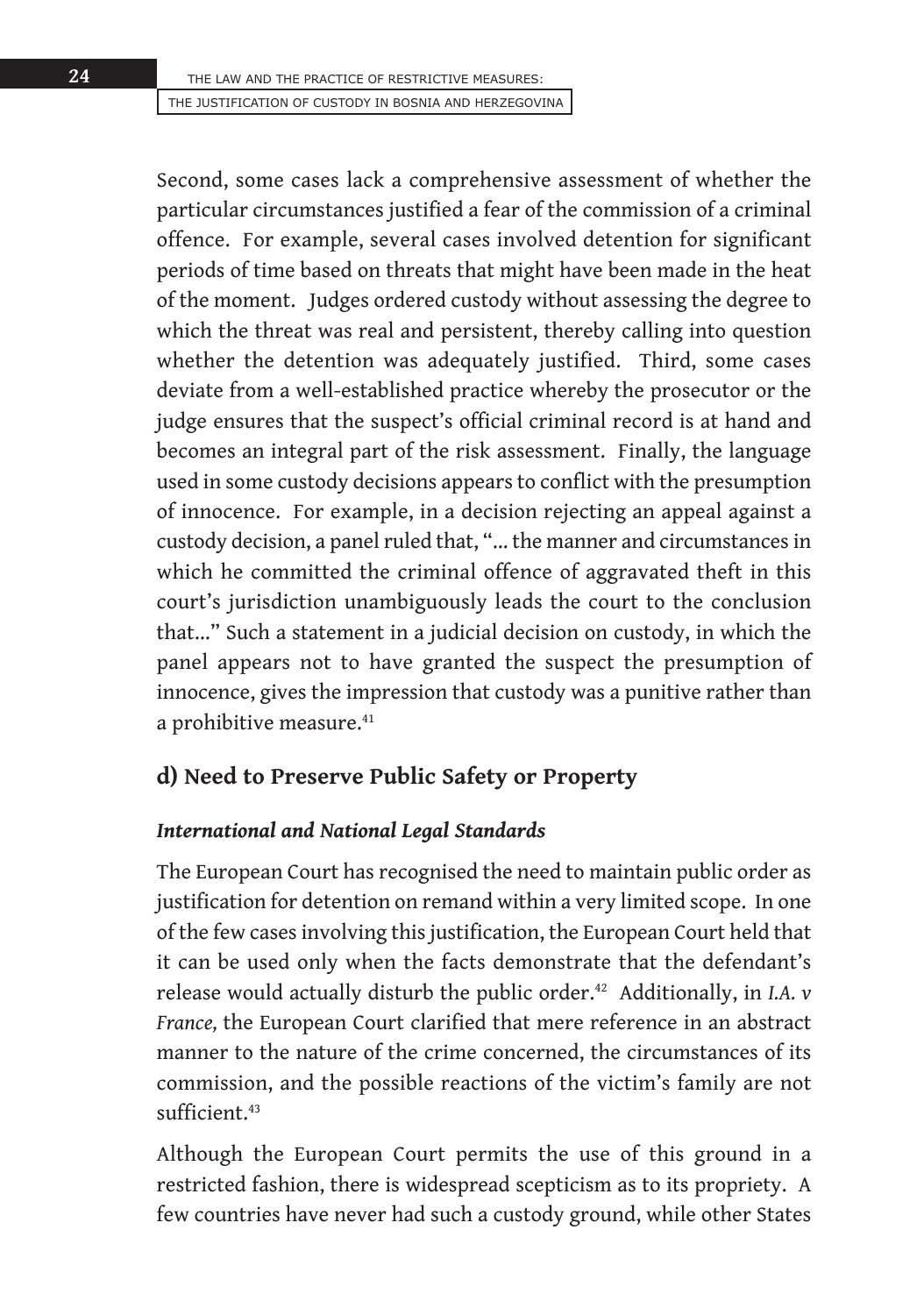

have more recently sought to remove it from their legislation. <sup>44</sup> In its Explanatory Memorandum on the use of remand in custody, the Council of Europe's Committee of Ministers notes that public order may be used as a custody justification only "[…] where there is substantial evidence of a reaction to a grave crime such as murder…" The Committee further notes that only the emergence of an exceptional situation can necessitate custody based on this ground, adding that the release of most suspected offenders could not be expected to engender such situation. 45

The fourth and final ground for permitted custody in the Criminal Procedure Code of Bosnia and Herzegovina, as laid down in its Article 132.1(d), may appear to incorporate the notion of threats against public order:

[I]f the criminal offence is punishable by a sentence of imprisonment of ten (10) years or more, where the manner of commission or the consequence of the criminal offence requires that custody be ordered for the reason of public or property security. If the criminal offence concerned is the criminal offence of terrorism, it shall be considered that there is an assumption which could be disputed, that the safety of public and property is threatened.

*The Commentaries on the Criminal Procedure Code of Bosnia and Herzegovina* and court practice throughout the country suggest, however, that the concept of public or property safety is not being interpreted as safeguarding public order. Although *The Commentaries* explain that the primary goal of the introduction of this ground was to enable the preservation of "security," they fail to identify its particular procedural effects. If the concept of public or property safety does not correspond to the protection of public order, then the former ground is wholly outside any of the accepted grounds in international human rights standards for justifying custody. The use of other existing grounds for custody, especially the risk of continued criminal activity, may therefore suffice to ensure such order. 46

Article 132.1(d) also does not, unlike paragraphs (a) to (c) of this article, explicitly task the judiciary to assess the future impact of the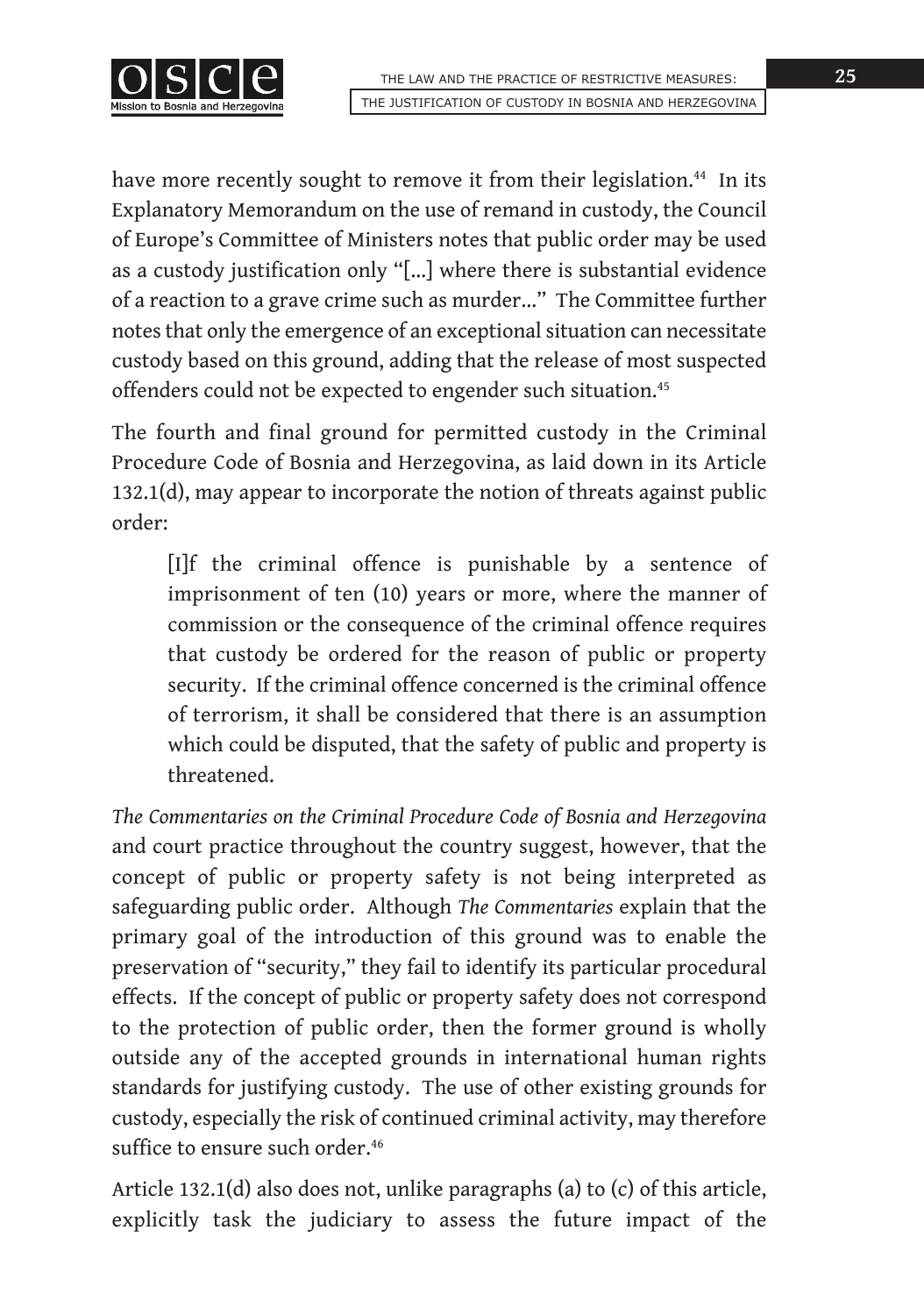circumstances and does not, as a result, conceptually resemble the other preventive measures. For instance, in the case of custody based on ground (c)—that is, continued criminal activity—the law requiresthat the circumstances indicate a future risk. Likewise, the risk of flight is inherently a forward-looking assessment, as is interference with the course of justice. Finally, domestic legislation further includes a presumption that public or property safety is threatened when any terrorist act is suspected, an assumption that reverses the burden of proof on the suspect or the accused to show that he or she would not threaten public safety. A nearly impossible task to achieve in any case, this also violates the presumption of release in Article 5 of the European Convention on Human Rights. 47

#### *Domestic Practice*

The lack of clarity about the meaning of the term "public order" and the use of custody as a preventive rather than punitive measure have adversely affected domestic judicial practices. In many cases involving this justification for custody, the reasoning has run roughly as follows: Noting that the crime is potentially punishable by a sentence of ten years' imprisonment and bearing in mind the manner—e.g., the use of hammer, saw, gun—and the consequences of the crime—e.g., the loss of property, severe injury, death—the court finds that this crime requires the detention of the suspect for the sake of the safety of the citizenry. Such a chain of reasoning does not incorporate the more all-encompassing concept of public order but rather revolves around a past threat to public safety owing to the manner of commission or the consequences of the alleged crime. It also fails to provide specific facts indicating that there is a continuing threat to public security or property that rises to the level of a public order concern. It thus places the focus more on the manner of the commission of the alleged offence than on any possible consequences for the future if the defendant is not placed in custody.

The degree to which domestic practitioners rely on this ground suggests that it has become a substitute for the mandatory detention provision enshrined in the previous criminal procedure codes when the possible sentence was 10 years or more. <sup>48</sup> This ground is used liberally whenever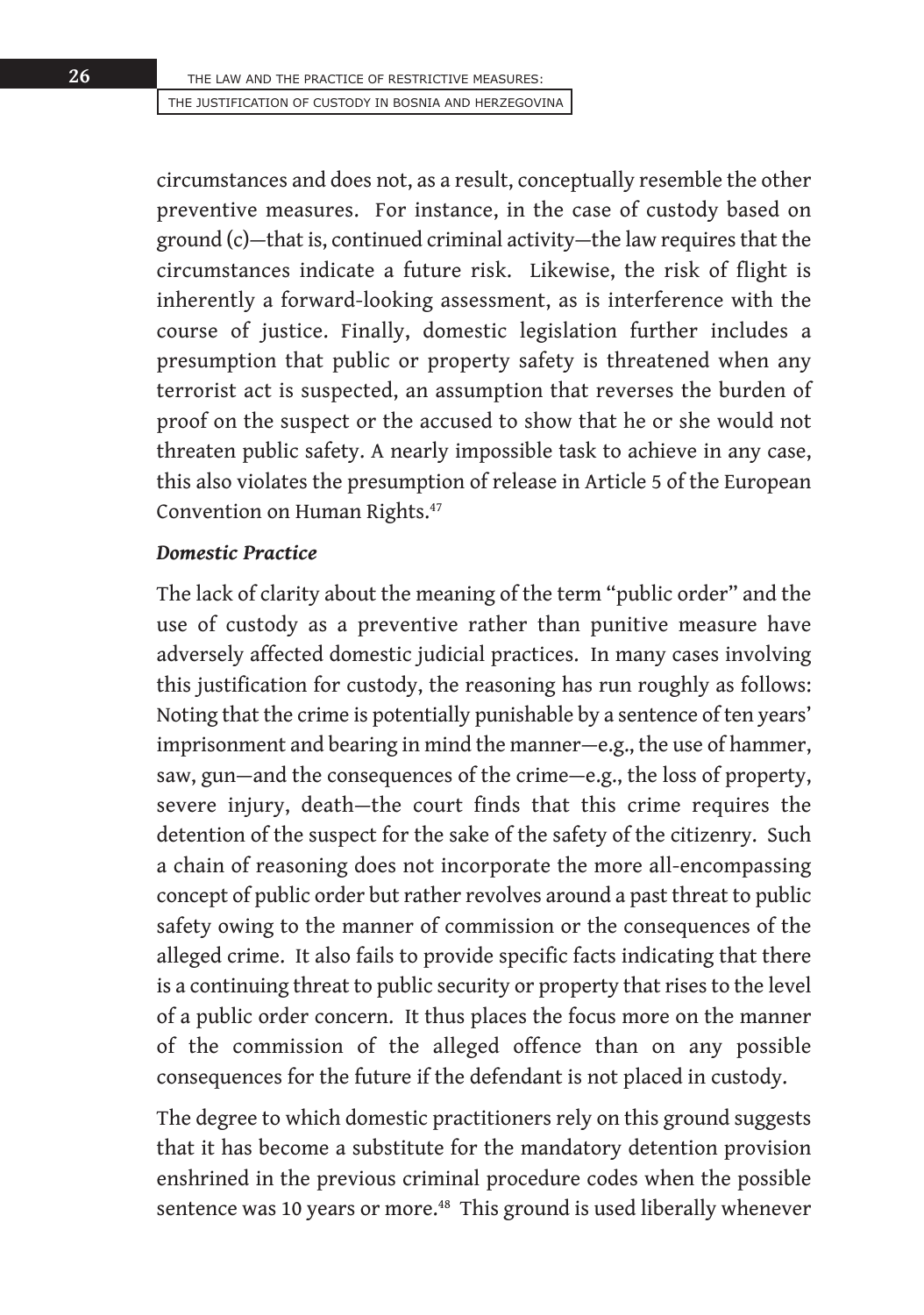

the possible sentence is a "minimum of five years" or "one to ten years." Prosecutors and judges also often invoke reasons for the use of this ground for detention that in fact correspond to one of the other grounds for custody, such as the risk of continued criminal activity or the need to protect witnesses from intimidation. For example, a cantonal court has reasoned as follows:

Taking into account that the suspects are charged with the criminal act of aggravated robbery under FBiH CC Article 289.2 for which an imprisonment term of 10 years or more can be pronounced, and owing to the manner of committing the criminal act (by using a weapon in a jewellery store where jewellery or money can always be found) ordering custody is proven to be necessary for the sake of citizens' safety and accordingly there are grounds for custody in line with FBiH CPC Article 146.1(d) too. <sup>49</sup>

This cantonal court has essentially reasoned, in other words, that it is the risk of continued criminal activity that justifies detention and not the threat to public order.

Of course, courts do sometimes refuse custody on these grounds. For instance, upon confirming the indictment in a case against four defendants, a State Court judge rejected the custody motion under Article 132.1(d), stating that

[T]he reason for this is that the massive nature of the crime or the assumption that the release of the accused persons would disturb the public order because of a distrust in the judicial system, or that the manner of commission and the consequences caused in the instant case are not sufficient for custody. 50

Similarly, in a case before a municipal court, the panel extending custody against the accused at the time of sentencing found that the justification for this request based on Article 132.1(d) was unsupported and released the accused, stating:

Therefore it would be inappropriate to extend duration of custody on the basis of the fear for security of citizens when there is no objective and concrete evidence for that, as such detention would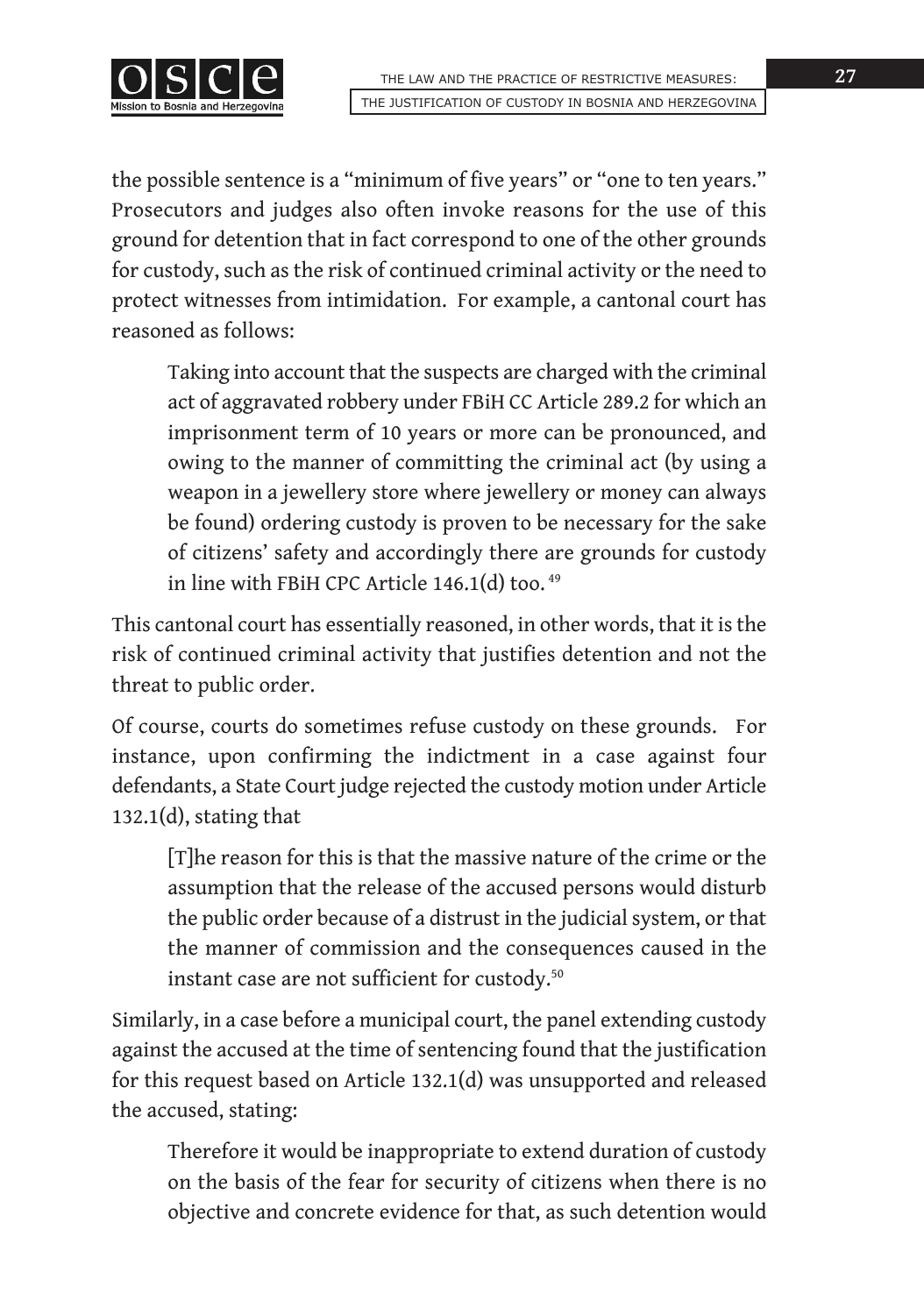be arbitrary. Namely, as the time passes so does the *sensibility* of the public in respect to events from the past fade too. It is necessary to prove that the brutality demonstrated in the criminal act, notwithstanding revenge as a motive and the fact that it was committed in a public place, and recalling the concrete phase of the criminal proceedings (here three months after committing crime and at the time of sentencing the defendant), causes insecurity to citizens for their personal integrity and property. 51

The panel further found that no specific facts or evidence were asserted to show that the public would be disturbed by the release of the accused. This reasoning most closely resembles the evidentiary standard required by the European Court when a custody ground such as public order is in question.

Some decisions, too, appear to rely on a subjective sense of insecurity among the citizenry, while others discuss the sense of safety only for the victims and their families. <sup>52</sup> A feeling of fear and repulsion upon hearing of violent crimes may be a natural human reaction, but it is not necessarily an adequate justification for holding suspects in pre-trial detention. In the case of *I.A. v France*, the European Court, discussing a "social disturbance" capable of justifying pre-trial detention and the decisions in that case citing the manner and nature of the crime committed, deemed the circumstances of its commission and the reactions of the victim's family insufficient to order custody based on the need to preserve public order. <sup>53</sup> Custody based on a general notion of public safety must be explicitly supported with evidence showing that the release of the defendant would result in widespread and persistent prejudice to public safety in the sense of public order. Domestic defence attorneys, however, often fail to provide cogent arguments on behalf of their clients when this ground for custody is asserted. Because of the entrenched use of this ground in Bosnia and Herzegovina, defence counsels would be well advised to go beyond the borders of customary court practice in the country to invoke European Court case law. 54

In addition, the national authorities might consider deletion of the public security or property custody ground or, failing that, modification of the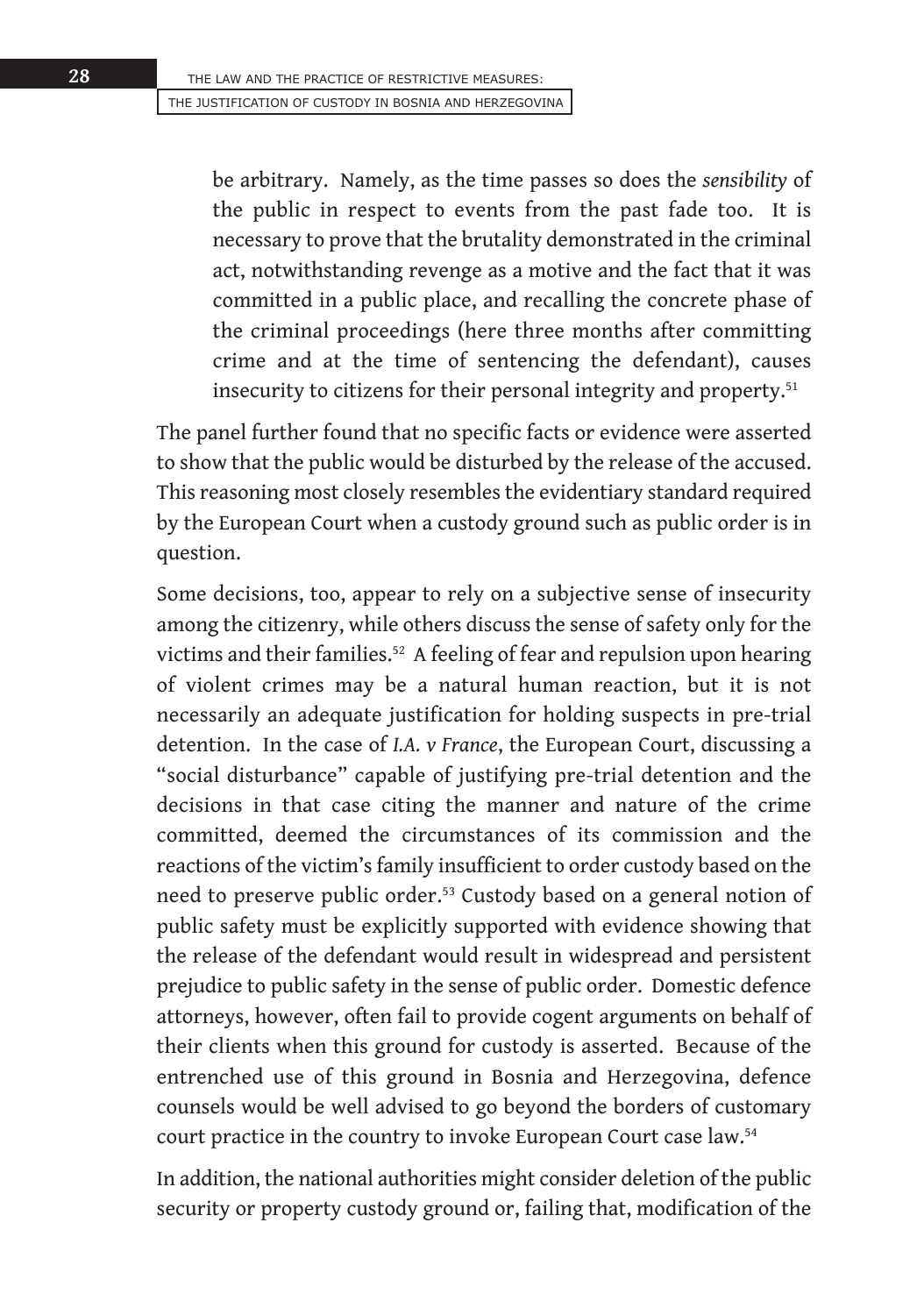

provision in order to establish more precise criteria for its application. Possible language might include the following:

…if the release of the suspect or accused would cause an exceptional and persistent disruption of public order owing to the manner of commission or consequence of the criminal offence, and the criminal offence is punishable by a sentence of a minimum of ten (10) years...<sup>55</sup>

Such language might clarify not only the ground itself but also how it is intended to be used. Still, the possibility remains that even such amended language might create new problems or produce unintended consequences. This is perhaps the most compelling argument for complete deletion of this ground for custody from the criminal procedure codes of the country. Its deletion would have little impact on the ability to detain people in pre-trial custody generally, but would instead simply require that judges and prosecutors set out more carefully and precisely the real reasons necessitating such detentions. For example, at the State Court, where arguably many of the most sensitive cases are tried, pretrial custody in war crimes cases is almost never based exclusively on ground (d), but rather done in combination with other custody grounds. 56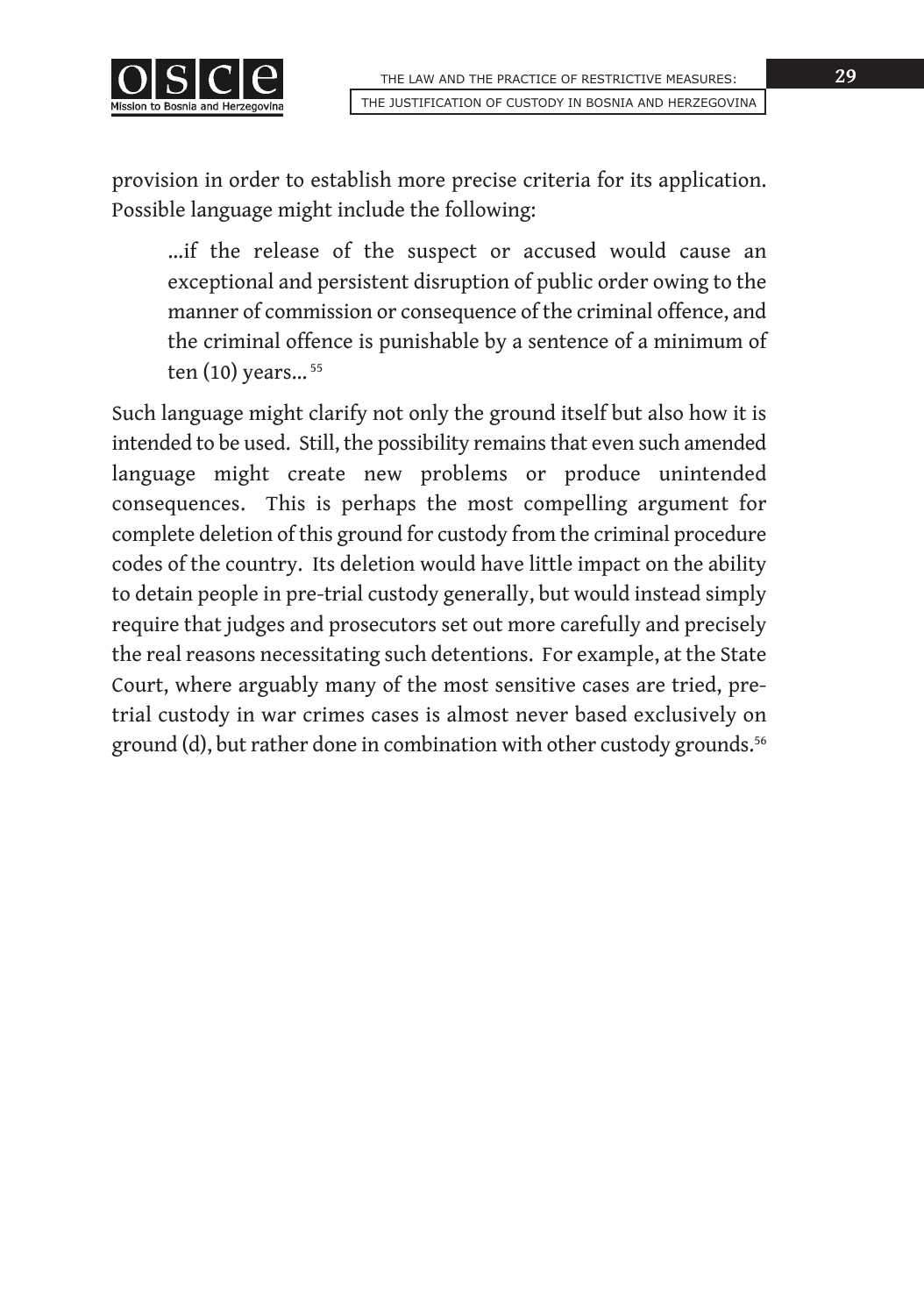# **6. WELL-REASONED DECISIONS**

#### **a) International and Domestic Legal Standards**

The European Court has held in many cases that national judicial systems must organise themselves in a manner that allows compliance with the custody standards of Article 5 of the European Convention on Human Rights. Hence, judges must be thorough in explaining why custody is a necessary measure in a given case and how the ground invoked applies to a particular individual. <sup>57</sup> Rote citation of legal provisions on custody without explaining and applying the law to the specific facts of the case is not sufficient. <sup>58</sup> The European Court has often found violations of Article 5.3 when relevant and sufficient reasons were not asserted in justifying custody. 59

Article 5.4, which guarantees the right to take proceedings to challenge the lawfulness of detention, also requires that the reasons justifying detention are clearly set forth in order to enable fair appellate proceedings. The European Court finds violations of this provision when decisions ordering pre-trial detention are issued in a stereotypical fashion without taking into account the arguments of the parties. <sup>60</sup> The case law also insists that the specific circumstances that prompted custody may change and hence that the initial reason for custody may diminish over time or can disappear altogether. Thus, examination at regular intervals of the reasons for detention is required. 61

Bosnia and Herzegovina's Criminal Procedure Code deems it an essential violation of the provisions if the reasoning of a verdict is "incomprehensible, internally contradictory (…) or did not cite reasons concerning the decisive facts."62 This provision reflects a general legal principle, one inherent in administrative, civil, and criminal proceedings alike. Though particularly strong when it comes to verdicts, it applies to custody decisions, which must be supported by decisive facts as a guarantor of judicial fairness and independence, as well. 63

Article 134 of the BiH Criminal Procedure Code specifies that custody decisions must include, among other things, the legal basis for the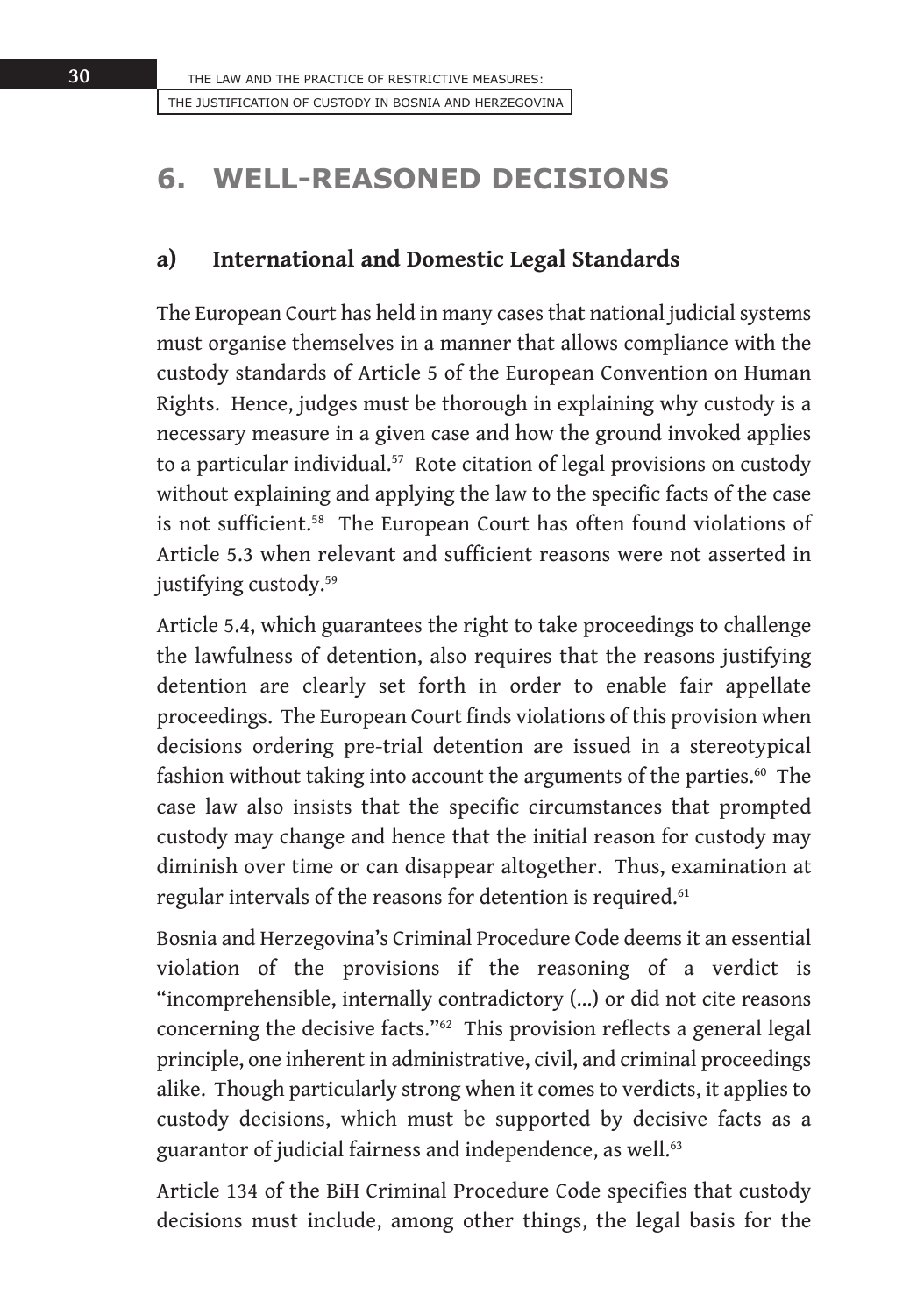

decision along with an explanation. The commentaries to it provide the following admonishing observation on this point: "The explanation has to emphasize the concrete facts that justify custody, often lacking in practice such that the explanation is mostly reduced to re-phrasings or even citing a legal text."64 Decisions ordering prohibiting measures should also be well-reasoned. 65

#### **b) Prosecutorial Proposals**

Prosecutors carry the burden of proof to show that custody is a necessary measure. Custody may only be considered following a written prosecutorial proposal, which should, as noted above, be well-reasoned. As the essential written document according to which custody is considered, the prosecutorial proposal must establish relevant material facts indicating the need for pre-trial detention. Prosecutorial proposals often, however, fail to meet this standard. They tend instead to make bald assertions without including relevant and sufficient material facts. For example, in one proposal requesting custody based on potential witness intimidation, the explanation provided:

At this moment the investigation is ongoing against the suspects, and all witnesses have not yet given their statement before the Prosecutor, which objectively indicates that if the suspects were released they would impede the investigation by intimidating the witnesses, such that the conditions for custody ground [the BiH CPC Article 132.1(b)] are practically fulfilled. 66

This proposal does not contain an individualised evaluation asto whether the suspects would actually abuse their liberty and influence the witnesses who have not yet been questioned. This proposal, which is contrary to the spirit of the legislation regarding custody proceedings, also does not present the decisive facts and could therefore not be a sufficient basis for the justification of custody. $\rm ^{67}$  Rather, to someone who is not familiar with the case, the use of the word "objectively" by the prosecutor suggests that he believes it to be the rule that suspects interfere with witnesses regardless of the circumstances.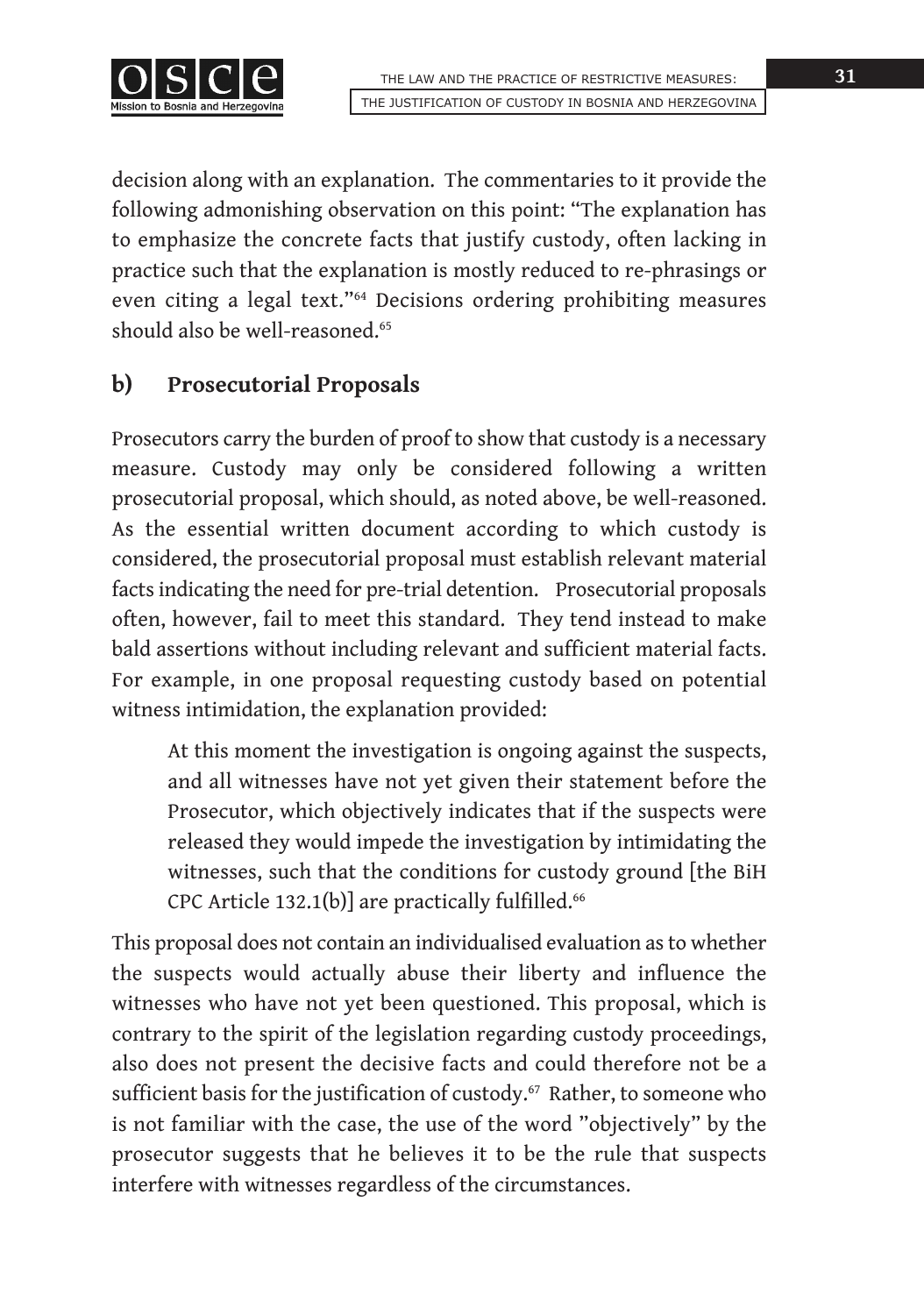#### **c) First Instance Decisions and Reviews**

Judges decide whether custody is warranted. To ensure that the deprivation of liberty islawful, their decisions must provide relevant and sufficient reasons for each decision. To achieve this, a judge must be able to rely on the information submitted by the prosecutor, on the suspect's own statement at the custody hearing, and possibly on the submissions of the defence counsel as well. In Bosnian-Herzegovinian courts today, decisions ordering or extending custody are seldom fully supported with specific explanations why this stricter measure is necessary. Furthermore, decisions extending custody during an investigation or the official review of custody at the time or after the confirmation of the indictment often appear to be rubber-stampings of previous decisions, with similar wording and findings appearing in each custody decision.

This calls into question whether rigorous examinations of the need for custody are actually undertaken in practice. In principle, a substantive assessment should always be conducted before each decision ordering or extending custody or upon review of the lawfulness of custody. Any extension of custody or review of the lawfulness of custody should also take into account things such as the passage of time and any changes in the circumstances relevant to the ordering of custody in the first place. Prosecutors and judges tend to pay more attention, however, to the general nature of the crimes and circumstances than to the specific instances of each case. They usually propose or order pre-trial detention for criminal offences such as war crimes, attempted murder or murder, rape, aggravated theft and robbery, and drug trafficking. In one case, the prosecutor even drafted the custody proposal before questioning the suspect. Such practices comport neither with the requirement to tailor the custody proposal and custody decision to the particular facts and circumstances of each case nor with the basic principle that custody is a protective measure and not a punitive one.

When bail or other measures is specifically requested, custody decisions often fail to provide the reasons why these measures were not used. When, for example, upon extending custody, a municipal court found there was "a great risk of flight" and then stated that alternative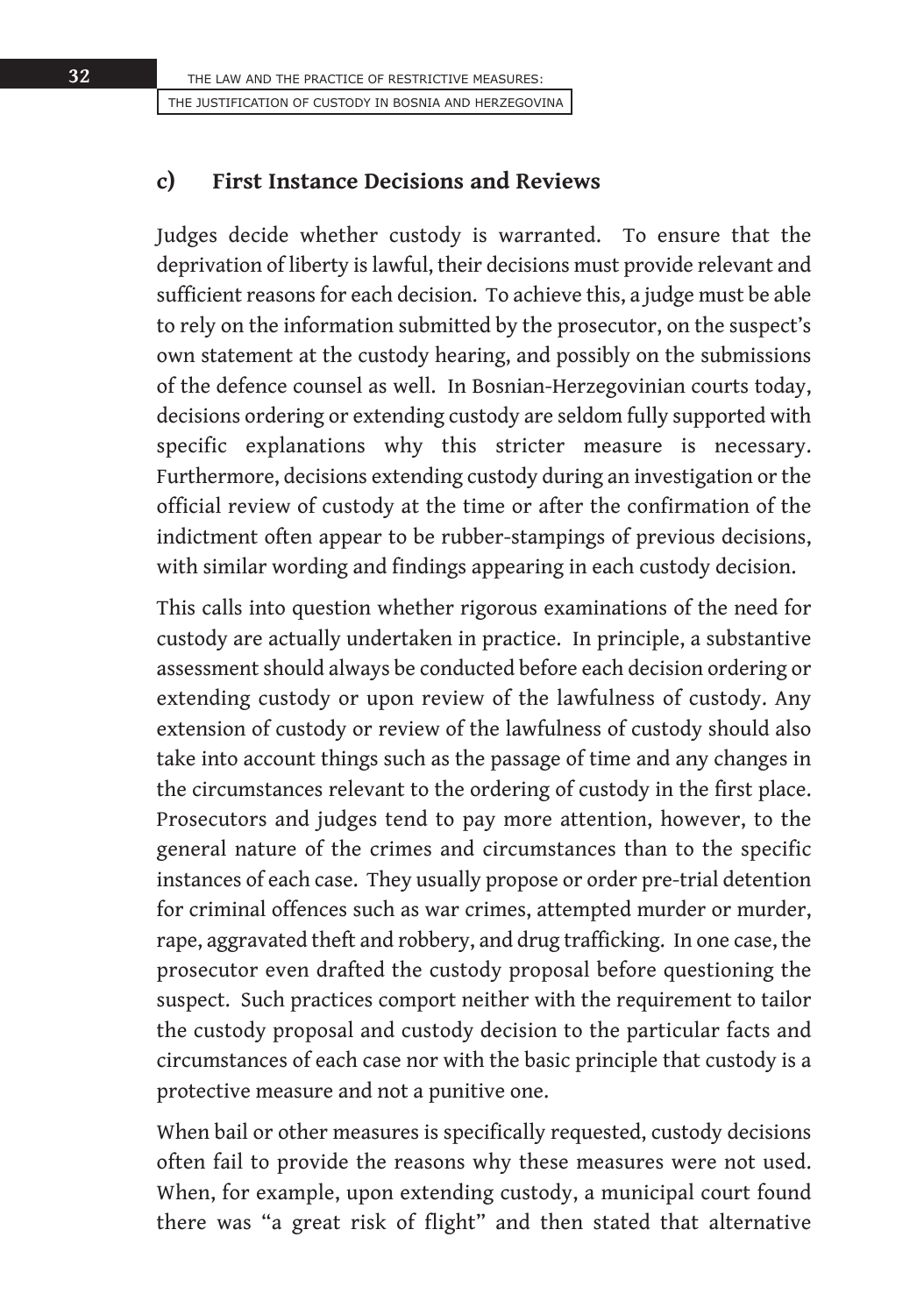

preventive measures cannot be applied at this stage of the proceedings, its decision did not explain how the judge had arrived at this conclusion nor why a compulsory residence or house arrest order would not have been effective measures instead. 68

#### **d) Appellate Review**

Appellate proceedings should consider arguments and facts that could affect the existence of conditions essential to establish the lawfulness of custody. <sup>69</sup> During their review of defence counsel motions against custody, appellate panels have a special role to play in providing oversight and guidance and in remedying decisions that lack proper justification or are otherwise unfounded. Often, however, appellate panels do not adequately assess whether custody grounds were sufficiently justified and do not give due consideration to the arguments of the defence. For example, in an appeal the defence counsel asserted that although her client had permanent residence in one location and worked with livestock in another relatively near this did not establish that her client might flee. She then requested that her client be released from custody. The District Court panel responded as follows:

The Panel of this Court believes that the Preliminary Proceedings Judge correctly evaluated all circumstances related to ordering custody and consequently acted correctly in the case by ordering detention for the suspect for the reason under [Article 132.1(a) of the State Criminal Procedure Code]. 70

The appellate panel did not explain why the first instance decision was correct in establishing the ground for custody. It left the defendant's arguments unaddressed. It thus also left unclear whether sufficient reasons supported the custody ground.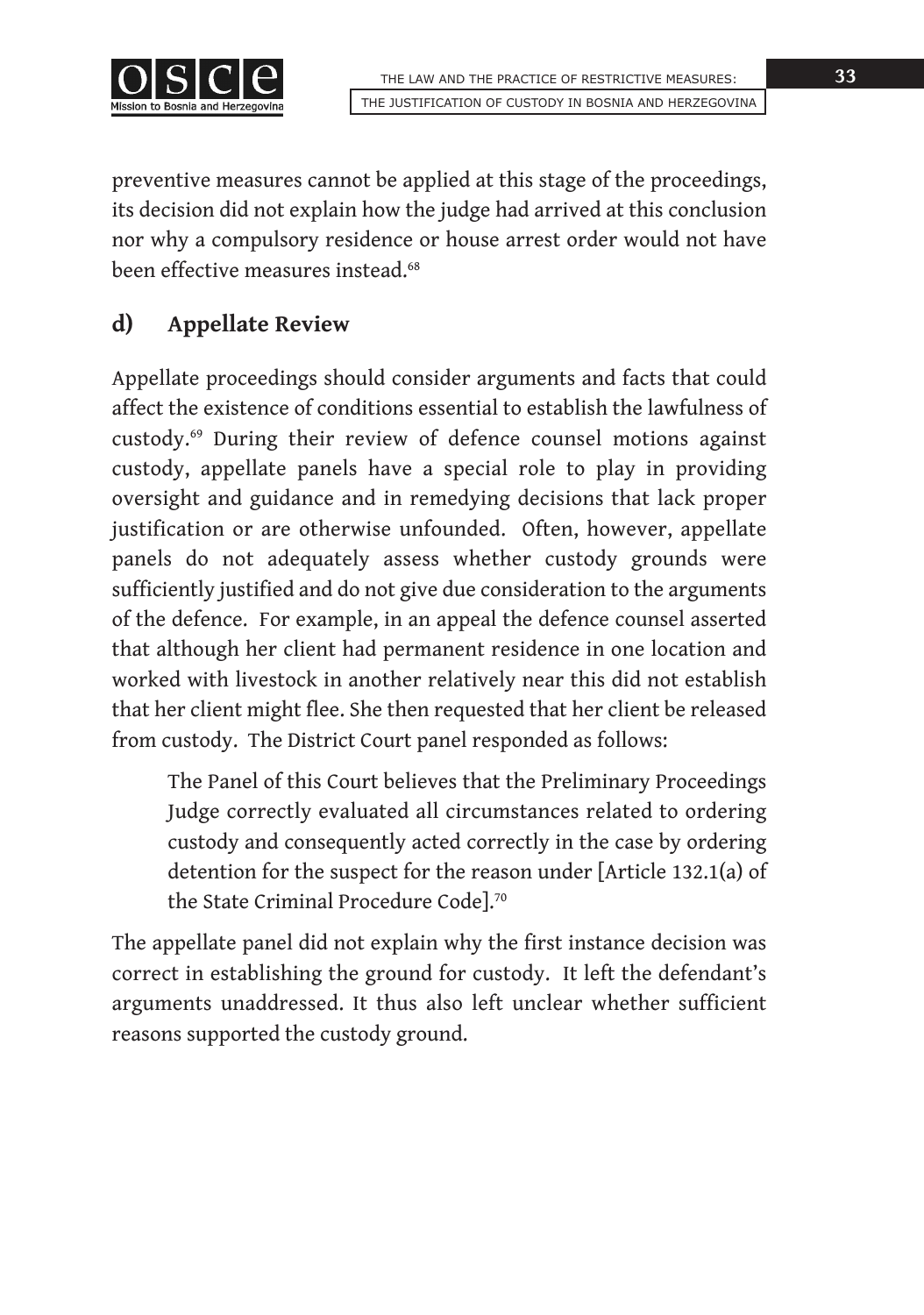# **7. THE ROLE OF THE DEFENCE COUNSEL**

#### **a) Professional Duty**

Defence counsel should seek to ensure that fair trial standards are upheld during criminal proceedings. When a right such as a person's personal liberty is at stake, the importance of this is amplified. Defence attorneys are thus obliged to represent their clients with diligence, integrity, and the highest level of professionalism. Domestic legislation, in fact, states that defence counsel must, "take all necessary steps aimed at […] protection of his client's rights."71 In practice, however, both courtappointed and privately-engaged defence counsels have failed to represent their clients' interests fully during custody proceedings, particularly when it comes to contesting custody decisions.

#### **b) The Need to Support Motions with Facts**

Although defence counsels often challenge the existence of grounded suspicion or the grounds for custody, they sometimes do not base such arguments on an analysis of the evidence submitted. Oral and written motions against custody decisions do not always cite the relevant factual circumstances that judges should take into consideration. Defence counsels often appear not to have studied the evidence at hand. Even when they have identified facts and arguments that could justify the use of measures other than custody, they also often appear to assume that these are selfevident and thus do not sufficiently argue their case. For instance, in a case where custody was ordered based on the risk of flight, the motion states:

It is alleged in the explanation of the contested decision that the suspects are citizens of Serbia and Montenegro with permanent residency in Kosovo and that the mere fact that they are foreign citizens is a circumstance supporting the risk of flight. Such a position of the Court is groundless and erroneous. Owing to the fact that their residency and addresses are known, as well as to their readiness to respond to the Court summons, the ordering of custody is not justified for the above reasons. $^{72}$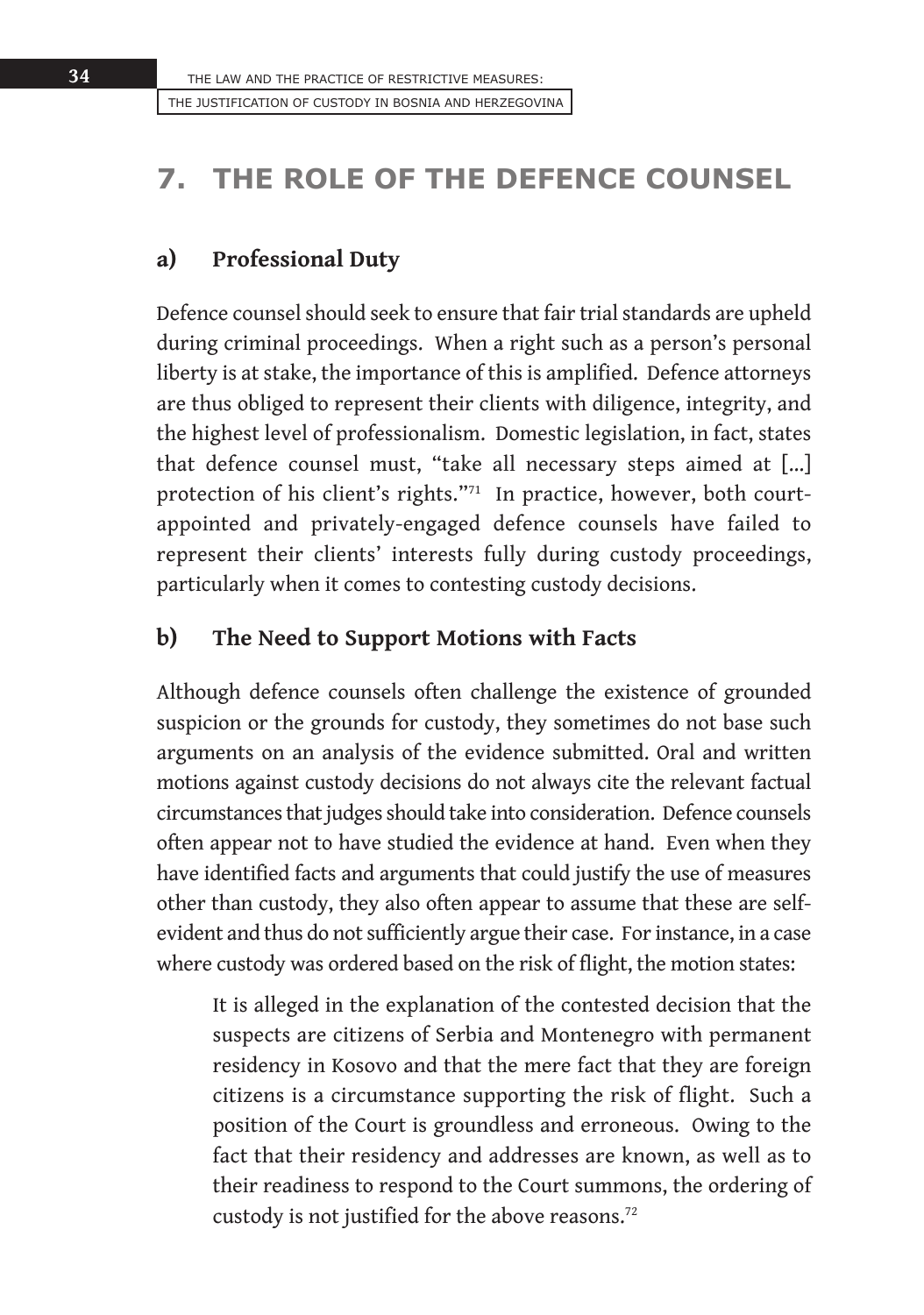

In another case, where the suspect was detained for fear of repeated criminal offences, neither the prosecutor nor the judge had any specific information about the suspect's criminal record other than the suspect's own statement that some proceedings had been opened against him two years previously. The defence attorney's entire argument against the use of this ground in his written appeal consisted of the following: "There is also no fear that he will repeat the criminal act because there is no information that he had previous convictions." If the defence counsel had argued instead that the circumstances known to the judge would not suffice to establish the required level of fear, he could also have underlined that the court had ordered custody without determining whether or not the accused in fact had a criminal record. This would then support the conclusion that the requirement for particular circumstances that justify the fear of a repetition of criminal activities had not been met.

### **c) The Need to Request Alternatives to Custody**

Defence counsels often fail to request less intrusive measures, such as bail, house arrest, or other prohibiting measures as well. Even when the counsel has presented such requests, however, they often do not support these requests with the necessary documentation. This affects the ability of judges to consider such requests and can also slow down the process while additional information is obtained.

### **d) The Need to Support Motions with Fair Trial Standards**

In general, written submissions by defence counsels in Bosnia and Herzegovina fail to incorporate international fair trial standards into their arguments. Motions contesting custody decisions rarely if ever make mention of international human rights standards regarding the use of custody or other less intrusive measures, of the case law of the European Court, or of the commentaries or other sources of relevant court practice.If defence counsels as a rule avoided unsupported objections and increased their reliance on international fair trial standards as well as on other relevant national and international practice, such as references to the case law of the European Court, as a means to strengthen their arguments, they would in fact be of assistance to the court as it rules on motions.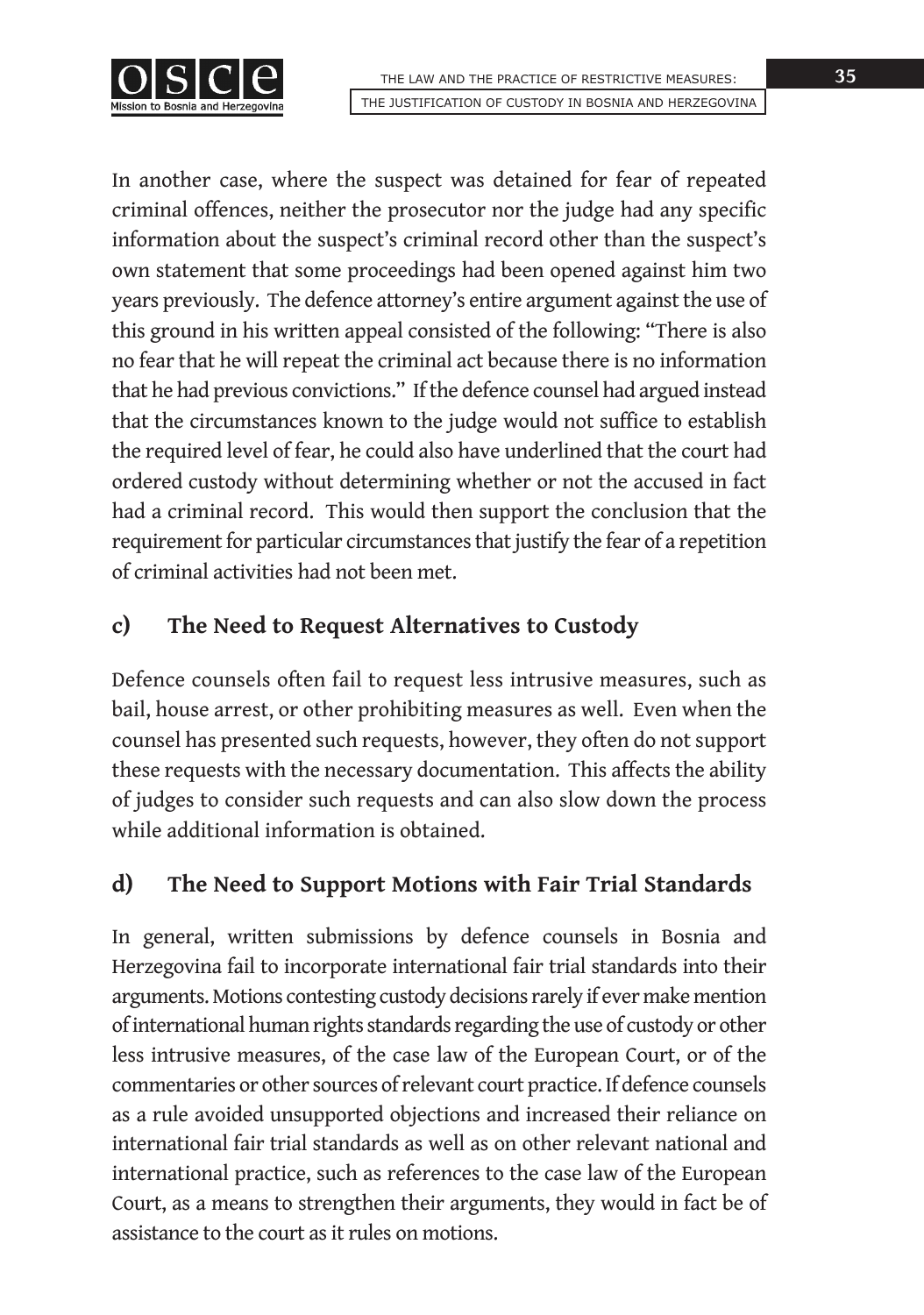THE LAW AND THE PRACTICE OF RESTRICTIVE MEASURES: THE JUSTIFICATION OF CUSTODY IN BOSNIA AND HERZEGOVINA

# **8. CONCLUSIONS**

The application and use of pre-trial detention and alternative measures in Bosnia and Herzegovina are often at variance with international human rights standards. The required independent evaluation of the prevalence of grounded suspicion prior to ordering and extending custody or on appeal is often inadequate. In addition, the domestic legal framework does not promote the imposition of non-custodial measures. As a result, practices differ throughout the country and pre-trial custody too often appears to be the norm rather than the exception.

The application of each of the four grounds for custody foreseen in the Criminal Procedure Code of Bosnia and Herzegovina also evokes concerns. Custody decisions based on the ground of fear of flight often fail to offer sufficient reasons for such a determination. A tendency has also manifested itself within the judiciary to consider dual citizenship as automatically evincing a risk of flight. This results in the mechanical imposition of custody without considering the other individual, factual, and legal circumstances of the case.

Prosecutorial motions justifying custody on the ground of interference with the course of justice tend to be insufficiently substantiated by specific factual and legal circumstances. As a result judges frequently reject such motions. In some cases, too, judicial decisions on custody have also lacked reference to specific circumstances justifying the application of this ground.

In decisions basing pre-trial detention on the need to prevent further serious criminal activity, judges and prosecutors do not always make a thorough assessment of the particular circumstances establishing a fear of future criminal activity. Instead, an individual's past criminal records or the suspicion of prior criminality may prompt custody for apparently punitive reasons.

The use of the ground for custody based on a threat to public or property safety is in serious need of reassessment. The conditions and criteria deriving from court decisions are not in accordance with the practice of the European Court of Human Rights on justifications for detention. The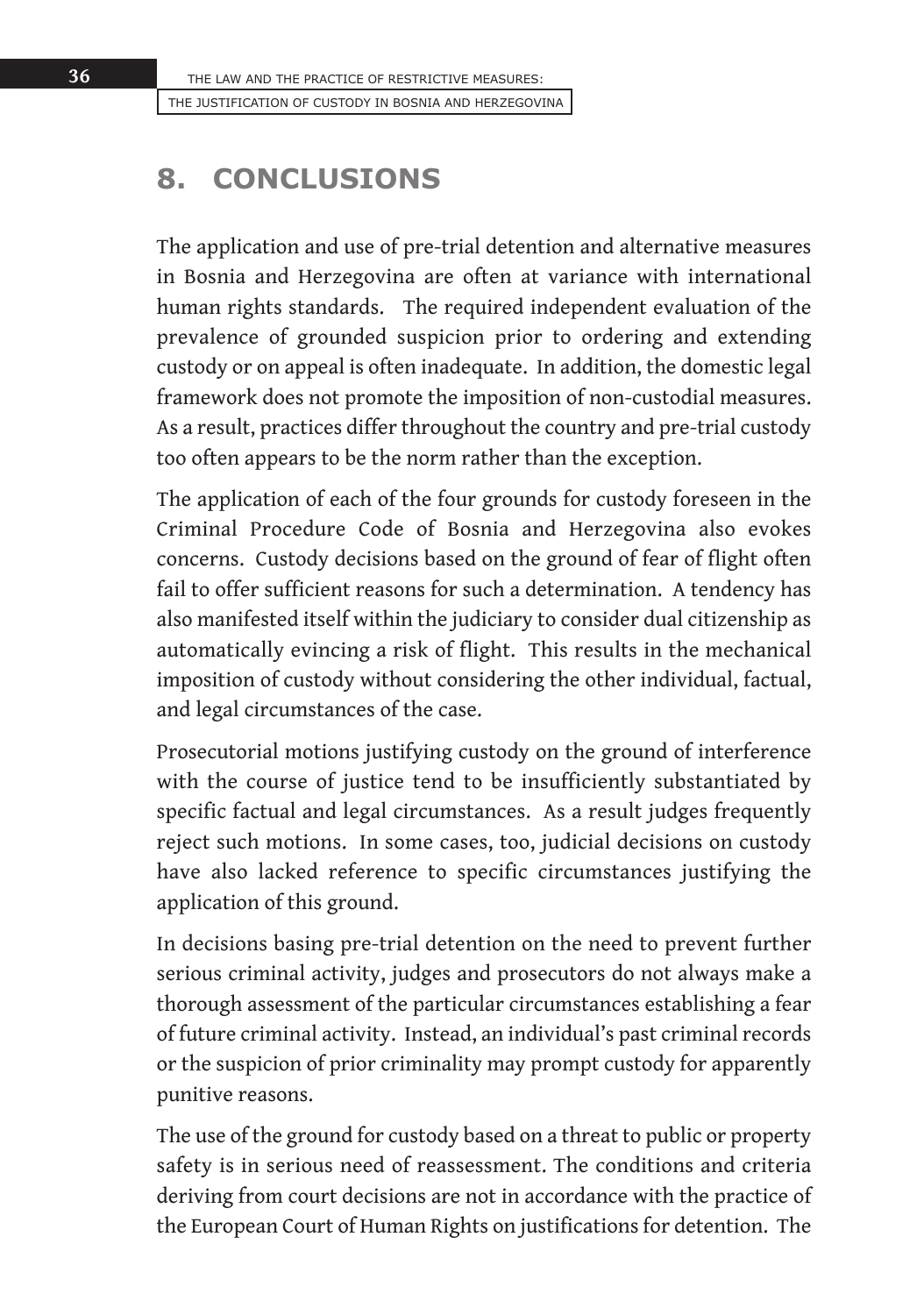

reasons asserted in prosecutorial proposals and custody decisions fail to indicate how a defendant's release imperils public security. Indeed, the United Nations Human Rights Committee has recommended that Bosnia and Herzegovina consider removing this ground from its legislation, pointing to the vagueness of the concept of public security. 73

International human rights standards mandate that any deprivation of liberty must be supported with sufficient material facts throughout the period of deprivation of liberty. In Bosnia and Herzegovina, judicial authorities have argued informally that their case load and time constraints prevent them from issuing custody proposals and custody decisions fully in compliance with the ECHR and national law requirements. These reasons do not, however, absolve judges and prosecutors from performing their judicial duties properly.

Finally, defence counsel motions tend to be insufficiently reasoned. They often appear to presume that their analysis and reasoning is implicit in their argumentation. Their motions therefore lack references to factual circumstances and to deficienciesin prosecutorial proposals and judicial decisions. They rarely include the international or domestic standards that would favour the defendant's liberty.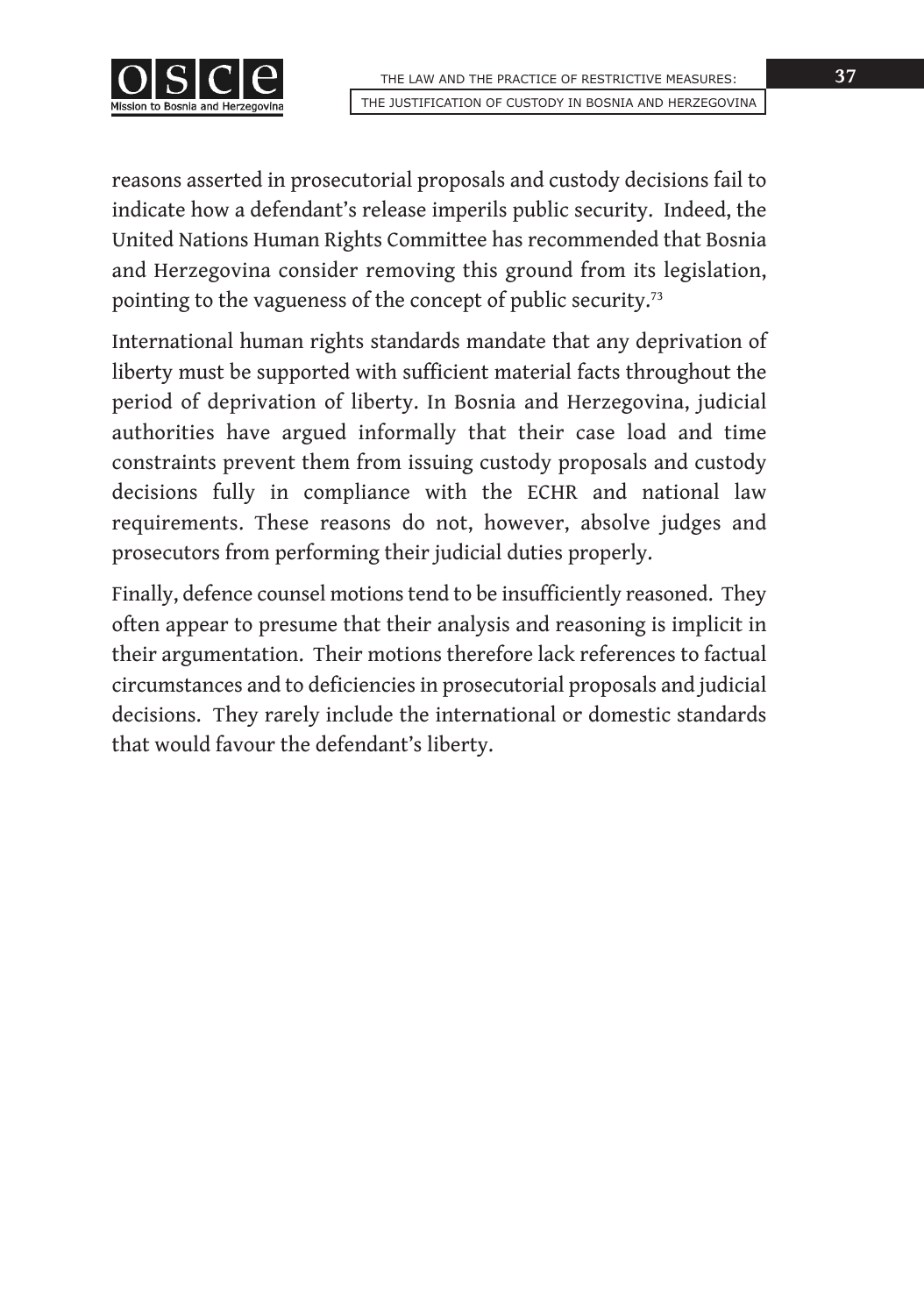THE LAW AND THE PRACTICE OF RESTRICTIVE MEASURES: THE JUSTIFICATION OF CUSTODY IN BOSNIA AND HERZEGOVINA

# **9. RECOMMENDATIONS**

The following recommendations are offered in order to assist practitioners and legislative authorities in fostering a more human rights-compliant application of pre-trial custody and alternative measures to custody.

### **TO THE MINISTRIES OF JUSTICE, THE STATE PARLIAMENTARY ASSEMBLY, THE HIGH JUDICIAL AND PROSECUTORIAL COUNCIL, COURTS AND PROSECUTORS' OFFICES**

Ministries of Justice should, in co-ordination with the High Judicial and Prosecutorial Council (HJPC), the courts, and prosecutors' offices, develop comprehensive guidelines to assist the judiciary in the correct and effective use of the most appropriate measure to ensure the presence of the accused during proceedings. The guidelines should include a list of essential factual questions to be answered prior to the identification of the appropriate measure and should recommend that such an assessment systematically review each measure, beginning with the least intrusive. These guidelines should clarify the procedural and technical aspects of the application of non-custodial measures as well as indicate circumstances where such measures are warranted.

They should also consider two possible solutions to the problems with custody ordered on the basis of the need to preserve public safety or property identified in this report—that is, amendments to or deletion of the ground (d) in Article 132.1. Deletion would not greatly impinge upon the possibility to detain persons in pre-trial custody. Instead, it would simply require judges to take more care in stating the reasons necessitating custody. If amendment rather than deletion is the chosen course, any amendments should take into account international human rights standards and seek to establish the precise criteria by which pretrial detention based on disturbance to public order may be ordered. The *Commentariesto the Criminal Procedure Code of Bosnia and Herzegovina* would then need to be revised to provide guidance.

### **TO JUDGES AND PROSECUTORS**

The right to release pending trial and the obligation to apply the least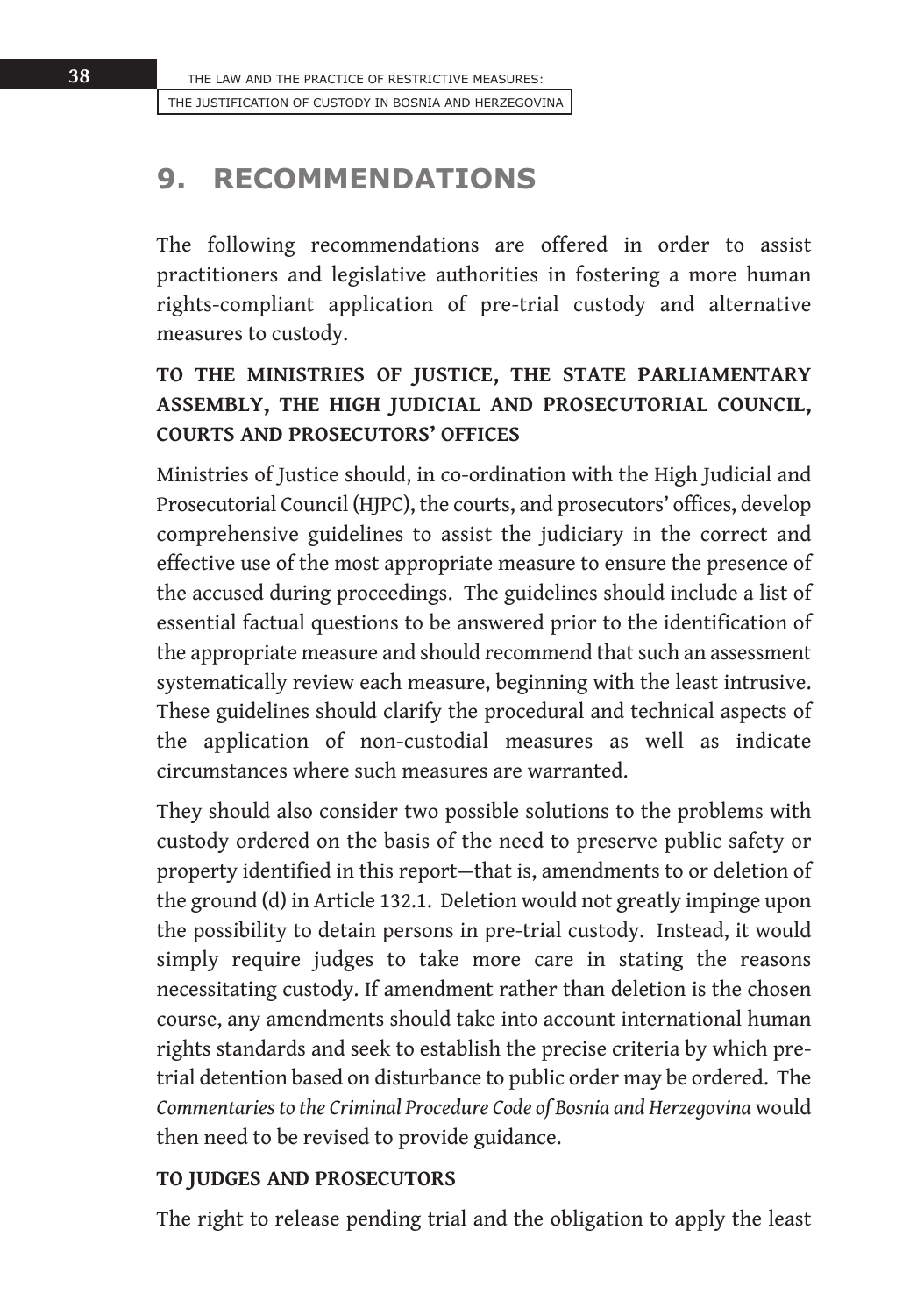

severe measure to secure the defendant's presence and the successful conduct of proceedings should underpin all prosecutorial and judicial decisions pertaining to pre-trial custody. Judges and prosecutors have a duty to consider the application of less restrictive measures first. They also have a duty to inform defendants at the earliest possible stage about the possibility of applying for measures other than custody. Judges and prosecutors should additionally be aware of the following:

- The risk of flight: dual citizenship, lack of properly registered permanent residency, and imprecisely established summons receipt must not automatically indicate a ground for ordering custody.
- The risk of interference with the course of justice: generally, the risk of interference with the proceedings is normally considered to cease with the receipt of the confirmed indictment. The risk that the defendant will try to intimidate witnesses must be supported by specific facts. Evidence, such as witness statements, should be presented whenever this ground is used during the main trial.
- The risk of repeating a criminal offence: judges and prosecutors should analyze the totality of circumstances, especially the seriousness of the nature and degree of the alleged crimes, in order to ensure that there is evidence supporting a likelihood of repeated criminal activity. The criminal record of the defendant should be officially obtained and formally established before ordering or extending custody on this ground.
- The need to preserve public safety or property: judges and prosecutors should reassess their use of item d of Article 132 (1) of the BiH Criminal Procedure Code, limiting it only to cases where there is clear evidence that public safety in the sense of public order will be threatened if the defendant is released. If it is invoked, the judiciary should apply the same criteria as used by the European Court. The entity Supreme Courts and the BiH Constitutional Court should specify the very limited application of this ground and require that the facts demonstrate a clear and continuing disturbance of public safety.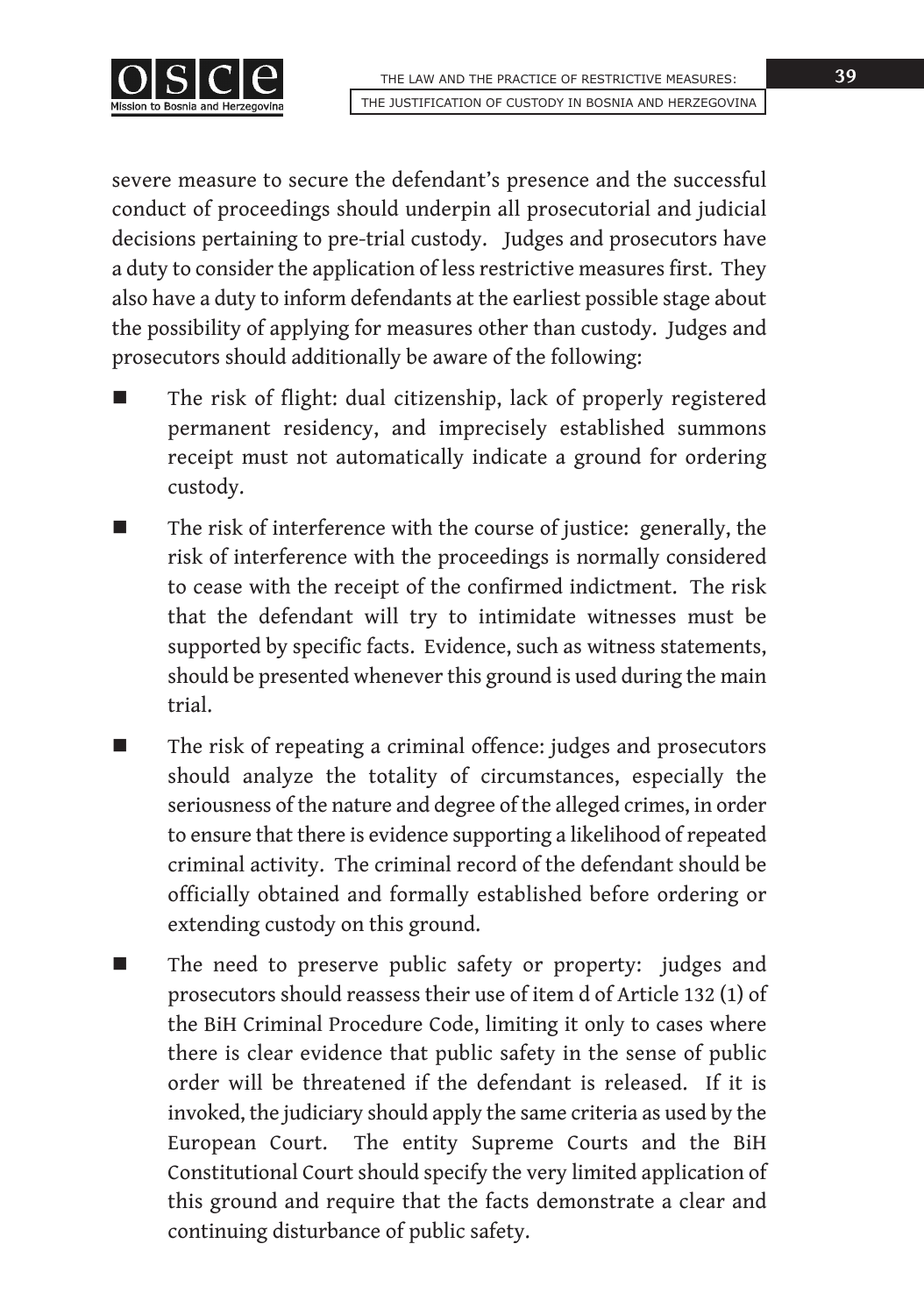**Prosecutorial** custody proposals must contain accurate, timely, and relevant material facts and other information to enable judges to make well-informed decisions as to whether such facts sufficiently support any of the grounds for custody and, if so, which measure would most appropriately address the prosecutor's concern and serve to accomplish the purpose for which the measure is sought.

**Judges** must ensure that custody decisions, regardless of the procedural stage, are fully explained and supported by adequate facts and evidence. Judges should seek to provide a substantive review of the reasons supporting custody at every extension and review of custody. They must also adequately address any arguments to the contrary put forward by defendants and counsel orally and in writing.

**The Supreme Courts and the Court of Bosnia and Herzegovina** should, through sessions of the courts' collegiums and adoption of joint conclusions, seek to provide greater guidance to the judicial authorities asto whether contested decisions contain facts and evidence sufficient to support each custody decision or less restrictive measure applied.

## **TO THE JUDICIAL AND PROSECUTORIAL TRAINING CENTRES AND THE JUDICIAL COMMISSION OF THE BRCKO DISTRICT**

The Judicial and Prosecutorial Training Centres should incorporate all relevant fair trial standards concerning custody and alternatives to custody into written training materials. Training materials should emphasize the need for well-reasoned decisions on custodial and noncustodial measures that incorporate fair trial concepts. In particular, these materials should spell out the rights flowing from the need to respect the right to liberty guaranteed under Article 5 of the European Convention on Human Rights.

### **TO ENTITY BAR ASSOCIATIONS**

Entity Bar Associations should prepare training materials and organize training sessions designed to strengthen the abilities of defence counsels to prepare written and oral motions to dispute prosecutorial proposals and judicial decisions on custody in a manner consistent with international and domestic fair trial standards. Such courses should emphasize the utility and applicability of ECtHR case law and standards.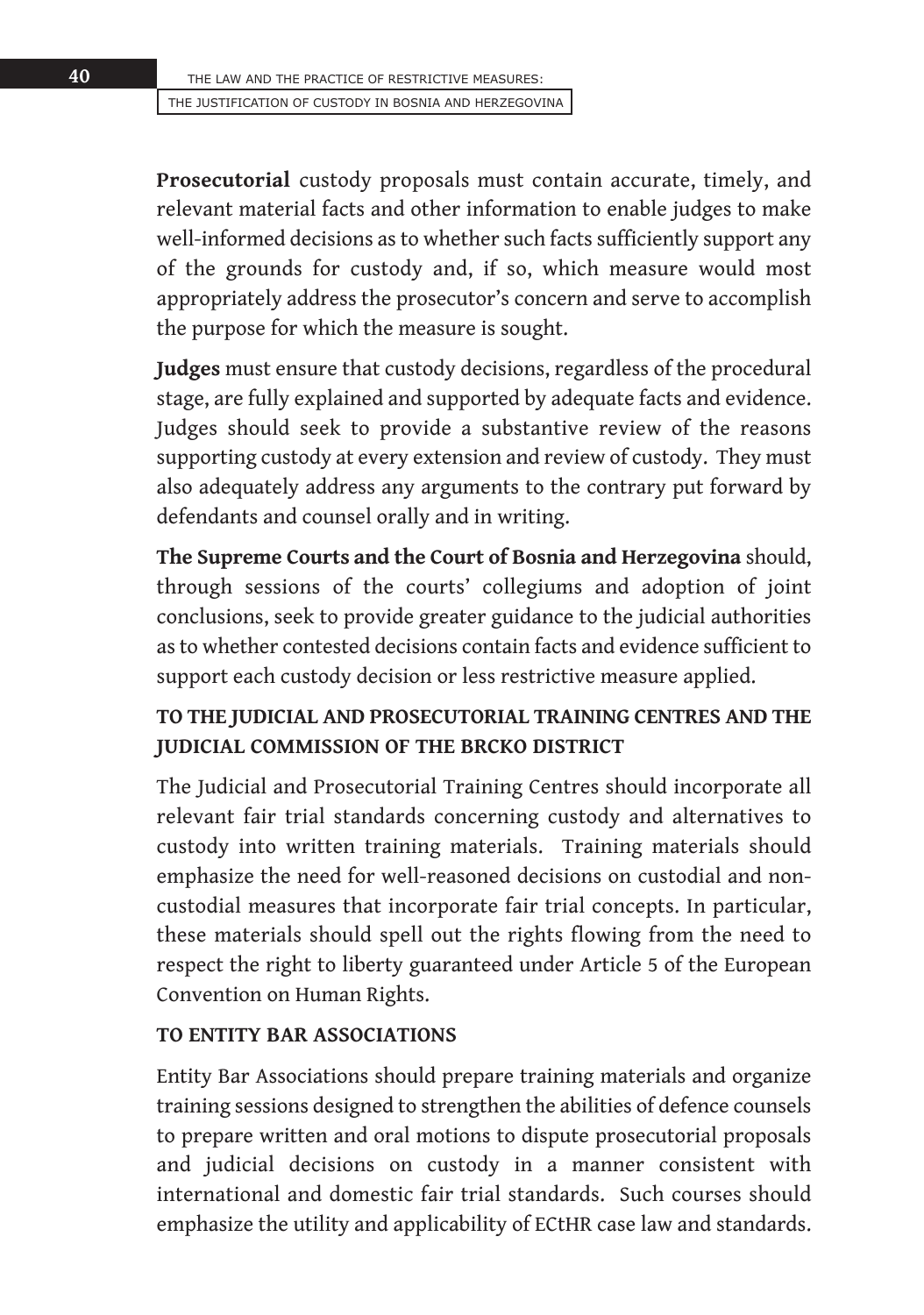

#### **ENDNOTES**

- <sup>1</sup> Recommendation (2006)13 of the Committee of Ministers to member states on the use of remand in custody, the conditions in which it takes place and the provision of safeguards against abuse. See Annex.
- <sup>2</sup> Additionally, there are a number of other non-treaty standards of relevance, such as the United Nations *Body of Principles for the Protection of All Persons under Any Form of Detention or Imprisonment* or the United Nations *Standard Minimum Rules for Noncustodial Measures* (Tokyo Rules).
- <sup>3</sup> *Fox, Campbell and Hartley v United Kingdom*, ECtHR judgment of 30 August 1990, para. 32.
- <sup>4</sup> Although this definition lacks an explicit reference to the suspected person's affiliation with the crime, this does not appear to have had an impact on practice.
- <sup>5</sup> See decision of the Supreme Court of the Federation of Bosnia and Herzegovina, Kž-526/03, 29 October 2003 in *Commentaries on the Bosnia-Herzegovina Criminal Procedure Code,* Hajrija Sijerčić-Čolić, Malik Hadžiomeragić, Marinko Jurčević, Damjan Kaurinović and Miodrag Simović, (Sarajevo, Council of Europe/European Commission, 2005) Article 132, p. 414, unofficial translation.
- <sup>6</sup> *Brogan and Others v UK*, ECtHR judgment of 29 November 1988, para. 84;see also *Ilijkov v Bulgaria*, ECtHR judgment of 26 July 2001.
- <sup>7</sup> Decision 070-0-Kž-06-000445 of 23 August 2006.
- <sup>8</sup> *Ilijkov v Bulgaria*, ECtHR judgment of 26 July 2001, paras. 93-98.
- <sup>9</sup> *Jablonski v Poland*, ECtHR judgment of 21 December 2000, para. 83
- <sup>10</sup> *Ambruszkiewicz v Poland*, ECtHR judgment of 4 May 2006, paras. 32-33.
- <sup>11</sup> See Recommendation (2006)13 of the Committee of Ministers, Section I.4 and Explanatory Memorandum Section 1.4.
- <sup>12</sup> See Recommendation (2006)13 of the Committee of Ministers, Section II.7.
- <sup>13</sup> See Recommendation (2006)13 of the Committee of Ministers, Section II.14 [1].
- <sup>14</sup> These are house arrest and travel ban as provided for in Article 126 of the BiH CPC, and prohibition from performing certain business or official activities, prohibition from visiting certain places, prohibition from meeting certain persons, order to report to a specified body, and temporary withdrawal of driver'slicense, as provided for in Article 126a.
- <sup>15</sup> Article 123(2) of the BiH CPC.
- <sup>16</sup> These are the measures in Article 126a, see endnote 14 above. The High Representative's decision was published in Official Gazette 53/07 of 16 July 2007.
- <sup>17</sup> Decision KRN/06/234 of 29 November 2006.
- <sup>18</sup> Decision X-K/06/181 of 29 January 2007.
- <sup>19</sup> Any measure must be tailored to the person's situation, including setting an amount of bail in line with the person's financial situation. *Neumeister v Austria*, ECtHR judgment of 27 June 1968, As to the Law, para. 14.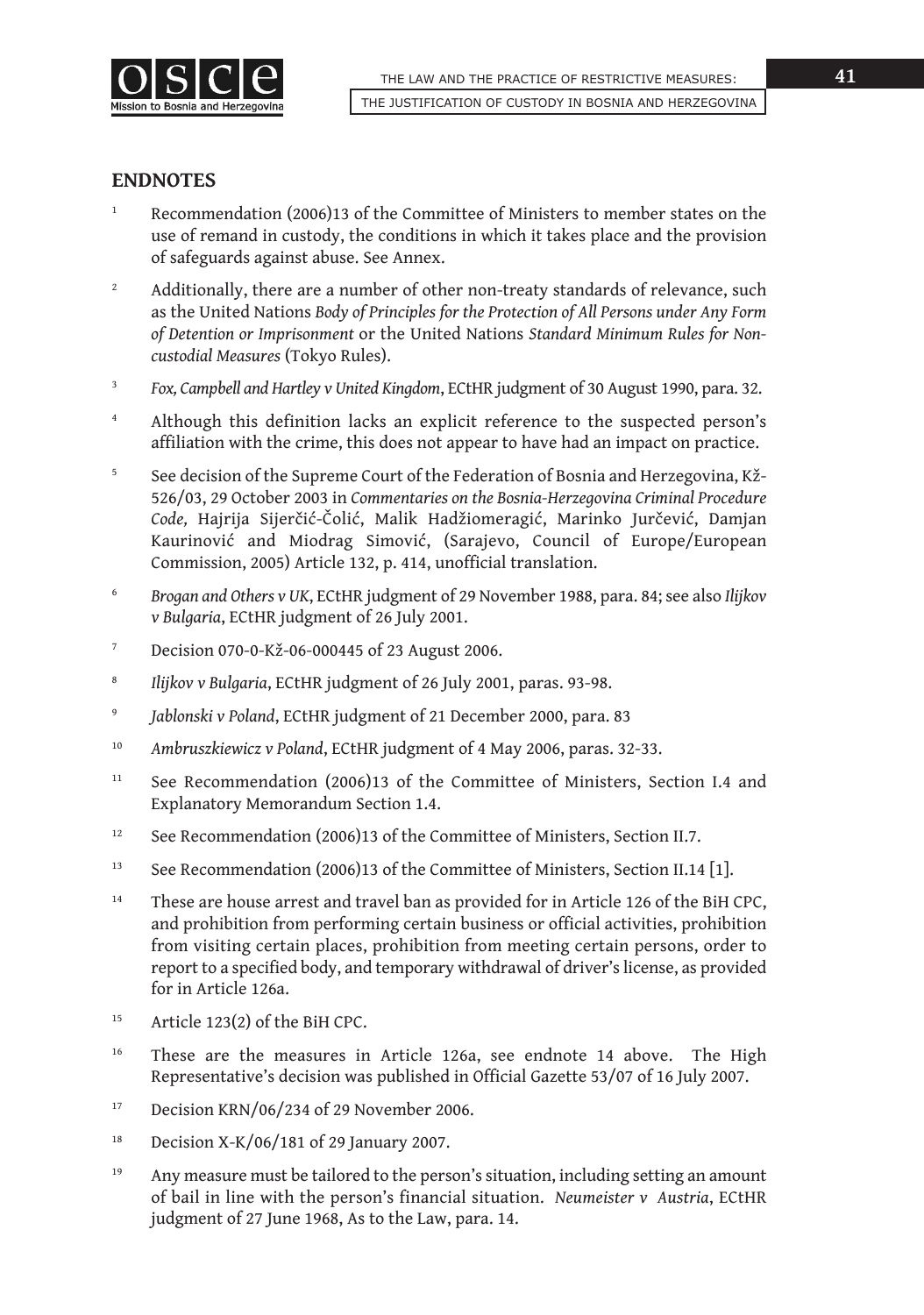- <sup>20</sup> *McKay v United Kingdom*, ECtHR judgment of 3 October 2006, para. 47.
- <sup>21</sup> Decision Kž-I-10/03 of 19.12.2003.
- <sup>22</sup> Recommendation (2006) 13 of the Committee of Ministers, para. 2.
- <sup>23</sup> See *W v Switzerland*, ECtHR judgment of 26 January 1993, para. 33, and *Neumeister v Switzerland*, ECtHR judgment of 27 June 1968, as to the Law, paragraph 10.
- <sup>24</sup> *Michael and Brian Hill v Spain*, Human Rights Committee Communication No. 526/1993, paragraph 12.3.
- <sup>25</sup> *Sulaoaja v Estonia,* ECtHR judgment of 15 February 2005, para 64.
- <sup>26</sup> *Neumeister v Austria*, ECtHR judgment of 27 June 1968, As to the Law, para. 11.
- <sup>27</sup> *Wemhoff v Germany*, ECtHR judgment of 27 June 1968, As to the Law, para. 15.
- <sup>28</sup> The *Commentaries on the Criminal Procedure Code of Bosnia and Herzegovina* also cite a Supreme Court Decision from Serbia involving appearing before the authorities: "The fact that the accused, after committing murder, handed himself in is a circumstance that does not suggest the danger of him fleeing." Hajrija Sijerčić-Čolić, Malik Hadžiomeragić, Marinko Jurčević, Damjan Kaurinović and Miodrag Simović (Sarajevo, Council of Europe/European Commission, 2005) Article 132, p. 419, unofficial translation.
- $29$  Decision Kpp 23/05 of 17 September 2005.
- $30$  Decision X-KR/06/290 of 9 January 2007.
- <sup>31</sup> *Trzaska v Poland,* ECtHR judgment of 11 July 2000, para. 65.
- <sup>32</sup> *Kemmache v. France*, ECtHR judgment of 22 October 1991, para. 54.
- <sup>33</sup> Decision 009-0-Kv-000 287 of 18 October 2006.
- <sup>34</sup> Decision X-KR-05/16 of 16 September 2005.
- <sup>35</sup> Hajrija Sijerčić-Čolić, Malik Hadžiomeragić, Marinko Jurčević, Damjan Kaurinović and Miodrag Simović, *Commentaries on the Criminal Procedure Code of Bosnia and Herzegovina* (Council of Europe/European Commission, Sarajevo, 2005) Article 132.1(b) pp. 420-422.
- <sup>36</sup> Stefan Treschel, *Human Rights in Criminal Proceedings* (Oxford, Oxford University Press, 2005) p. 526.
- <sup>37</sup> *Contrada v Italy*, ECtHR judgment of 24 August 1998, para. 58.
- <sup>38</sup> *Clooth v Belgium*, ECtHR judgment of 27 November 1991, para. 40.
- <sup>39</sup> *Assenov v Bulgaria*, ECtHR judgment of 28 October 1998, para. 156.
- <sup>40</sup> *Baranowski v Poland*, ECtHR judgment of 20 March 2000, para. 50.
- <sup>41</sup> In the case of *Matijašević v Serbia*, the European Court found a violation of the presumption of innocence with respect to the language used in a custody decision when the Novi Sad court wrote that the suspect had "committed the criminal offences which are the subject of the prosecution" and concluded that if released he would repeat the offences (ECtHR judgment of 19 September 2006, paras. 7 and 48).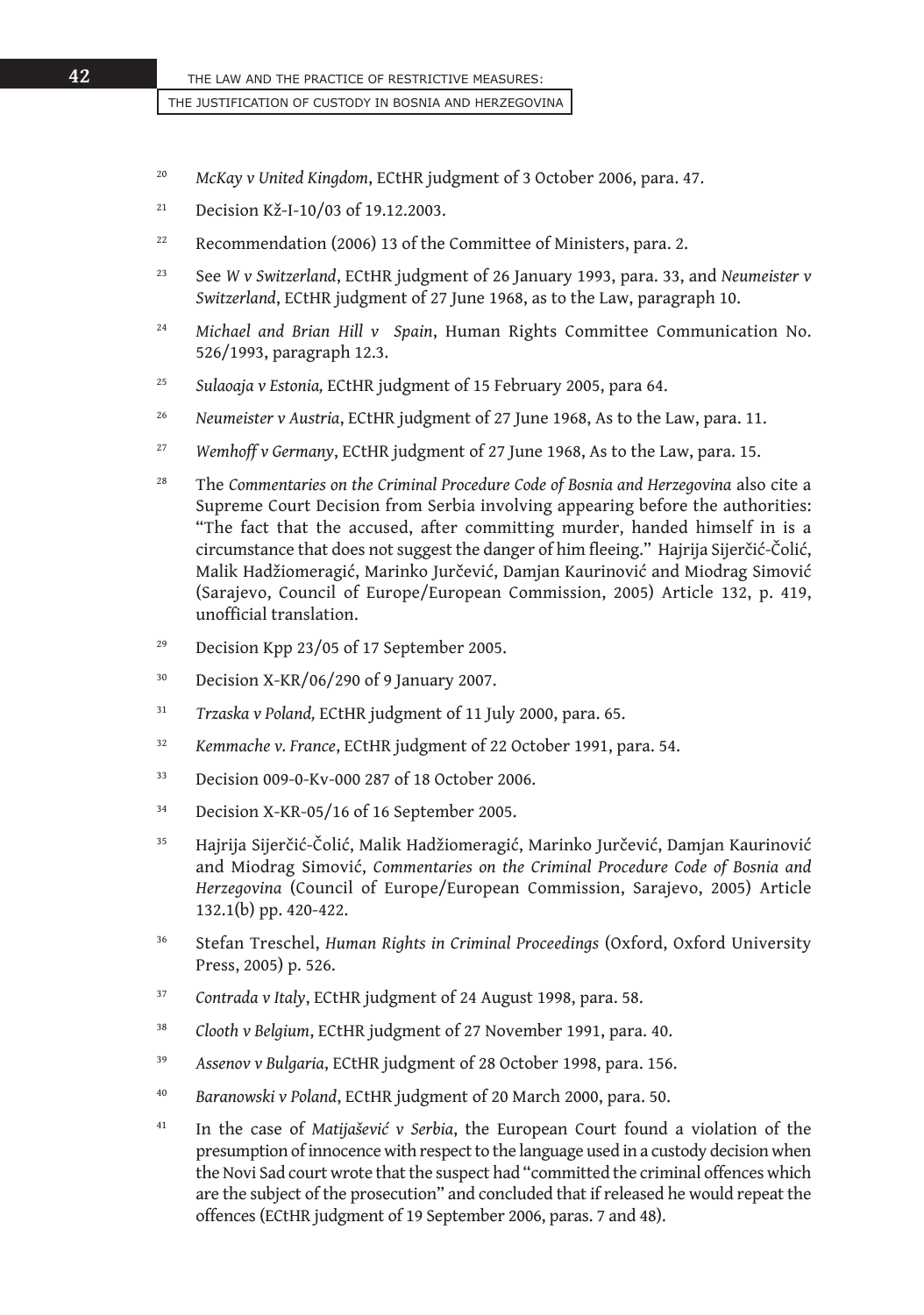

- <sup>42</sup> See *Letellier v France*, ECtHR judgment of 26 June 1991, para.51.
- <sup>43</sup> See *I.A. v France*, ECtHR judgment of 23 September 1998, para.104.
- <sup>44</sup> For instance Scandinavian countries such as Sweden and Norway do not have such a custody ground, while Italy and Poland have now done away with it.
- <sup>45</sup> Explanatory Memorandum to Recommendation (2006) 13 of the Committee of Ministers to the member states on the use of remand in custody, the conditions in which it takes place and the provision of safeguards against abuse.
- <sup>46</sup> Hajrija Sijerčić-Čolić, Malik Hadžiomeragić, Marinko Jurčević, Damjan Kaurinović and Miodrag Simović, *Commentaries on the Criminal Procedure Code of Bosnia and Herzegovina* (Council of Europe/European Commission, Sarajevo, 2005) Article 132.1(d) p. 426, unofficial translation.
- <sup>47</sup> See *Rokhlina v Russia*, ECtHR judgment of 7 April 2005, para. 67
- <sup>48</sup> Article 191(1) of the Law on Criminal Procedure, Official Gazette of the Socialist Federal Republic of Yugoslavia nos. 26/86, 74/87, 57/89, 3/90, and Official Gazette of the Republic of BH, nos. 2/92, 9/92, 16/92 and 13/94).
- <sup>49</sup> Decision 002-0-Kpp-000-001 of 2 March 2006.
- <sup>50</sup> Decision X-KR/06/236 of 22 December 2006.
- <sup>51</sup> Decision K 37/05 of 21 September 2005.
- <sup>52</sup> Decision Kž-510/05 of 20 October 2005.
- <sup>53</sup> *I.A. v France*, ECtHR decision of 23 September 1998, para. 104.
- <sup>54</sup> Even the Constitutional Court has affirmed lower court use of this ground in several decisions, such as AP 805/04 A.K. where the applicant asserted that the equivalent ground in the FBH CPC (Article 146.1(d)) violates Article 5.1(c) ECHR. The Constitutional Court found that the Cantonal Court's use of this custody ground was appropriate in the case, although the Constitutional Court decision doesn't contain details about how the ground was precisely reasoned by the lower court.
- <sup>55</sup> This formulation places the emphasis on the public order disruption requirement, and also underlines that this ground can only be used for the most serious crimes, where the possible sentence is a **minimum** of ten years. Criminal offences which fall into the category in the Criminal Code of Bosnia and Herzegovina are the following: Article 167 *Assassination of a Representative of the Highest Institutions of BH*, Article 169 *Punishment for the Gravest Criminal Offences*, Article 171 *Genocide,* Article 172 *Crimes Against Humanity*, Article 173 *War Crimes Against Civilians*, Article 174 *War Crimes Against the Wounded and Sick*, Article 175 *War Crimes Against Prisoners of War*, Article 177 *Unlawful Killing or Wounding of the Enemy*, Article 179 *Violating the Laws and Practices of Warfare*, Article 186(3) *Trafficking in Persons*, Article 189(5) *Smuggling of Persons*, Article 191(3) *Taking of Hostages*, Article 192(3) *Endangering Internationally Protected Persons*, Article 197(3) *Hijacking an Aircraft or a Ship*, Article 198(7) *Endangering the Safety of Air Traffic and Maritime Navigation*, Article 201(3) *Terrorism,* Article 246(c)(5) and (7) *Resisting a Superior*, Article 246(f)(4) *Assault against a Military Person Discharging Official Duty*, and Article 250(3) *Organised Crime*.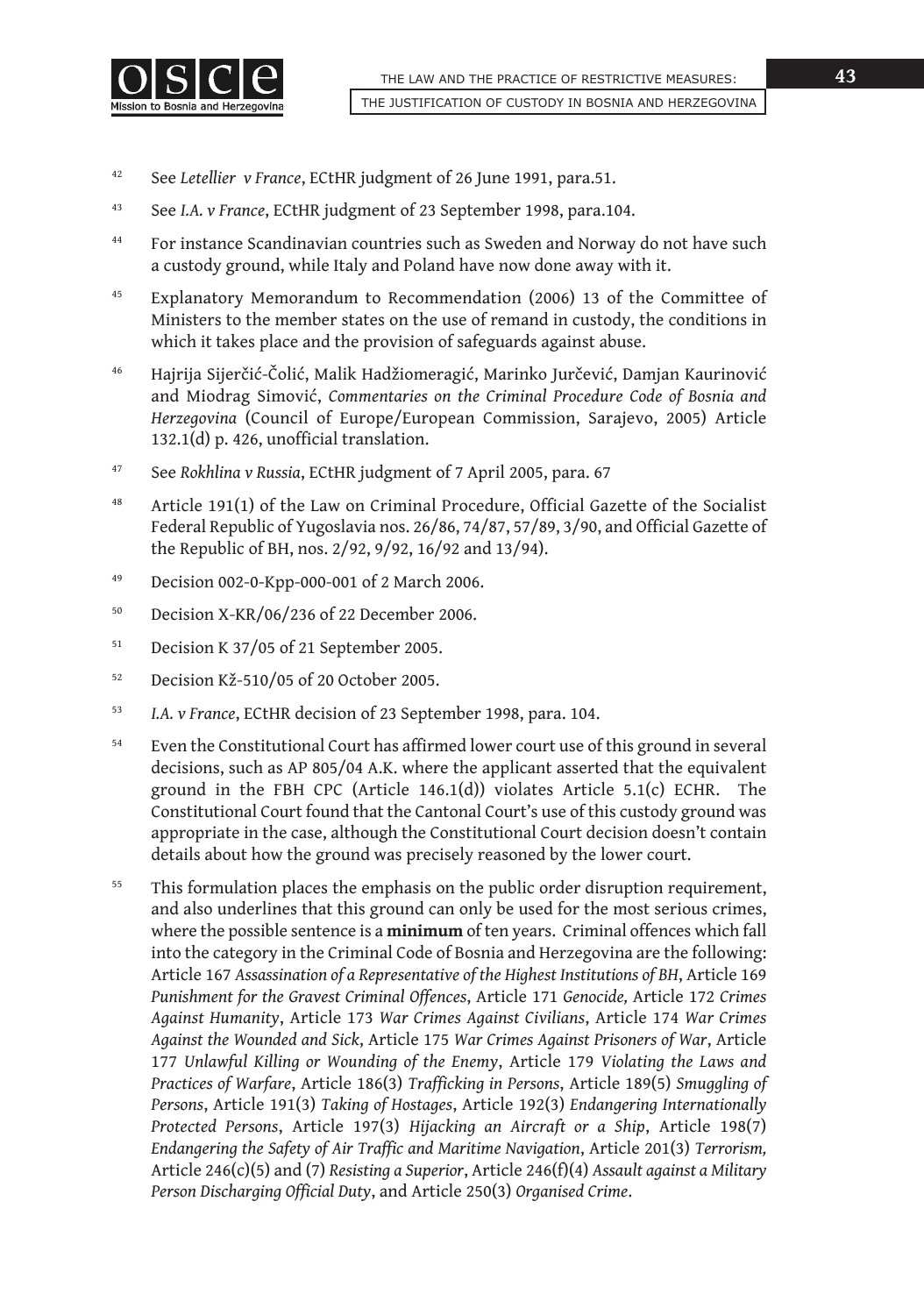- <sup>56</sup> In only one post-indictment war crime case at the State Court has an accused person been held in custody for short periods based on ground 132.1(d) alone. Upon issuance of the first instance verdict, he was released from custody with the imposition of certain prohibiting measures.
- <sup>57</sup> *Lettellier v France*, ECtHR judgment of 26 June 1991, para. 35.
- <sup>58</sup> *Svipsta v Latvia*, ECtHR judgment of 9 March 2006, para. 109.
- <sup>59</sup> See, for example, *Mansur v Turkey*, ECtHR judgment of 8 June 1995, paras. 55-57; *Letellier v France*, ECtHR judgment of 26 June 1991, para. 52.
- <sup>60</sup> *Svipsta v Latvia*, ECtHR judgment of 9 March 2006, paras. 130-134.
- <sup>61</sup> *I.A. v France*, ECtHR judgment of 23 September 1998, para. 111.
- $62$  Article 297(1)(k) BiH CPC.
- <sup>63</sup> Office of the High Commission for Human Rights, *The Administration of Justice: A Manual on Human Rights for Judges, Prosecutors and Lawyers*, Chapter 4.5.8, page 133.
- <sup>64</sup> Hajrija Sijerčić-Čolić, Malik Hadžiomeragić, Marinko Jurčević, Damjan Kaurinović and Miodrag Simović, *Commentaries on the Criminal Procedure Code of Bosnia and Herzegovina* (Sarajevo, Council of Europe/European Commission, 2005) Article 134, p. 432, unofficial translation.
- <sup>65</sup> Prohibiting measures include such measures as house arrest or compulsory residence orders. Article 126.1 of the State CPC on prohibiting measures provides: *"In a reasoned decision, the Court may place the accused under house arrest…."* In *Nikolova v Bulgaria* (No. 2) the European Court held that decisions ordering house arrest must be justified in a similar manner as custody decisions (ECtHR judgment of 30 September 2004, para. 67).
- <sup>66</sup> Custody proposal number KT 87/06 of 2 March 2006.
- $67$  This custody proposal also describes how the suspects confessed to the alleged crime, which actually would point away from the conclusion that the suspects would have a real interest in influencing the witnesses.
- <sup>68</sup> Decision KV 30/05 of 22 September 2005.
- <sup>69</sup> *Ilijkov v Bulgaria*, ECtHR judgment of 26 July 2001, para 94.
- $70$  Decision Kv-429/05 of 27 December 2005.
- <sup>71</sup> Article 50.1 of the State CPC.
- <sup>72</sup> Appeal dated 25 April 2006.
- <sup>73</sup> Concluding observations of the Human Rights Committee on Bosnia and Herzegovina (CCPR/C/BIH/CO/1), paragraph 18.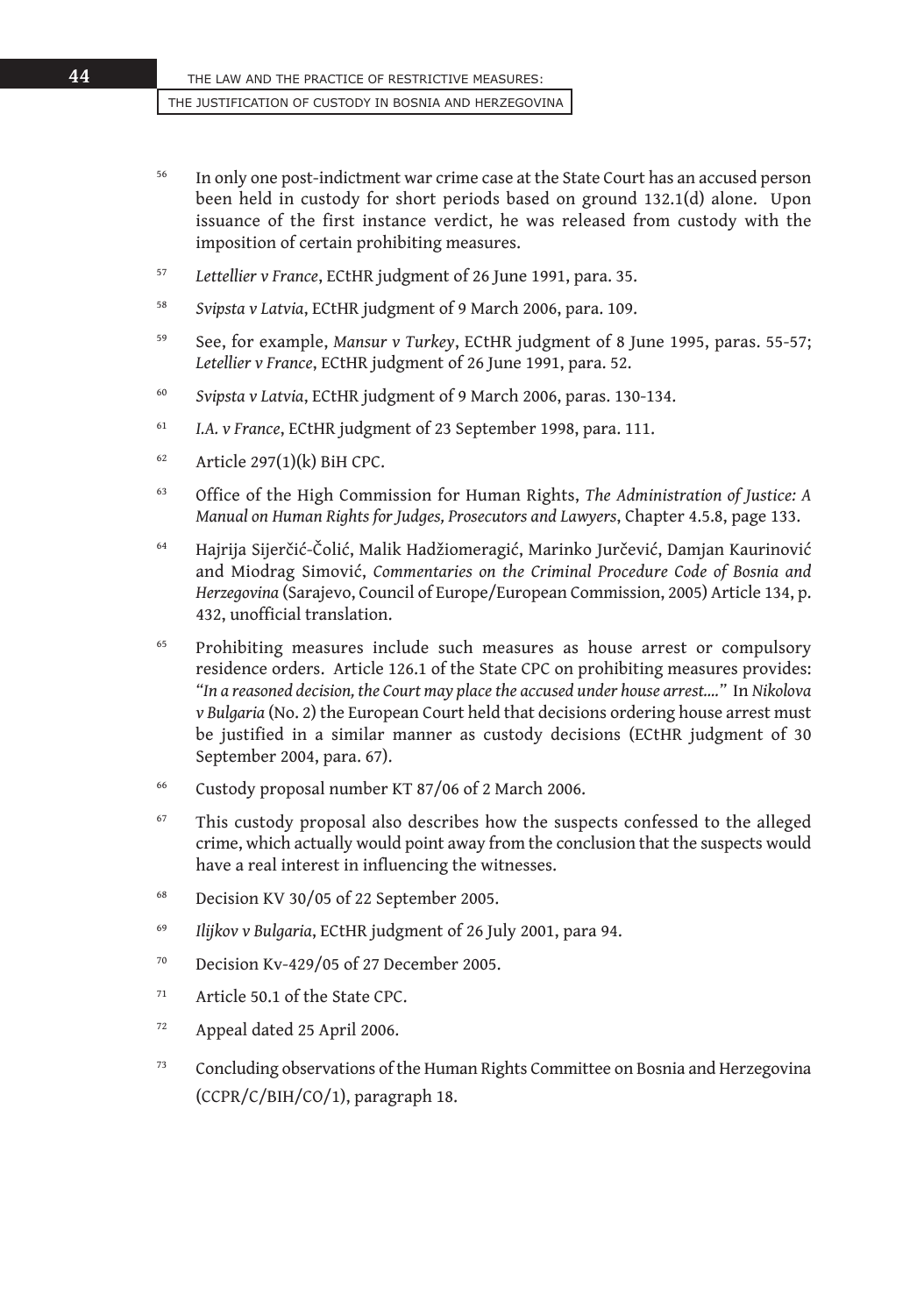

### **Recommendation Rec(2006)13**

# **of the Committee of Ministers to member states on the use of remand in custody, the conditions in which it takes place and the provision of safeguards against abuse**

*(Adopted by the Committee of Ministers on 27 September 2006*

*at the 974th meeting of the Ministers' Deputies)*

The Committee of Ministers, under the terms of Article 15*.b* of the Statute of the Council of Europe

Considering the fundamental importance of the presumption of innocence and the right to the liberty of the person;

Aware of the irreversible damage that remand in custody may cause to persons ultimately found to be innocent or discharged and of the detrimental impact that remand in custody may have on the maintenance of family relationships;

Taking into consideration the financial consequences of remand in custody for the state, the individuals affected and the economy in general;

Noting the considerable number of persons remanded in custody and the problems posed by prison overcrowding;

Having regard to the case law of the European Court of Human Rights, the reports of the European Committee for the Prevention of Torture and Inhuman or Degrading Treatment or Punishment and the opinions of United Nations human rights treaty bodies;

Taking into consideration Recommendation Rec(2006)2 of the Committee of Ministers on the European Prison Rules and Recommendation No. R (99) 22 of the Committee of Ministers concerning prison overcrowding and prison population inflation;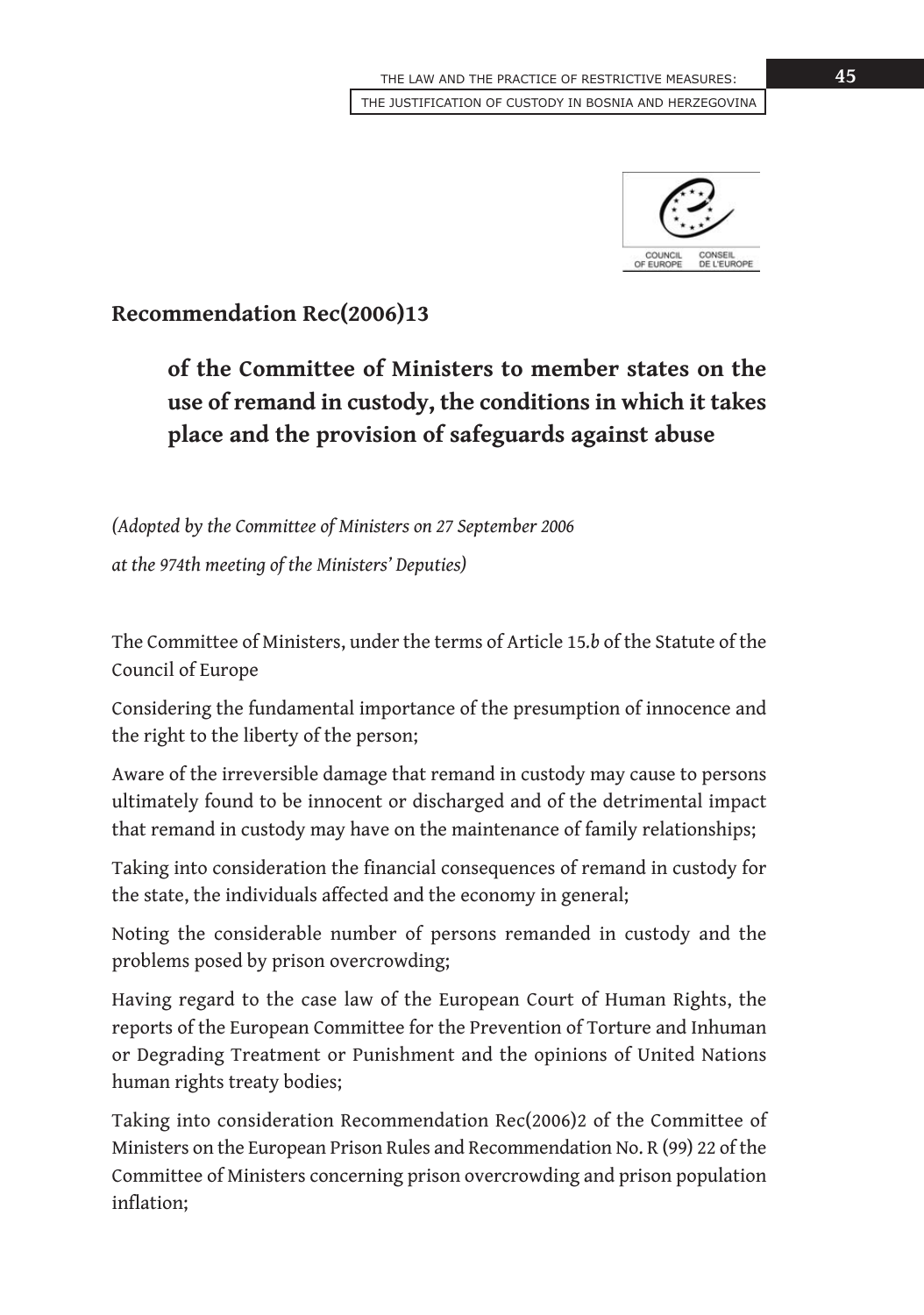Considering the need to ensure that the use of remand in custody is always exceptional and is always justified;

Bearing in mind the human rights and fundamental freedoms of all persons deprived of their liberty and the particular need to ensure that not only are persons remanded in custody able to prepare their defence and to maintain their family relationships but they are also not held in conditions incompatible with their legal status, which is based on the presumption of innocence;

Considering the importance attaching to the development of international norms regarding the circumstances in which the use of remand in custody is justified, the procedures whereby it is imposed or continued and the conditions in which persons remanded in custody are held, as well as of mechanisms for the effective implementation of such norms;

Recommends that governments of member states disseminate and be guided in their legislation and practice by the principles set out in the appendix to this recommendation which replaces Resolution (65) 11 on remand in custody and Recommendation No. R (80) 11 of the Committee of Ministers to member states concerning custody pending trial.

*Appendix to Recommendation Rec(2006)13*

# **Rules on the use of remand in custody, the conditions in which it takes place and the provision of safeguards against abuse**

### **Preamble**

The present rules are intended to:

- a. set strict limits on the use of remand in custody;
- b. encourage the use of alternative measures wherever possible;
- c. require judicial authority for the imposition and continued use of remand in custody and alternative measures;
- d. ensure that persons remanded in custody are held in conditions and subject to a regime appropriate to their legal status, which is based on the presumption of innocence;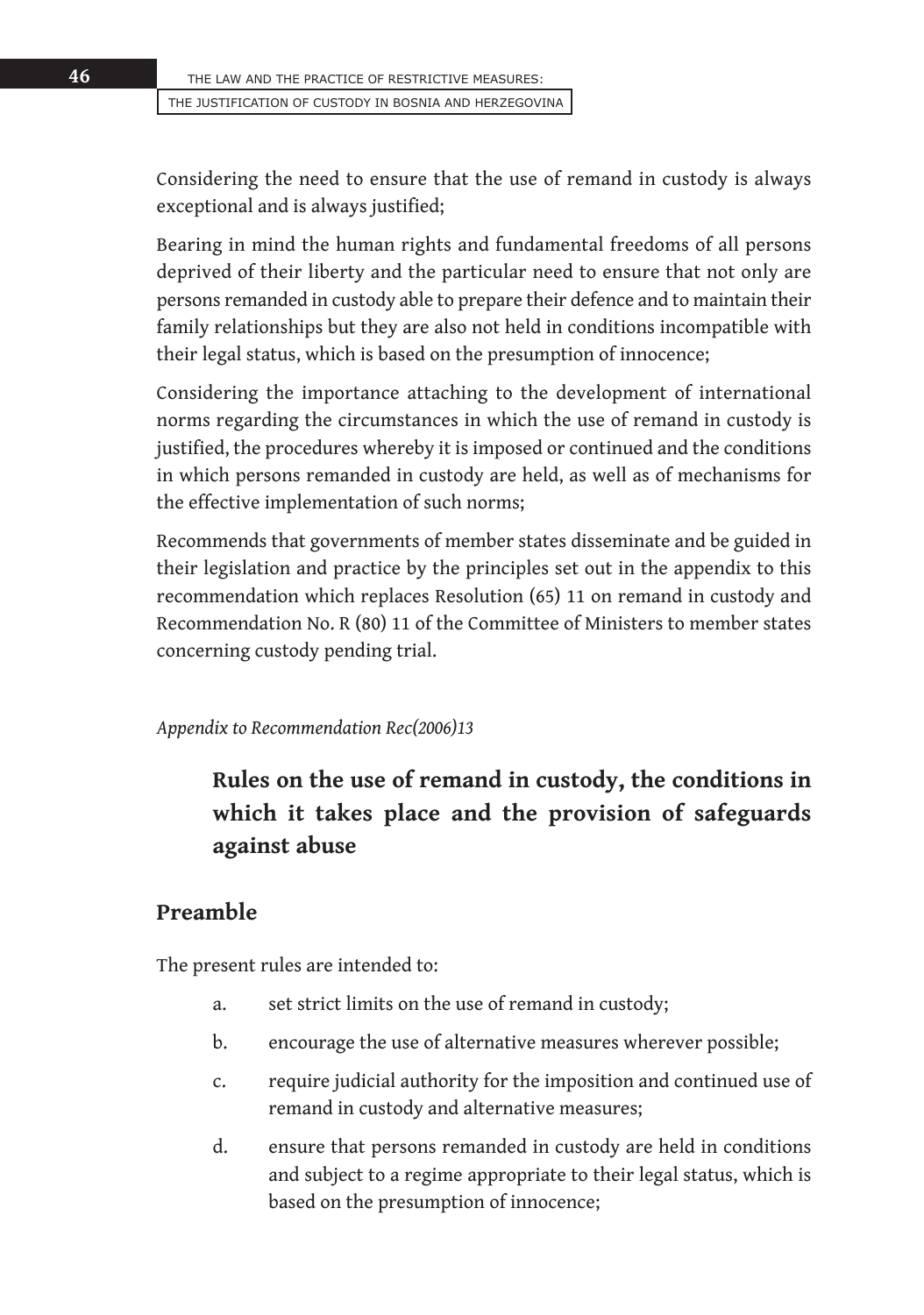- e. require the provision of suitable facilities and appropriate management for the holding of persons remanded in custody;
- f. ensure the establishment of effective safeguards against possible breaches of the rules.

The present rules reflect the human rights and fundamental freedoms of all persons but particularly the prohibition of torture and inhuman or degrading treatment, the right to a fair trial and the rights to liberty and security and to respect for private and family life.

The present rules are applicable to all persons suspected of having committed an offence but include particular requirements for juveniles and other especially vulnerable persons.

## **I. Definitions and general principles**

### **Definitions**

1. [1] 'Remand in custody' is any period of detention of a suspected offender ordered by a judicial authority and prior to conviction. It also includes any period of detention pursuant to rules relating to international judicial co-operation and extradition, subject to their specific requirements. It does not include the initial deprivation of liberty by a police or a law enforcement officer (or by anyone else so authorised to act) for the purposes of questioning.

[2] 'Remand in custody' also includes any period of detention after conviction whenever persons awaiting either sentence or the confirmation of conviction or sentence continue to be treated as unconvicted persons.

[3] 'Remand prisoners' are persons who have been remanded in custody and who are not already serving a prison sentence or are detained under any other instrument.

2. [1] 'Alternative measures' to remand in custody may include, for example: undertakings to appear before a judicial authority as and when required, not to interfere with the course of justice and not to engage in particular conduct, including that involved in a profession or particular employment; requirements to report on a daily or periodic basis to a judicial authority, the police or other authority; requirements to accept supervision by an agency appointed by the judicial authority;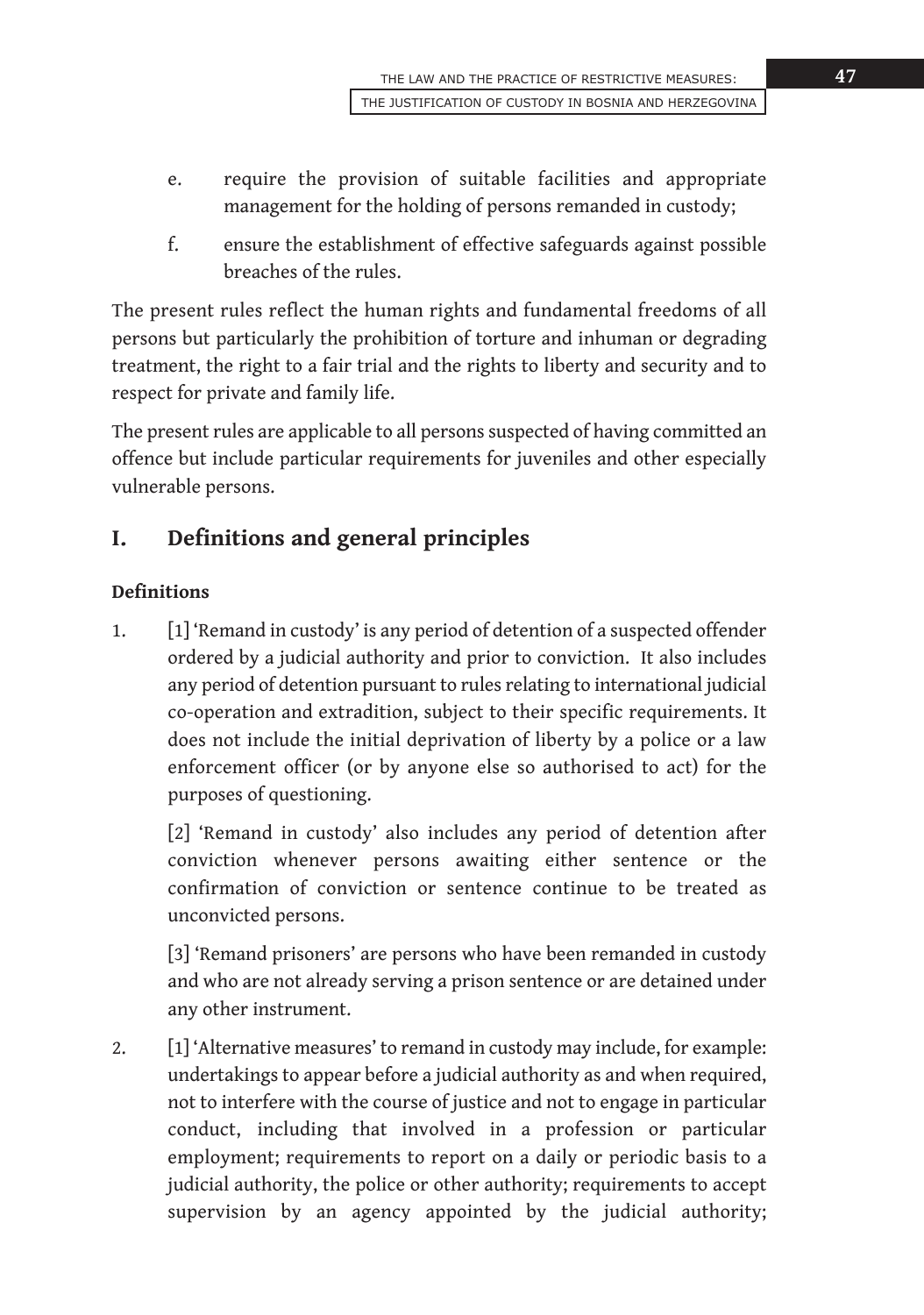requirements to submit to electronic monitoring; requirements to reside at a specified address, with or without conditions as to the hours to be spent there; requirements not to leave or enter specified places or districts without authorisation; requirements not to meet specified persons without authorisation; requirements to surrender passports or other identification papers; and requirements to provide or secure financial or other forms of guarantees as to conduct pending trial.

[2] Wherever practicable, alternative measures shall be applied in the state where a suspected offender is normally resident if this is not the state in which the offence was allegedly committed.

### **General principles**

3. [1] In view of both the presumption of innocence and the presumption in favour of liberty, the remand in custody of persons suspected of an offence shall be the exception rather than the norm.

[2] There shall not be a mandatory requirement that persons suspected of an offence (or particular classes of such persons) be remanded in custody.

[3] In individual cases, remand in custody shall only be used when strictly necessary and as a measure of last resort; it shall not be used for punitive reasons.

- 4. In order to avoid inappropriate use of remand in custody the widest possible range of alternative, less restrictive measures relating to the conduct of a suspected offender shall be made available.
- 5. Remand prisoners shall be subject to conditions appropriate to their legal status; this entails the absence of restrictions other than those necessary for the administration of justice, the security of the institution, the safety of prisoners and staff and the protection of the rights of others and in particular the fulfilment of the requirements of the European Prison Rules and the other rules set out in Part III of the present text.

### **II. The use of remand in custody**

#### **Justification**

- 6. Remand in custody shall generally be available only in respect of persons suspected of committing offences that are imprisonable.
- 7. A person may only be remanded in custody where all of the following four conditions are satisfied: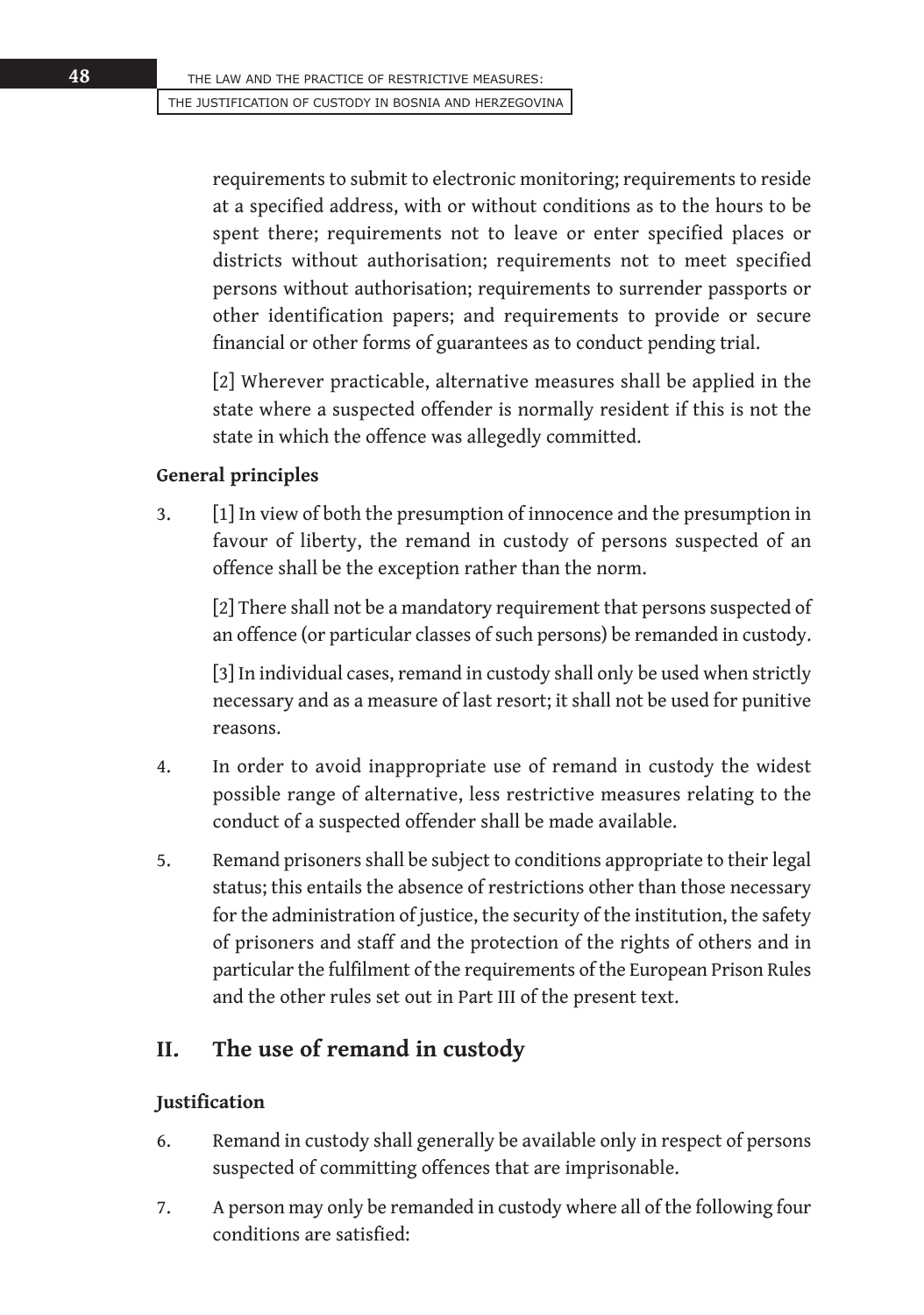- a. there is reasonable suspicion that he or she committed an offence; and
- b. there are substantial reasons for believing that, if released, he or she would either (i) abscond, or (ii) commit a serious offence, or (iii) interfere with the course of justice, or (iv) pose a serious threat to public order; and
- c. there is no possibility of using alternative measures to address the concerns referred to in b.; and
- d. this is a step taken as part of the criminal justice process.
- 8. [1] In order to establish whether the concerns referred to in Rule 7*b*. exist, or continue to do so, as well as whether they could be satisfactorily allayed through the use of alternative measures, objective criteria shall be applied by the judicial authorities responsible for determining whether suspected offenders shall be remanded in custody or, where this has already happened, whether such remand shall be extended.

[2] The burden of establishing that a substantial risk exists and that it cannot be allayed shall lie on the prosecution or investigating judge.

- 9. [1] The determination of any risk shall be based on the individual circumstances of the case, but particular consideration shall be given to:
	- a. the nature and seriousness of the alleged offence;
	- b. the penalty likely to be incurred in the event of conviction;
	- c. the age, health, character, antecedents and personal and social circumstances of the person concerned, and in particular his or her community ties; and
	- d. the conduct of the person concerned, especially how he or she has fulfilled any obligations that may have been imposed on him or her in the course of previous criminal proceedings.

[2] The fact that the person concerned is not a national of, or has no other links with, the state where the offence is supposed to have been committed shall not in itself be sufficient to conclude that there is a risk of flight.

10. Wherever possible remand in custody should be avoided in the case of suspected offenders who have the primary responsibility for the care of infants.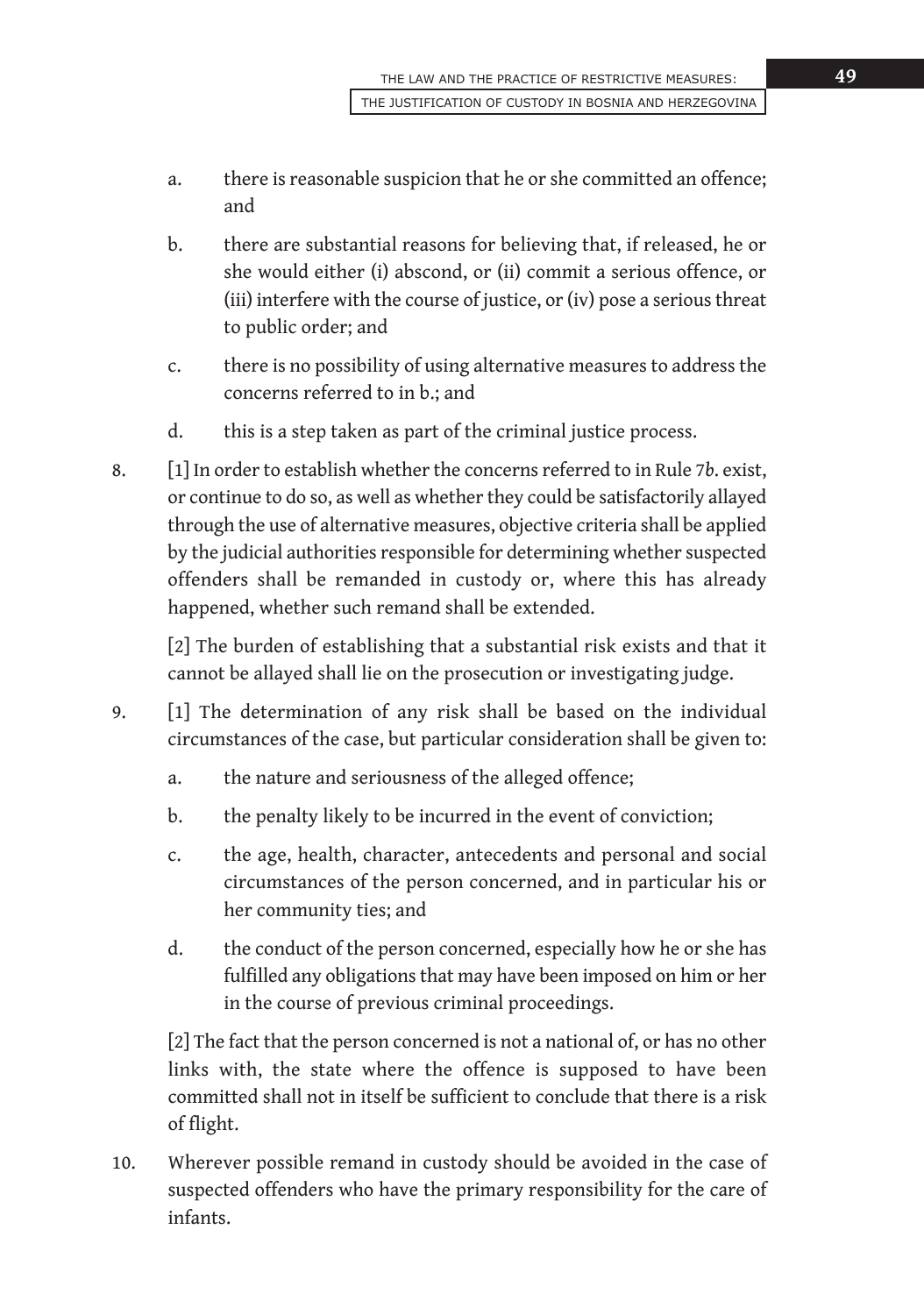- 11. In deciding whether remand in custody shall be continued, it shall be borne in mind that particular evidence which may once have previously made the use of such a measure seem appropriate, or the use of alternative measures seem inappropriate, may be rendered less compelling with the passage of time.
- 12. A breach of alternative measures may be subject to a sanction but shall not automatically justify subjecting someone to remand in custody. In such cases the replacement of alternative measures by remand in custody shall require specific motivation.

### **Judicial authorisation**

- 13. The responsibility for remanding someone in custody, authorising its continuation and imposing alternative measures shall be discharged by a judicial authority.
- 14. [1] After his or her initial deprivation of liberty by a law enforcement officer (or by anyone else so authorised to act), someone suspected of having committed an offence shall be brought promptly before a judicial authority for the purpose of determining whether or not this deprivation of liberty is justified, whether or not it requires prolongation or whether or not the suspected offender shall be remanded in custody or subjected to alternative measures.

[2] The interval between the initial deprivation of liberty and this appearance before such an authority should preferably be no more than forty-eight hours and in many cases a much shorter interval may be sufficient.

- 15. The existence of an emergency in accordance with Article 15 of the European Convention on Human Rights shall not lead to an interval greater than seven days between the initial deprivation of liberty and the appearance before a judicial authority with a view to remanding in custody unless it is absolutely impossible to hold a hearing.
- 16. The judicial authority responsible for remanding someone in custody or authorising its continuation, as well as for imposing alternative measures, shall hear and determine the matter without delay.
- 17. [1] The existence of a continued justification for remanding someone in custody shall be periodically reviewed by a judicial authority, which shall order the release of the suspected offender where it finds that one or more of the conditions in Rules 6 and 7 *a*, *b*, *c* and *d* are no longer fulfilled.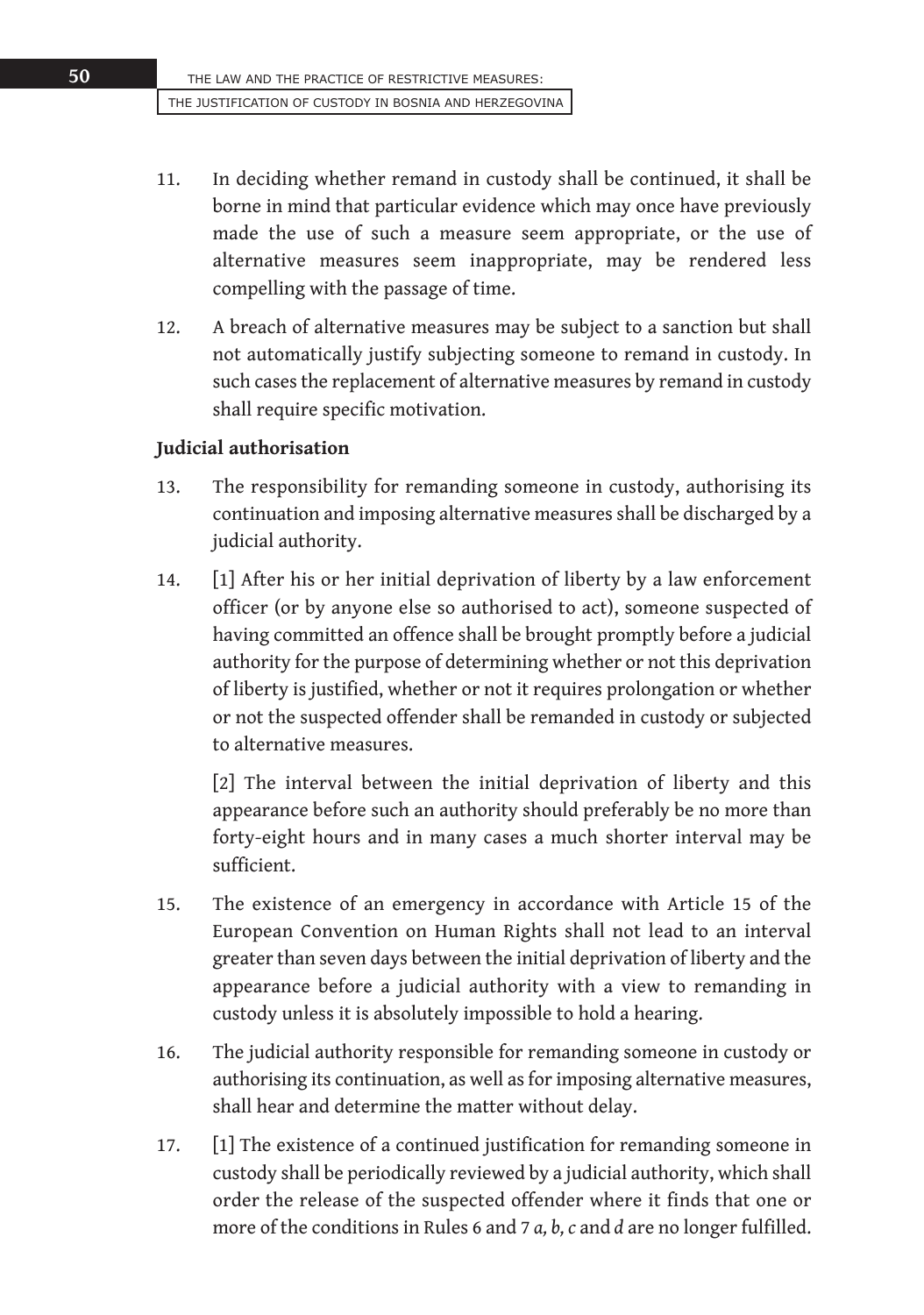[2] The interval between reviews shall normally be no longer than a month unless the person concerned has the right to submit and have examined, at any time, an application for release.

[3] The responsibility for ensuring that such reviews take place shall rest with the prosecuting authority or investigating judicial authority, and in the event of no application being made by the prosecuting authority or investigating judicial authority to continue a remand in custody, any person subject to such a measure shall automatically be released.

- 18. Any person remanded in custody, as well as anyone subjected to an extension of such remand or to alternative measures, shall have a right of appeal against such a ruling and shall be informed of this right when this ruling is made.
- 19. [1] A remand prisoner shall have a separate right to a speedy challenge before a court with respect to the lawfulness of his or her detention.

[2] This right may be satisfied through the periodic review of remand in custody where this allows all the issues relevant to such a challenge to be raised.

- 20. The existence of an emergency in accordance with Article 15 of the European Convention on Human Rights shall not affect the right of a remand prisoner to challenge the lawfulness of his or her detention.
- 21. [1] Every ruling by a judicial authority to remand someone in custody, to continue such remand or to impose alternative measures shall be reasoned and the person affected shall be provided with a copy of the reasons.

[2] Only in exceptional circumstances shall reasons not be notified on the same day as the ruling.

#### **Duration**

22. [1] Remand in custody shall only ever be continued so long as all the conditions in Rules 6 and 7 are fulfilled.

[2] In any case its duration shall not exceed, nor normally be disproportionate to, the penalty that may be imposed for the offence concerned.

[3] In no case shall remand in custody breach the right of a detained person to be tried within a reasonable time.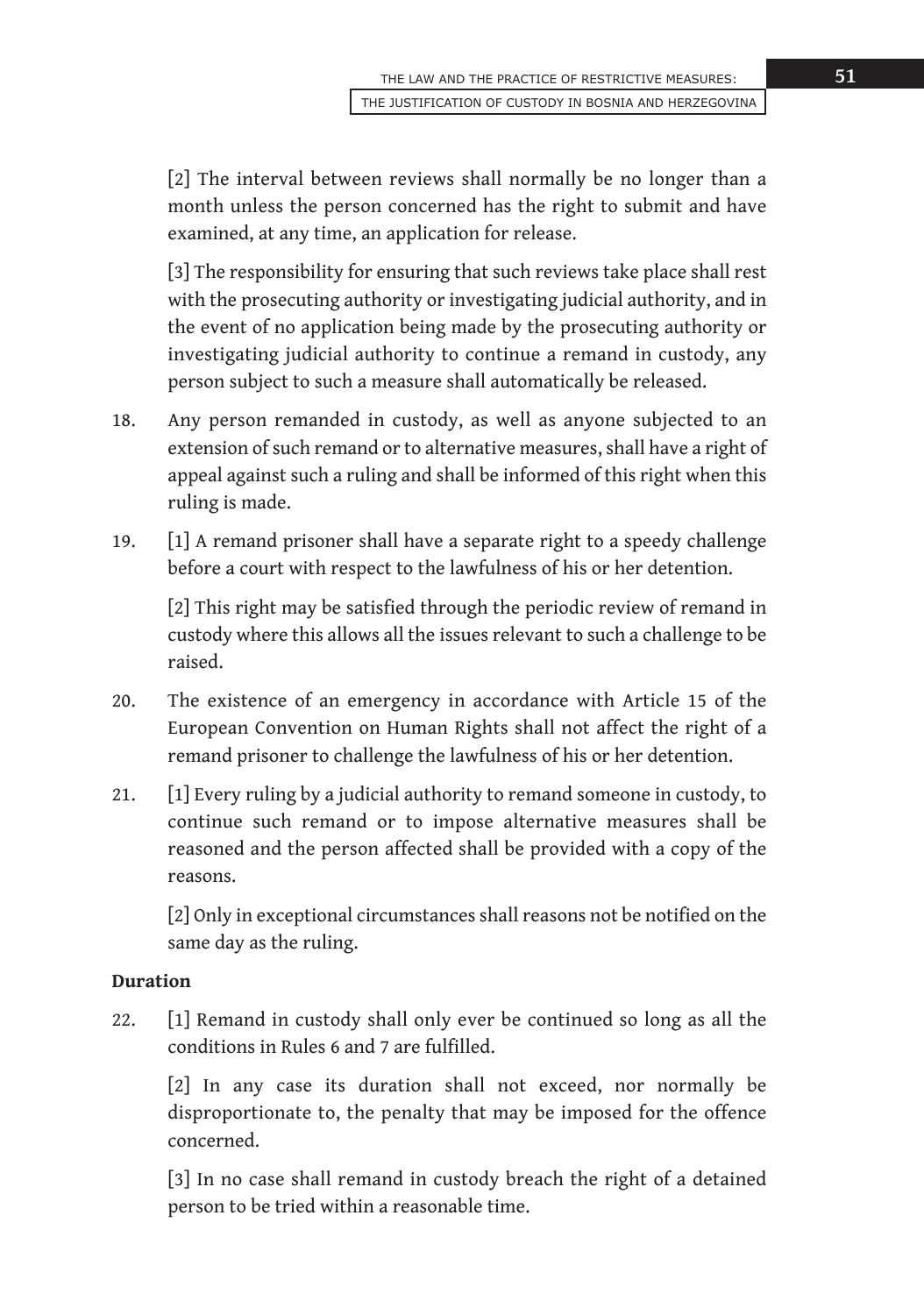- 23. Any specification of a maximum period of remand in custody shall not lead to a failure to consider at regular intervals the actual need for its continuation in the particular circumstances of a given case.
- 24. [1] It isthe responsibility of the prosecuting authority or the investigating judicial authority to act with due diligence in the conduct of an investigation and to ensure that the existence of matters supporting remand in custody is kept under continuous review.

[2] Priority shall be given to cases involving a person who has been remanded in custody.

### **Assistance by a lawyer, presence of the person concerned and interpretation**

25. [1] The intention to seek remand in custody and the reasons for so doing shall be promptly communicated to the person concerned in a language which he or she understands.

[2] The person whose remand in custody will be sought shall have the right to assistance from a lawyer in the remand proceedings and to have an adequate opportunity to consult with his or her lawyer in order to prepare their defence. The person concerned shall be advised of these rights in sufficient time and in a language which he or she understands so that their exercise is practicable.

[3] Such assistance from a lawyer shall be provided at public expense where the person whose remand in custody is being sought cannot afford it.

[4] The existence of an emergency in accordance with Article 15 of the European Convention on Human Rights should not normally affect the right of accessto and consultation with a lawyer in the context of remand proceedings.

- 26. A person whose remand in custody is being sought and his or her lawyer shall have access to documentation relevant to such a decision in good time.
- 27. [1] A person who is the national of another country and whose remand in custody is being sought shall have the right to have the consul of this country notified of this possibility in sufficient time to obtain advice and assistance from him or her.

[2] This right should, wherever possible, also be extended to persons holding the nationality both of the country where their remand in custody is being sought and of another country.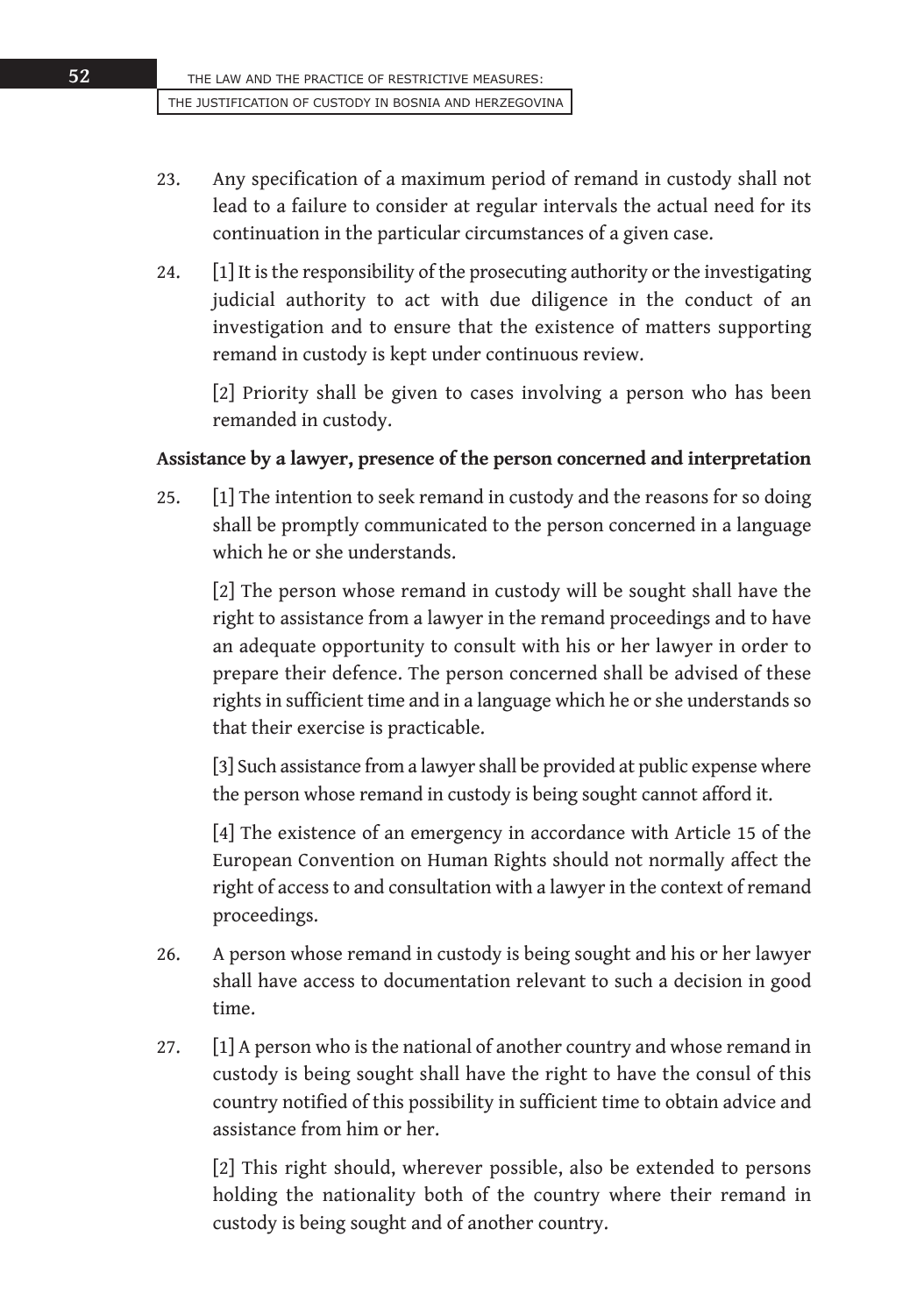- 28. A person whose remand in custody is being sought shall have the right to appear at remand proceedings. Under certain conditions this requirement may be satisfied through the use of appropriate video-links.
- 29. Adequate interpretation services before the judicial authority considering whether to remand someone in custody shall be made available at public expense, where the person concerned does not understand and speak the language normally used in those proceedings.
- 30. Persons appearing at remand proceedings shall be given an opportunity to wash and, in the case of male prisoners, to shave unless there is a risk of this resulting in a fundamental alteration of their normal appearance.
- 31. The foregoing Rules in this section shall also apply to the continuation of the remand in custody.

### **Informing the family**

32. [1] A person whose remand in custody is being sought (or sought to be continued) shall have the right to have the members of his or her family informed in good time, about the date and the place of remand proceedings unless this would result in a serious risk of prejudice for the administration of justice or for national security.

[2] The decision in any event about contacting family members shall be a matter for the person whose remand in custody is being sought (or sought to be prolonged) unless he or she is not legally competent to make such a decision or there is some other compelling justification.

### **Deduction of pre-conviction custody from sentence**

33. [1] The period of remand in custody prior to conviction**,** wherever spent**,** shall be deducted from the length of any sentence of imprisonment subsequently imposed.

[2] Any period of remand in custody could be taken into account in establishing the penalty imposed where it is not one of imprisonment.

[3] The nature and duration of alternative measures previously imposed could equally be taken into account in determining the sentence.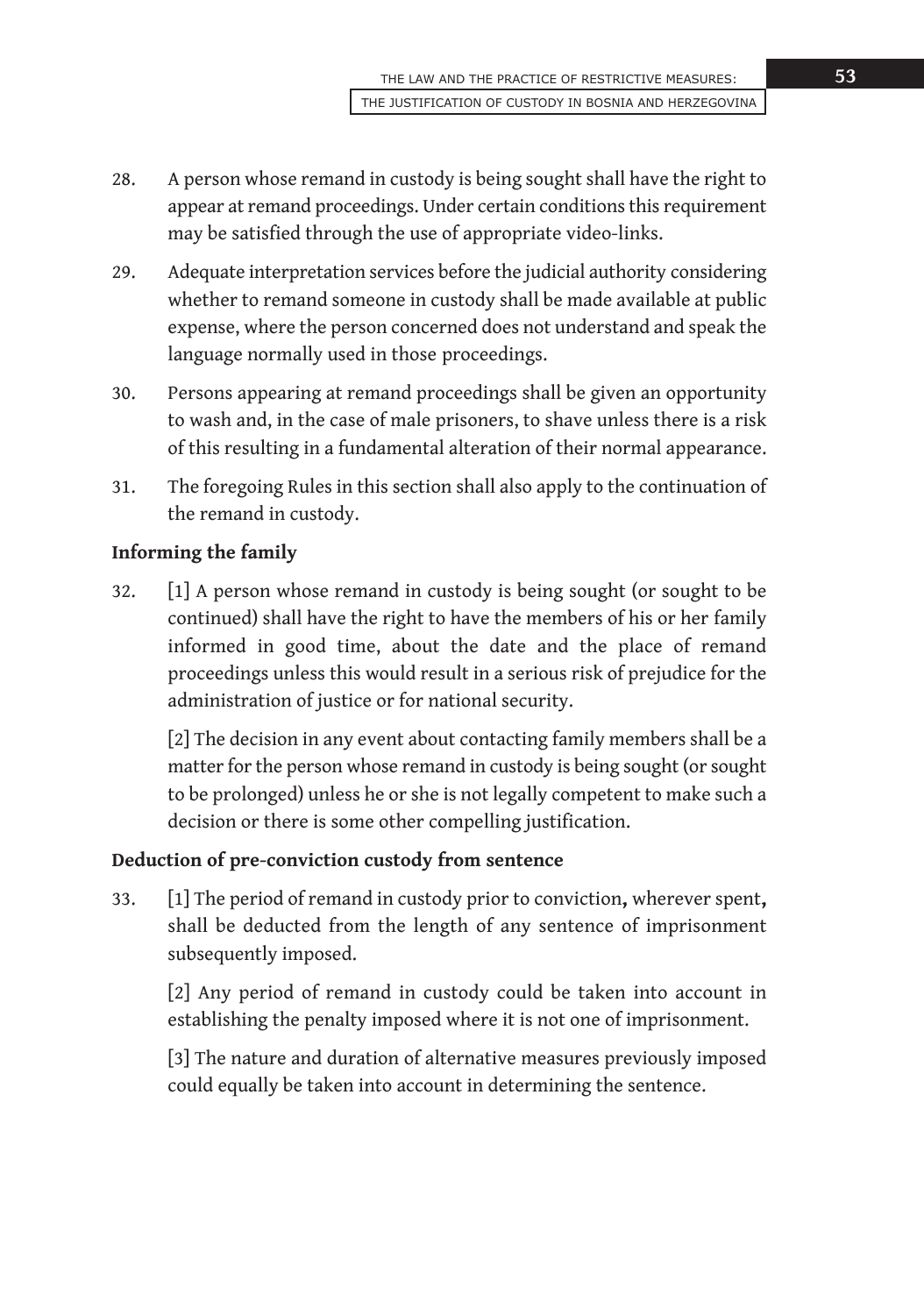#### **Compensation**

34. [1] Consideration shall be given to the provision of compensation to persons remanded in custody who are not subsequently convicted of the offence in respect of which they were so remanded; this compensation might cover loss of income, loss of opportunities and moral damage.

[2] Compensation shall not be required where it is established that either the person remanded had, by his or her behaviour, actively contributed to the reasonableness of the suspicion that he or she had committed an offence or he or she had deliberately obstructed the investigation of the alleged offence.

### **III. Conditions of remand in custody**

### **General**

35. The conditions of remand in custody shall, subject to the Rules set out below, be governed by the European Prison Rules.

### **Absence from remand institution**

36. [1] A remand prisoner shall only leave the remand institution for further investigation if this is authorised by a judge or prosecutor or with the express consent of the remand prisoner and for a limited period.

[2] On return to the remand institution the remand prisoner shall undergo, at his or her request, a thorough physical examination by a medical doctor or, exceptionally, by a qualified nurse as soon as possible.

#### **Continuing medical treatment**

37. [1] Arrangements shall be made to enable remand prisoners to continue with necessary medical or dental treatment that they were receiving before they were detained, if so decided by the remand institution's doctor or dentist where possible in consultation with the remand prisoner's doctor or dentist.

[2] Remand prisoners shall be given the opportunity to consult and be treated by their own doctor or dentist if a medical or dental necessity so requires.

[3] Reasons shall be given if an application by a remand prisoner to consult his or her own doctor or dentist is refused.

[4] Such costs as are incurred shall not be the responsibility of the administration of the remand institution.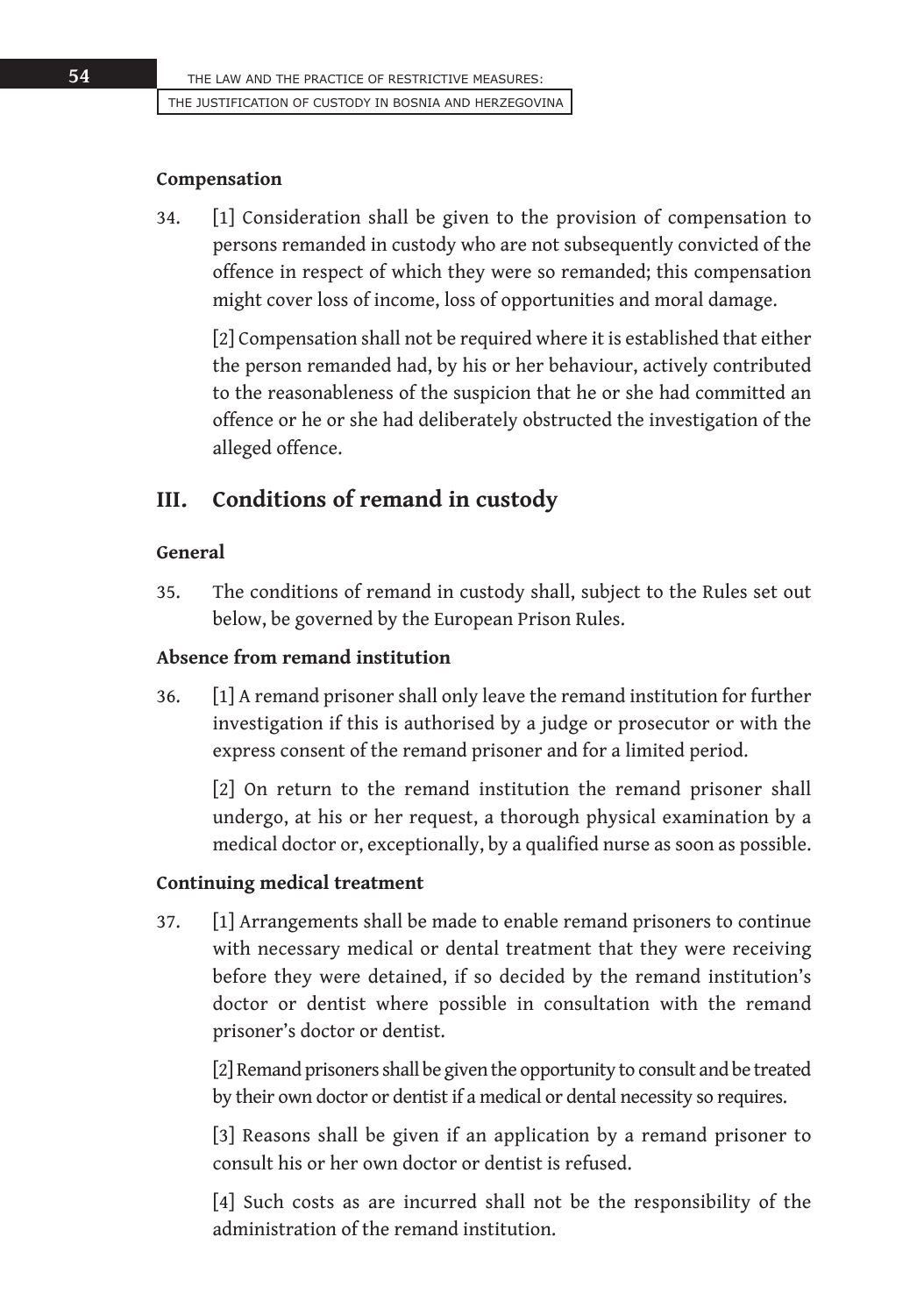### **Correspondence**

38. There shall normally be no restriction on the number of letters sent and received by remand prisoners.

### **Voting**

39. Remand prisoners shall be able to vote in public elections and referendums that occur during the period of remand in custody.

### **Education**

40. Remand in custody shall not unduly disrupt the education of children or young persons or unduly interfere with access to more advanced education.

### **Discipline and punishment**

- 41. No disciplinary punishment imposed on a remand prisoner shall have the effect of extending the length of the remand in custody or interfering with the preparation of his or her defence.
- 42. The punishment of solitary confinement shall not affect the access to a lawyer and shall allow minimum contact with family outside. It should not affect the conditions of a remand prisoner's detention in respect of bedding, physical exercise, hygiene, access to reading material and approved religious representatives.

#### **Staff**

43. Staff who work in a remand institution with remand prisoners shall be selected and trained so as to be able to take full account of the particular status and needs of remand prisoners.

#### **Complaints procedures**

44. [1] Remand prisoners shall have avenues of complaint open to them, both within and outside the remand institution, and be entitled to confidential access to an appropriate authority mandated to address their grievances.

[2] These avenues shall be in addition to any right to bring legal proceedings.

[3] Complaints shall be dealt with as speedily as possible.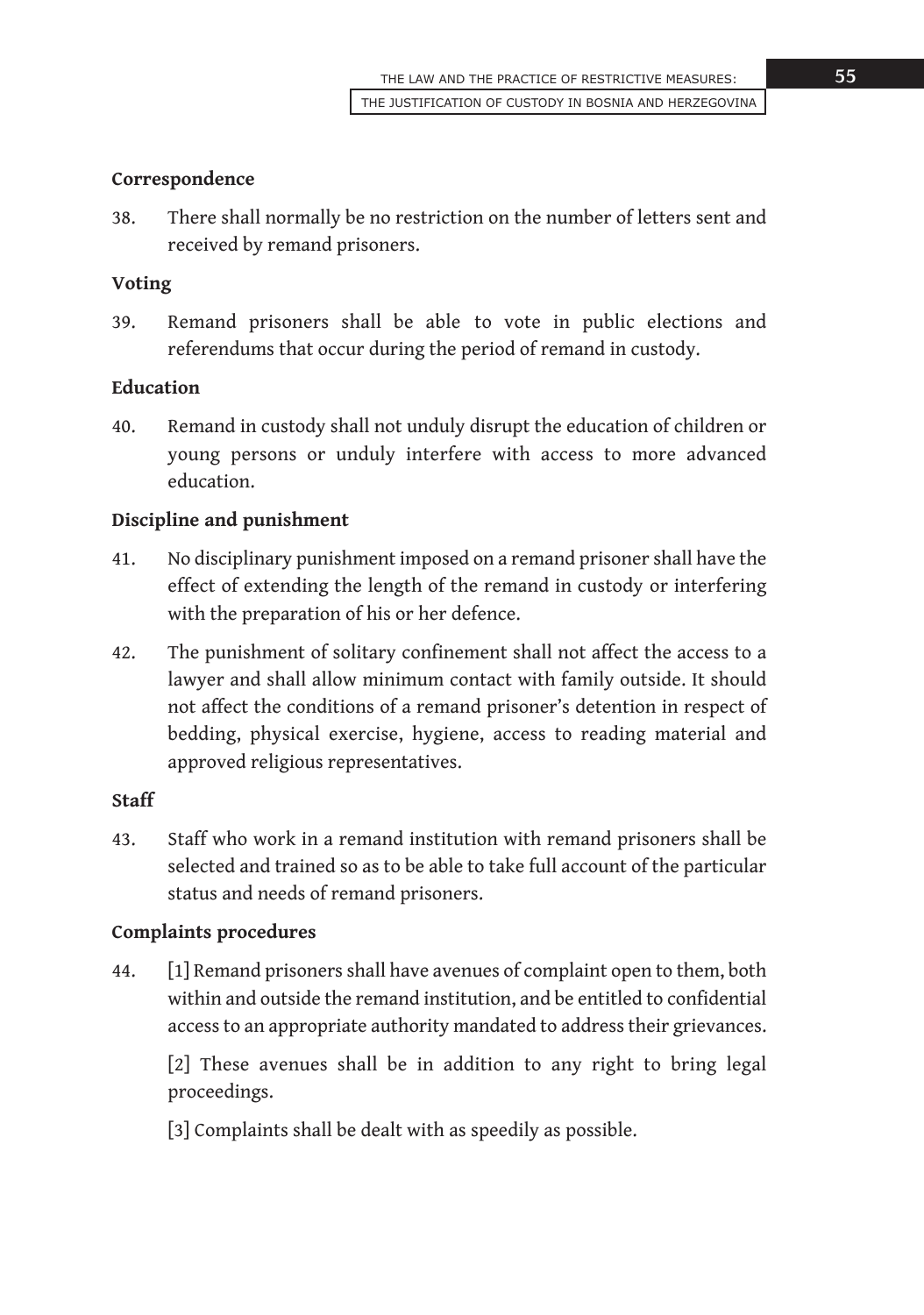**56** THE LAW AND THE PRACTICE OF RESTRICTIVE MEASURES:

THE JUSTIFICATION OF CUSTODY IN BOSNIA AND HERZEGOVINA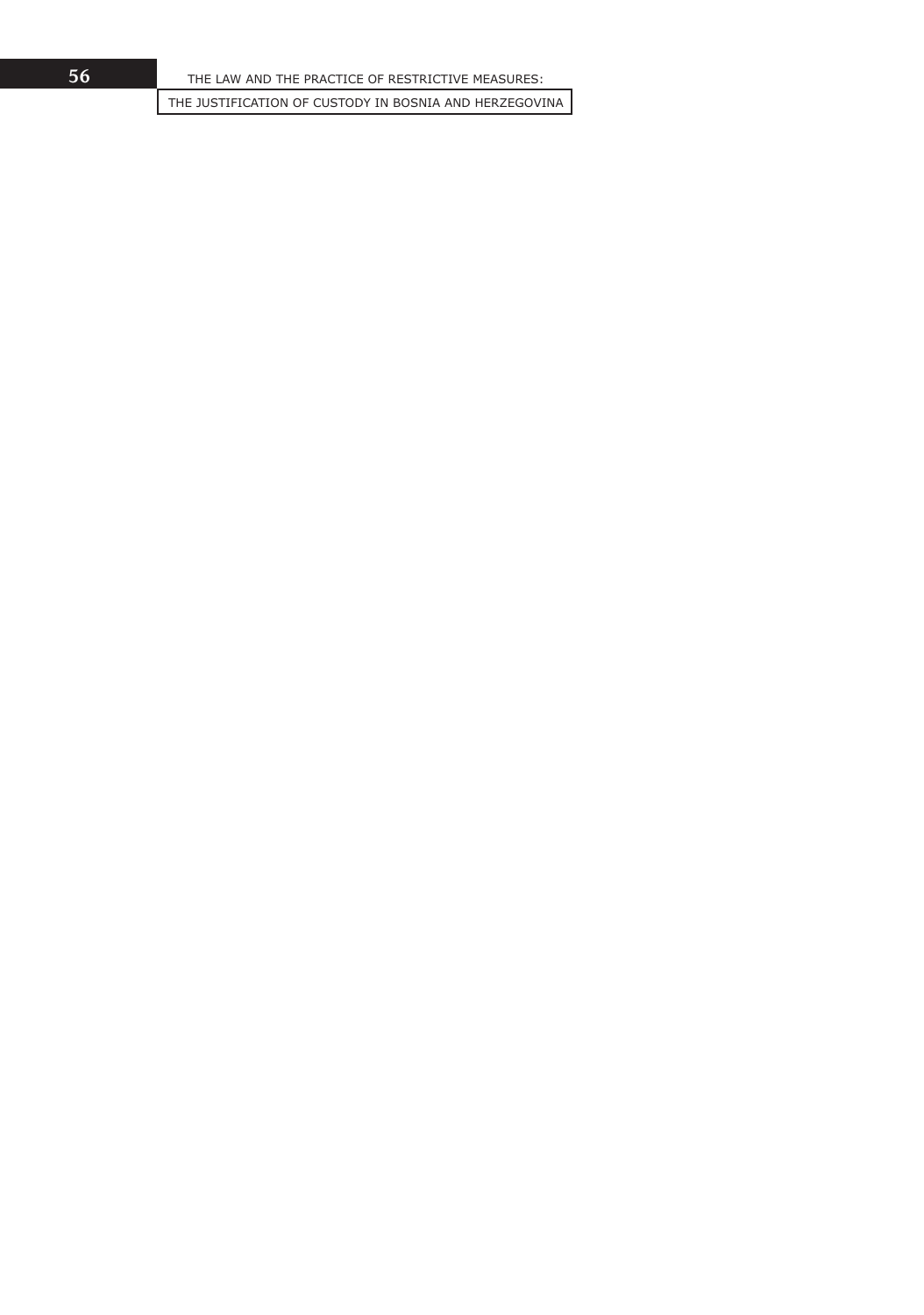

**Draft recommendation of the Council of Europe Committee of Ministers to member states on the use of remand in custody and its explanatory memorandum (see** *CM(2006)122 Addendum***, 30 August 2006).** <sup>1</sup>

### **Explanatory memorandum**

**Rules on the use of remand in custody, the conditions in which it takes place and the provision of safeguards against abuse**

### **I. Definitions and general principles**

#### **Definitions**

1. 'Remand in custody' is defined in a way that excludes any period in the custody of the police or other law enforcement officers following an initial short deprivation of liberty by them or by anyone else entitled to effect such a measure (e.g., under a power of citizen's arrest) for the purpose of questioning before charge as well as any prolongation of that detention approved by a judicial authority. Remand in custody will thus be ordered by a judicial authority at a later stage in the criminal justice process and it may also be ordered in respect of someone who has not actually been deprived of his or her liberty by the police or other law enforcement officers or anyone else so entitled to act. The need for the imposition of this loss of liberty to be ordered by a judicial authority reflects the combined requirements of Articles  $5(1)(c)$  and (3) of the European Convention on Human Rights. These provisions envisage that the competent legal authority for this purpose should be 'a judge or other officer authorised by law to exercise judicial power' 2 . In some legal systems persons awaiting either sentence or the confirmation of conviction or sentence may continue to be treated as unconvicted persons and the fact that the Convention left such a discretion to High Contracting Parties has been recognised by the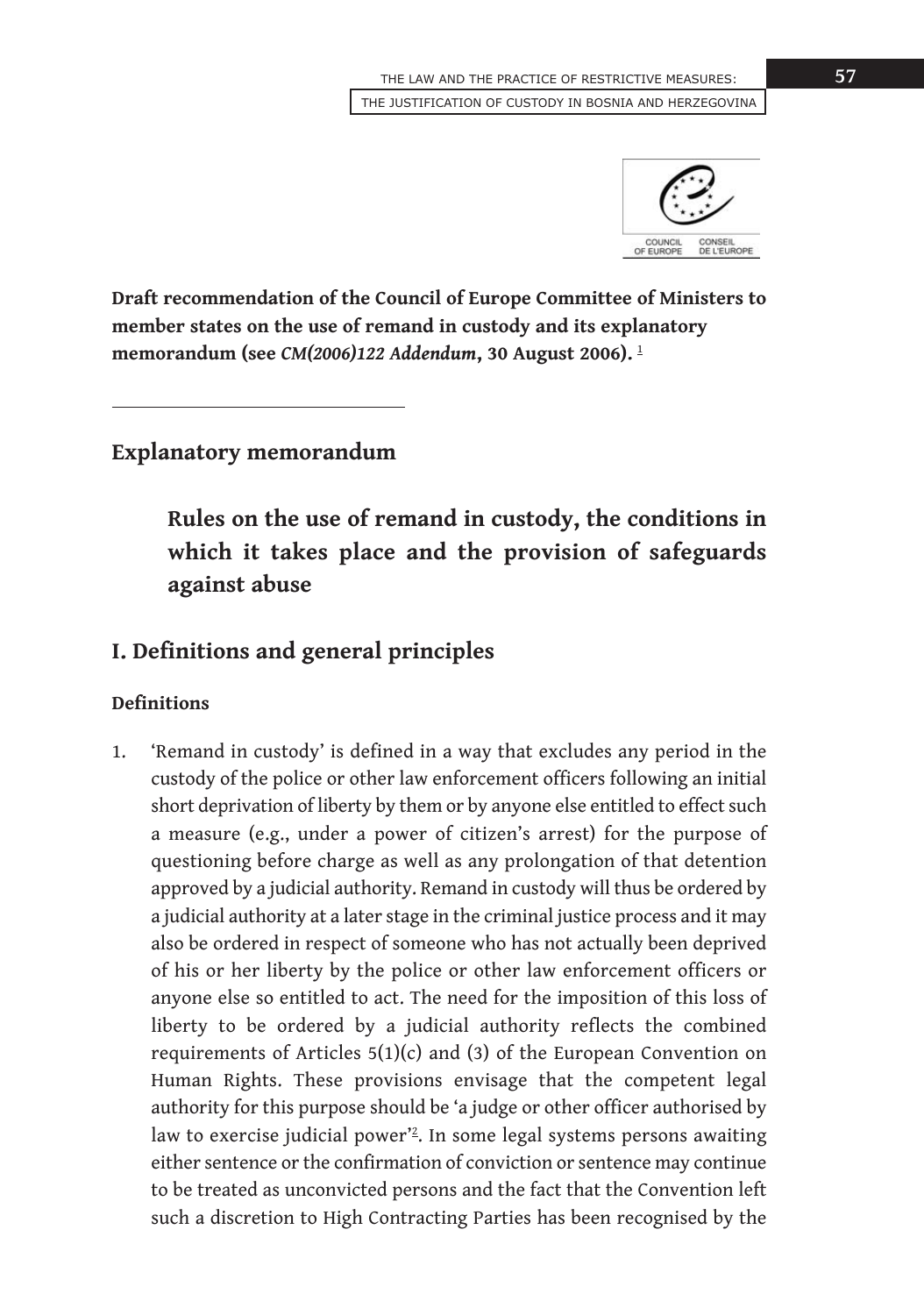European Court of Human Rights<sup>3</sup>. It is thus considered appropriate for the rules governing remand in custody to remain applicable to them.

Remand in custody will generally include detention similarly ordered by a judicial authority pursuant to rules (including national implementation measures) for judicial co-operation and extradition (including the European Arrest Warrant) but the provisions of this Recommendation are not intended to prejudice the specific requirements of those rules. Furthermore it is clear that the provisions of the recommendation can apply to cases of international judicial co-operation to the extent that they are pertinent. It may be recalled here that Article 5 (1)(f) of the European Convention of Human Rights expressly refers to extradition proceedings and consequently paragraphs 2 and 4 of Article 5 also apply in such cases.

2. The list of 'alternative measures' is illustrative and not exhaustive and a State is thus free to use any procedures which can facilitate the administration of justice and safeguard public order without involving a deprivation of liberty or an unjustified infringement of the other human rights of the persons concerned. Electronic monitoring is instanced as an example of the ways in which technological advances may afford new means of satisfactorily addressing legitimate concerns about a suspected offender without the need for a deprivation of liberty. It should also be noted that placements with relatives, foster parents or other forms of supported accommodation are specified as alternatives to remand in custody for juvenile suspects in Recommendation Rec (2003) 20 of the Committee of Ministers to member states concerning new ways of dealing with juvenile delinquency and the role of juvenile justice (Article 17). The need to make provision 'for a sufficient number of suitably varied' measures is recognised in Appendix 2 to Recommendation Rec (2000) 22 of the Committee of Ministers to member states on improving the implementation of the European rules on community sanctions and measures. The choice of measures in a particular case is likely to be determined by its circumstances so that, e.g., a restriction on associating with others may be needed to prevent collusion, a reporting obligation may be needed to avert a risk of flight and a bar on continuing in a job or profession may be needed to forestall interference with evidence, the commission of further offences or the outbreak of serious disorder. The importance of account being taken of the circumstances of the person concerned where measures are imposed is recognised in Rule 6 of the European rules on community sanctions and measures (Recommendation No R (92) 16). The inclusion of the possibility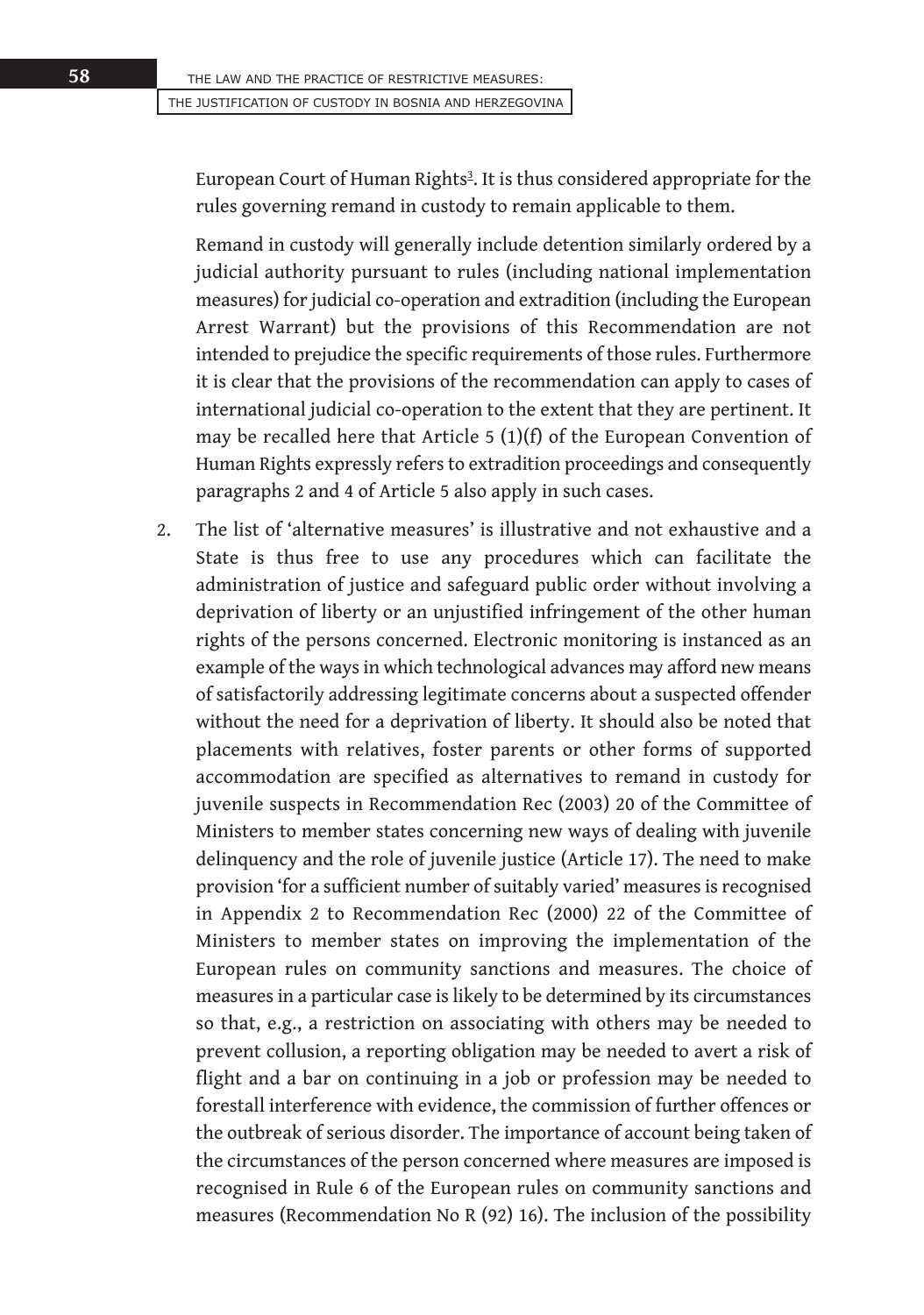of alternative measures being imposed in co-operation with another State reflects the increase in mutual recognition arrangements being made by States. Although their imposition might not be practicable in the circumstances of a given case, the necessary legal framework for the implementation of agreements permitting this should be adopted so that they can be imposed wherever this would be appropriate.

### **General principles**

- 3. The insistence on the exceptional character of resort to remand in custody when dealing with persons suspected of having committed an offence before their trial and on it only being imposed in individual cases where this is strictly required by their particular circumstances reflects the effect of requirements in Articles 5(1) and 6(2) of the European Convention on Human Rights, as elaborated by the European Court of Human Rights and the former European Commission of Human Rights. This case law has, in particular, established that a decision to remand someone in custody cannot be based solely on the past record of the suspected offender or the fact that certain offences have allegedly been committed<del>ª</del>. Encouragement for 'the widest possible use to be made of alternatives to pre-trial detention' is also found in the Appendix to Recommendation No. R (99) 22 of the Committee of Ministers to Member States concerning Prison Overcrowding and Prison Population Inflation (Article 10). The fact that remand in custody is intended to facilitate the administration of justice and to safeguard public order means that it should not be used for punitive reasons. It should thus be noted that Recommendation Rec(2003)20 of the Committee of Ministers to member states concerning new ways of dealing with juvenile delinquency and the role of juvenile justice (Article 17) provides that 'Custodial remand should never be used as a punishment or form of intimidation or as a substitute for child protection or mental health measures'.
- 4. It is recognised that the objective of ensuring that remand in custody is exceptional and is only imposed when strictly necessary can only be achieved where judicial authorities are in a position to deal effectively with potentially serious risks to the due administration of justice and public order through the use of less restrictive measures relating to the conduct of a suspected offender. This requires a State to establish the widest possible range of alternative measures and to ensure that these can actually be employed where required by the circumstances of a particular case.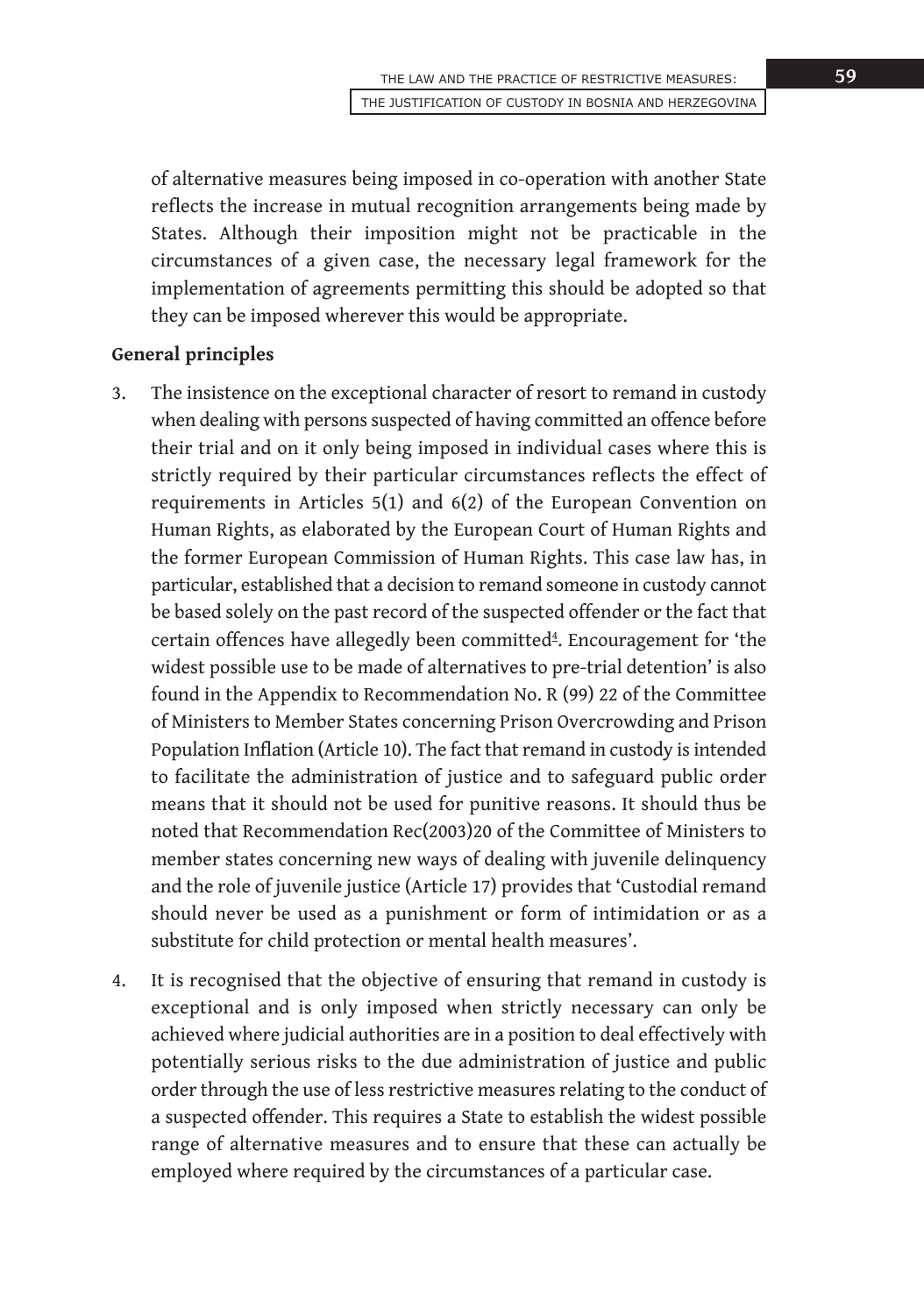5. It is important that the legal status of remand prisoners is fully reflected in the way in which they are treated and managed and in the conditions in which they are held. They are presumed to be innocent until they are found guilty and they are not being held in prison as a punishment. The administrations of remand institutions must ensure that remand prisoners are treated without any unnecessary restrictions and with full recognition of the fact that their presumed innocence may be confirmed when their cases are finally decided by the court. This requires as a minimum the observance not only of the European Prison Rules- both the rules of general application and the ones specifically applicable to untried prisoners - but also of the additional standards set out in Part III.

### **II. The use of remand in custody**

### **Justification**

- 6. The exceptional character of remand in custody meansthat the deprivation of liberty entailed by it should generally only be warranted where the offence in respect of which it is sought can itself lead to a term of imprisonment following a conviction. Furthermore it should be noted that in some countries remand in custody is never permitted in respect of offences that are not imprisonable.
- 7. The conditions in *a*. *d.* governing the use of remand in custody reflect the case law of the European Court of Human Rights and are cumulative so that it cannot be imposed or continued if any one of them is absent or ceases to be operative. The requirement of reasonable suspicion entails the existence of evidence objectively linking the person concerned to a suspected offence. It need not be sufficient to secure a conviction but it should be sufficient to justify further investigation or the initiation of a prosecution and the longer that remand in custody lasts the greater should be the difficulty in establishing the reasonableness of a suspicion<sup>5</sup>. Remand in custody cannot be justified where it is clear that a prosecution will not or cannot be pursued<sup>6</sup>. The four concerns instanced in *b*. as potential justifications for remand in custody – which are insufficient in the absence (whether at the outset or after the lapse of time) of a reasonable suspicion<sup> $2$ </sup> - reflect those recognised in the case law of the European Courtª. However, there is no requirement that all of them should actually be invoked in a particular State. Concern about public order – which is probably only ever going to be justified where there is substantial evidence of a reaction to a grave crime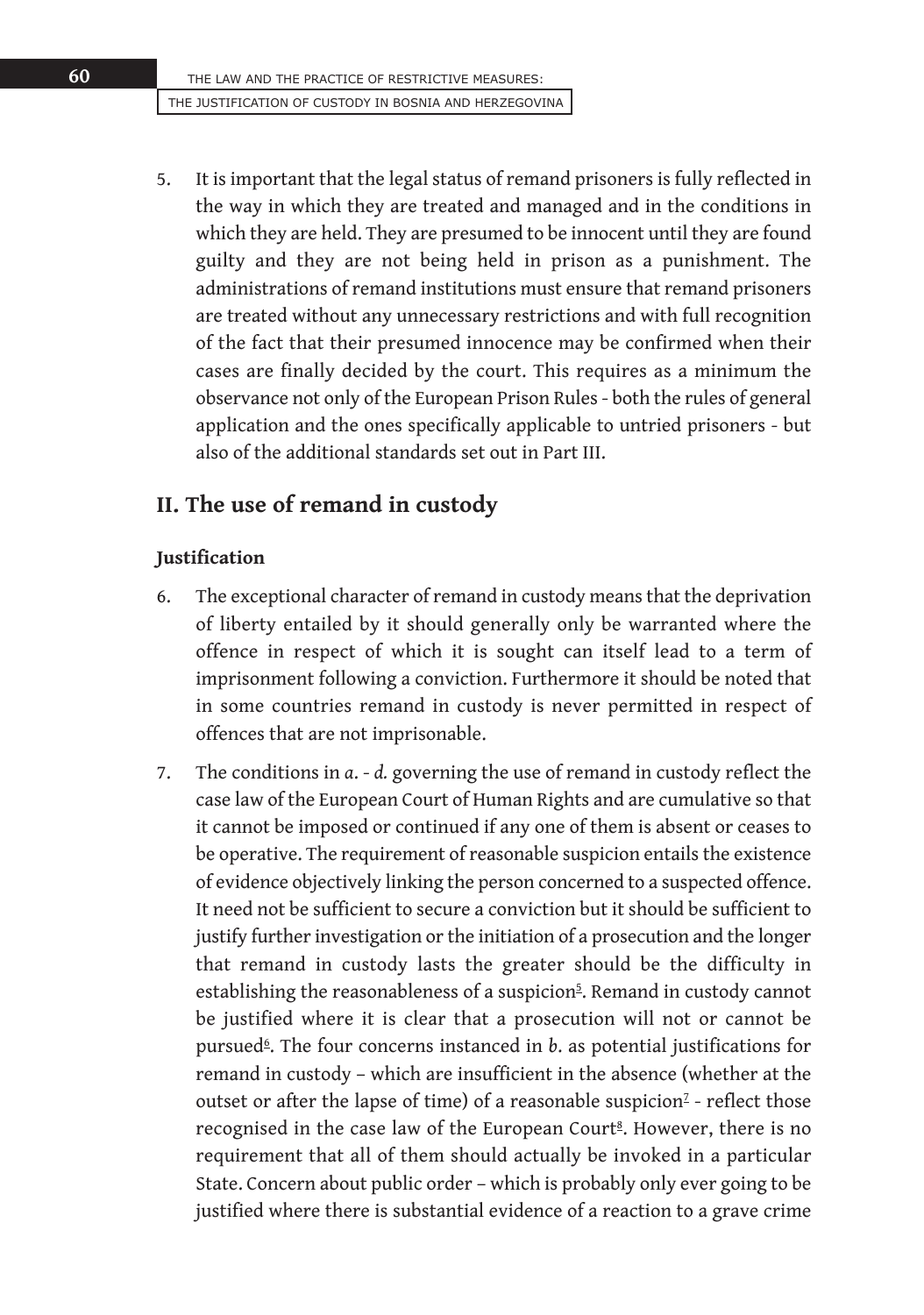such as murder **-** in particular is not considered a sufficient justification in some States. Although any one of these concerns may justify the use of remand in custody in respect of a suspected offender, the exceptional nature of such a measure necessarily requires consideration first being given as to whether the concerns underlying them can be satisfactorily addressed through the use of measures that do not entail a deprivation of liberty<sup>2</sup> and an unduly restrictive view of their potential effectiveness will be inappropriate $^{\text{\tiny 10}}$ . It is thus likely that remand in custody would be a wholly disproportionate response both to the alleged commission of many offences and apprehensions about what the suspected offender might do in the future. Furthermore it needs to be borne in mind that the ground relating to public order envisages a particularly grave situation and is not one which the release of most suspected offenders could be expected to engender. It is essential that remand in custody be a measure that forms part of the criminal process with a trial being the ultimate objective, although this does not mean that the remand in custody will lose its legal validity if the prosecution is eventually for a different offence or if no trial is held since grounds for suspicion may ultimately prove insufficient or unfounded and there may be other reasons why a particular prosecution is not warranted. However, remand in custody cannot be used merely as a preventive procedure unrelated to a possible trial<del>''</del>.

8. A decision to use remand in custody rather than an alternative measure must be well-founded and for this to be feasible the judicial authority will need to have at its disposal techniques for assessing whether or not there is a risk that one of the four concernsin Rule 7 *b* would arise if the suspected offender were released (or not remanded in custody) and whether or not it would be impossible to allay them satisfactorily through the use of alternative measures. This entails the elaboration of the factors -both positive and negative- that should be weighed in making an assessment of a possible risk -notably those set out in the following paragraph- and of their relative significance in demonstrating whether or not a particular risk exists and whether or not it can be allayed through the use of alternative measures. Making such an assessment may necessitate the use of some form of objective evaluation in respect of any of the possible factors found to exist as a way of calculating the overall degree of risk. It will also require suitably trained personnel being made available to assist the judicial authority in gathering and evaluating the evidence in a given case in a timely fashion. Amongst the evidence that might be considered relevant will be that provided by the persons affected by the alleged offence and the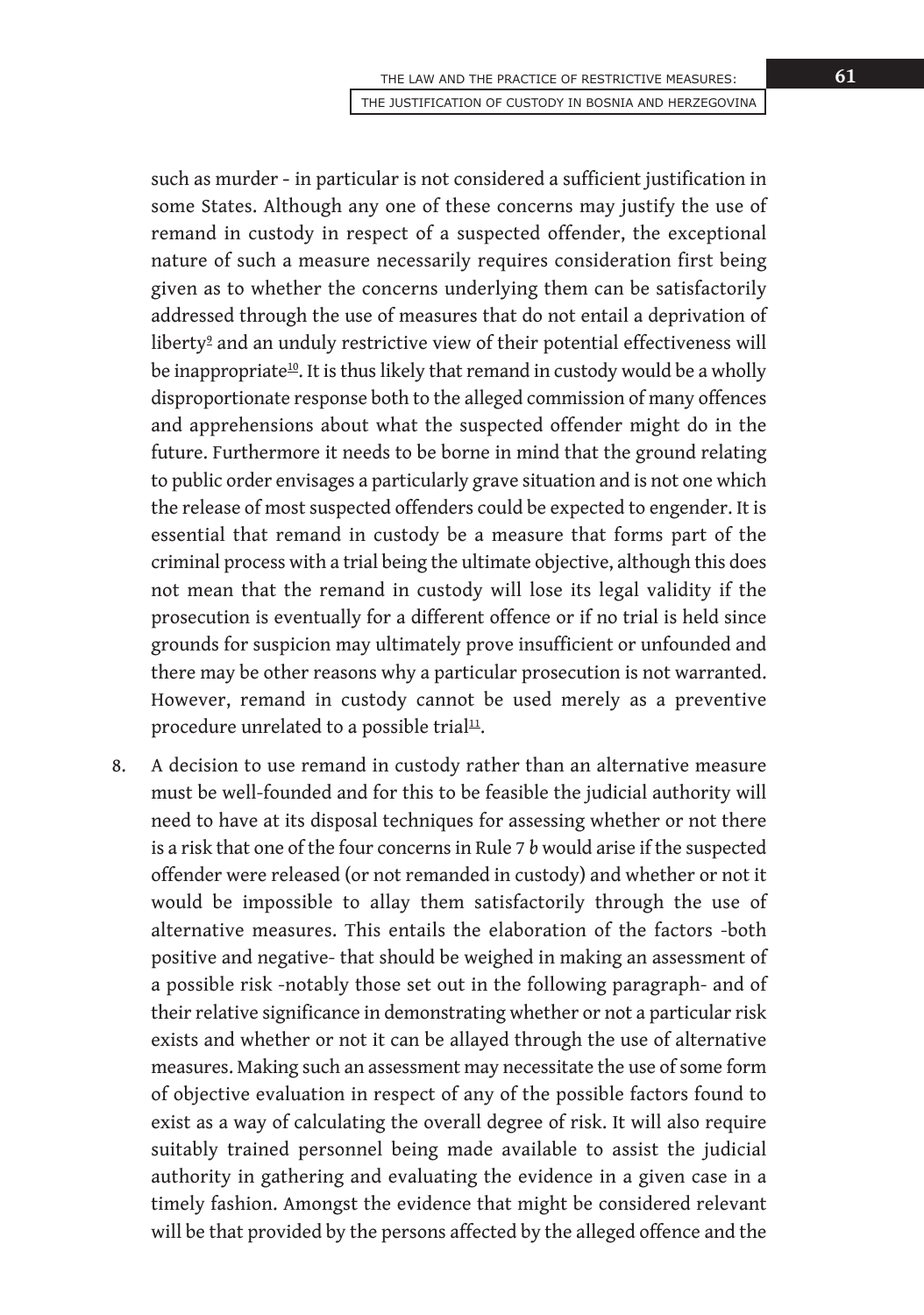community in which the suspected offender lives. In view of the presumptions in favour of innocence and liberty, the responsibility for making a case for remand in custody must lie on the prosecution or the investigating judicial authority. Furthermore, with regard to juveniles, there is a requirement in Recommendation Rec (2003) 20 of the Committee of Ministers to member states concerning new ways of dealing with juvenile delinquency and the role of juvenile justice, Article 18 to 'undertake a full risk assessment based on comprehensive and reliable information on the young person's personality and social circumstances'. It will be impermissible for the prosecution or the investigating judge to be treated as having discharged the responsibility concerning risk assessment by reference only to the gravity of the offence or for the latter to justify a requirement that the suspected offender demonstrate that there was not even a hypothetical danger that could ensue from his or her remaining at liberty or being released $^{\scriptscriptstyle 1\!2}$ .

- 9. In assessing the existence of risk that could justify the imposition of remand in custody certain considerations are identified as particularly weighty but the significance of these is still not such that it should automatically be concluded that such a measure is actually required in a given case. The need to question prejudices about the risks posed by suspected offenders is underlined by the requirement to be open to the possibility that someone is not likely to flee simply because he or she is a foreign national. The fact that he or she has no links with the State where the offence is supposed to have been committed could certainly be a factor that may be taken into account when weighing the risk of flight $^{\underline{\textup{13}}}.$
- 10. Maintaining the bond between parents and infants is likely to be in the best interests of the latter in most cases. Moreover, in at least some instances, the existence of parental responsibility for the care of an infant will be an important consideration militating against the conclusion that there is any sort of risk that could justify the use of remand in custody with regard to the parent. However, where such a risk continues to exist, the need to maintain the parent-infant bond and the best interests of the child may require that the persons remanded in custody be allowed to bring their infants with them into the remand institution.
- 11. Particular emphasis is placed on ensuring that the approach to the appraisal of the need for remand in custody takes full account of the way in which the circumstances of a case can change $^{\underline{\textup{14}}}$ . An entirely fresh evaluation of the arguments for and against its imposition thus needs to be taken on each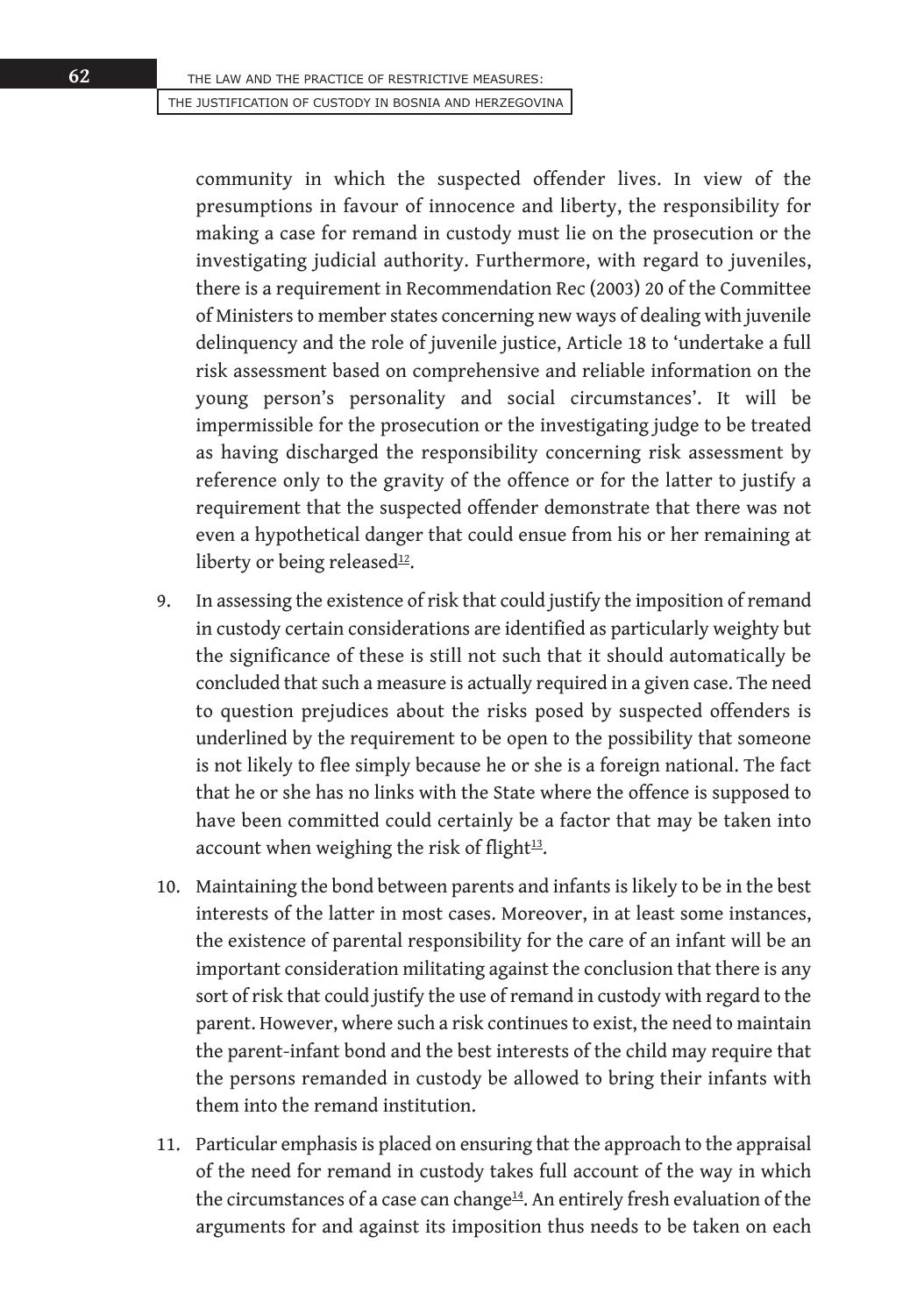occasion the matter comes before a judicial authority and past justifications for it should not be simply reiterated.

12. Some sanction is likely to be appropriate where the requirements involved in alternative measures are breached but the conditions governing the use of remand in custody should still be observed and this is also recognised in Rule 10 of the European rules on community sanctions and measures (Recommendation No. R (92) 16). A breach of those requirements will, therefore, only justify remand in custody where it is of sufficient gravity to establish that the situation is now such that the use of alternative measures (including different or additional ones to those breached) would no longer be enough to allay legitimate concerns about the person concerned remaining at liberty.

#### **Judicial authorisation**

- 13. In most instances it can be expected that the judicial authorisation required for remand in custody and alternative measures will be provided by a court but the wider term 'judicial authority' is being used as the European Convention on Human Rights recognises that the function can also be performed by other officers so long as they meet the requirements of independence and impartiality as elaborated in the case law concerning Article 6(1). It is also essential that the judicial authority concerned should actually have the power to order the release of a person for whom remand in custody (or its continuation) is not justified<sup>15</sup>. Any delay in executing a release decision should be kept to a minimum and be a matter of hours rather than days<del>16</del>.
- 14. The specification of a forty-eight hour period for the initial determination of whether custody should be continued or whether alternative measures should be imposed reflects the evolving interpretation of the requirement of Article 5(3) of the European Convention on Human Rights that this occur 'promptly'. However, no particular period has been prescribed by the European Court of Human Rights<sup>17</sup> but one day has been accepted as 'prompt' $^{\underline{\textup{18}}}$  and such a period is prescribed in some countries $^{\underline{\textup{19}}}$ . Moreover a forty-eight hour limit to the detention of juveniles in police custody, with every effort being made to reduce this time further for younger offenders, is specified in Recommendation Rec (2003) 20 of the Committee of Ministers to member states concerning new ways of dealing with juvenile delinquency and the role of juvenile justice, Article 15. It is also important to appreciate that forty-eight hours is often likely to be the upper limit of delay before it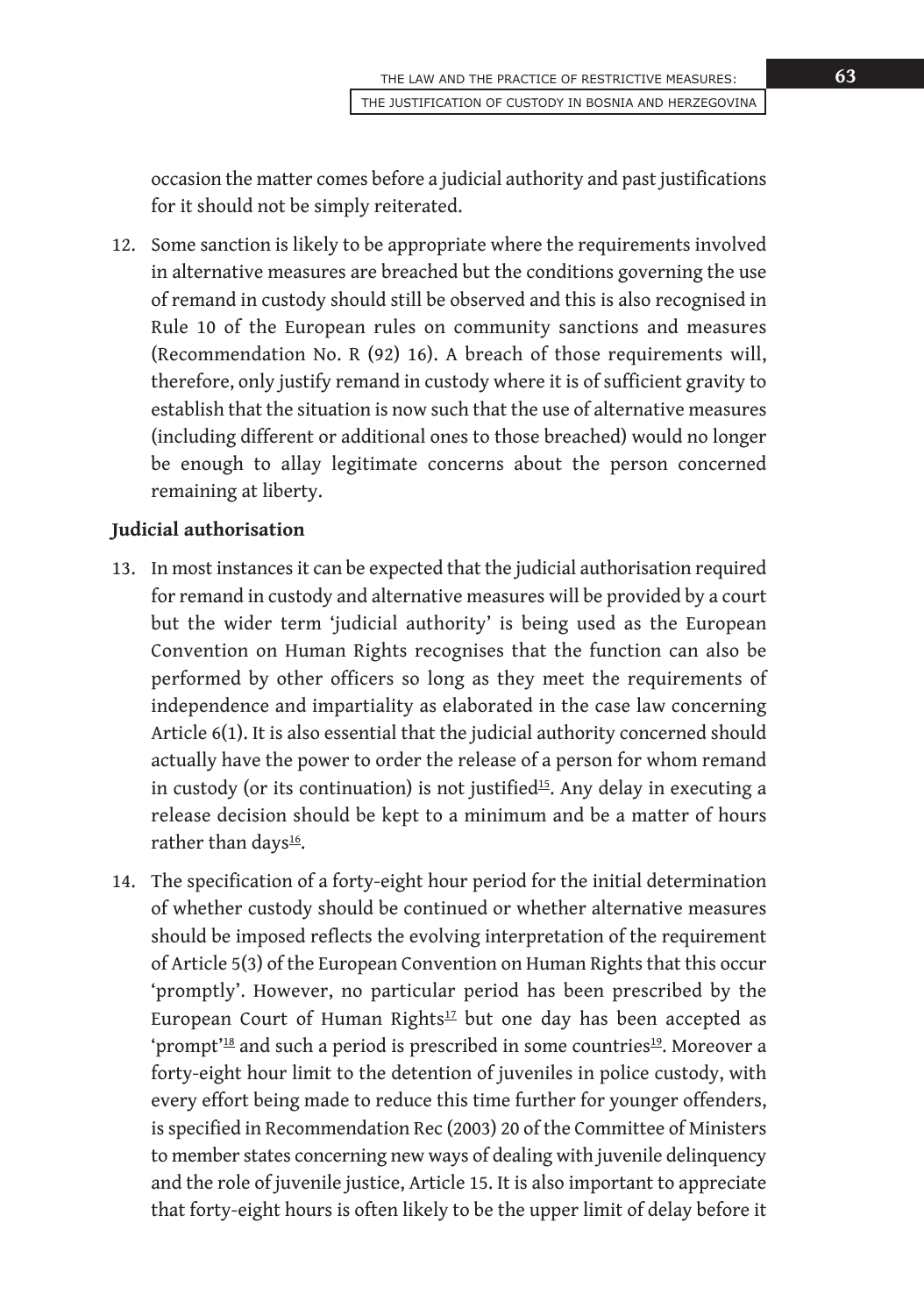is feasible to bring a suspected offender before the judicial authority. Just as the individual circumstances of a case may justify a longer period so it should be possible for the appearance to occur much earlier in a particularly straightforward case. It is up to the judicial authority to set a specific time/date for the first habeas corpus hearing, which is sufficiently "prompt" within the limits of the case law of the ECHR and provisions of the national law. It is important to appreciate that the submission to judicial control entailed by this process is quite distinct from the determination of whether there is a sufficient basis for undertaking a prosecution. It is thus possible that it could be justifiably concluded at this stage that remanding someone in custody is appropriate even though it later appears that a prosecution is not warranted $20$  and there is, therefore, no basis for delaying the appearance until it is considered that a prosecution is likely. Furthermore any delay in the first appearance before the judicial authority is something that can only ever be justified by the particular circumstances of the case; problems affecting the organisation of law enforcement, prosecution and judicial services will never be admissible excuses for noncompliance with the promptness requirement $^{21}$ . While factors such as the need to preserve evidence, the health of the suspect, adverse weather conditions and the distance between where a person was initially deprived of liberty by the police or law enforcement officer or other authorised person and the location of the judicial authority (particularly in the case of an arrest abroad) might be relevant to determining whether the promptness requirement was met, their actual impact on time taken before his or her first appearance before a judicial authority will need to be demonstrated $^{\underline{22}}.$ 

- 15. It is recognised that an emergency situation in accordance with Article 15 of the European Convention on Human Rights may affect the feasibility of bringing someone suspected of an offence before a judicial authority for the first time but the longer deadline specified reflects the period that has generally been considered acceptable by the European Court of Human Rights in such cases $^{\underline{23}}$ . However, the character of emergencies can vary and the need for any extended interval before this first appearance before a judicial authority must be capable of being justified.
- 16. The need for promptness is seen as applying not only to the appearance of the person concerned before the judicial authority but also to the determination of whether the imposition of remand in custody or alternative measures is justified.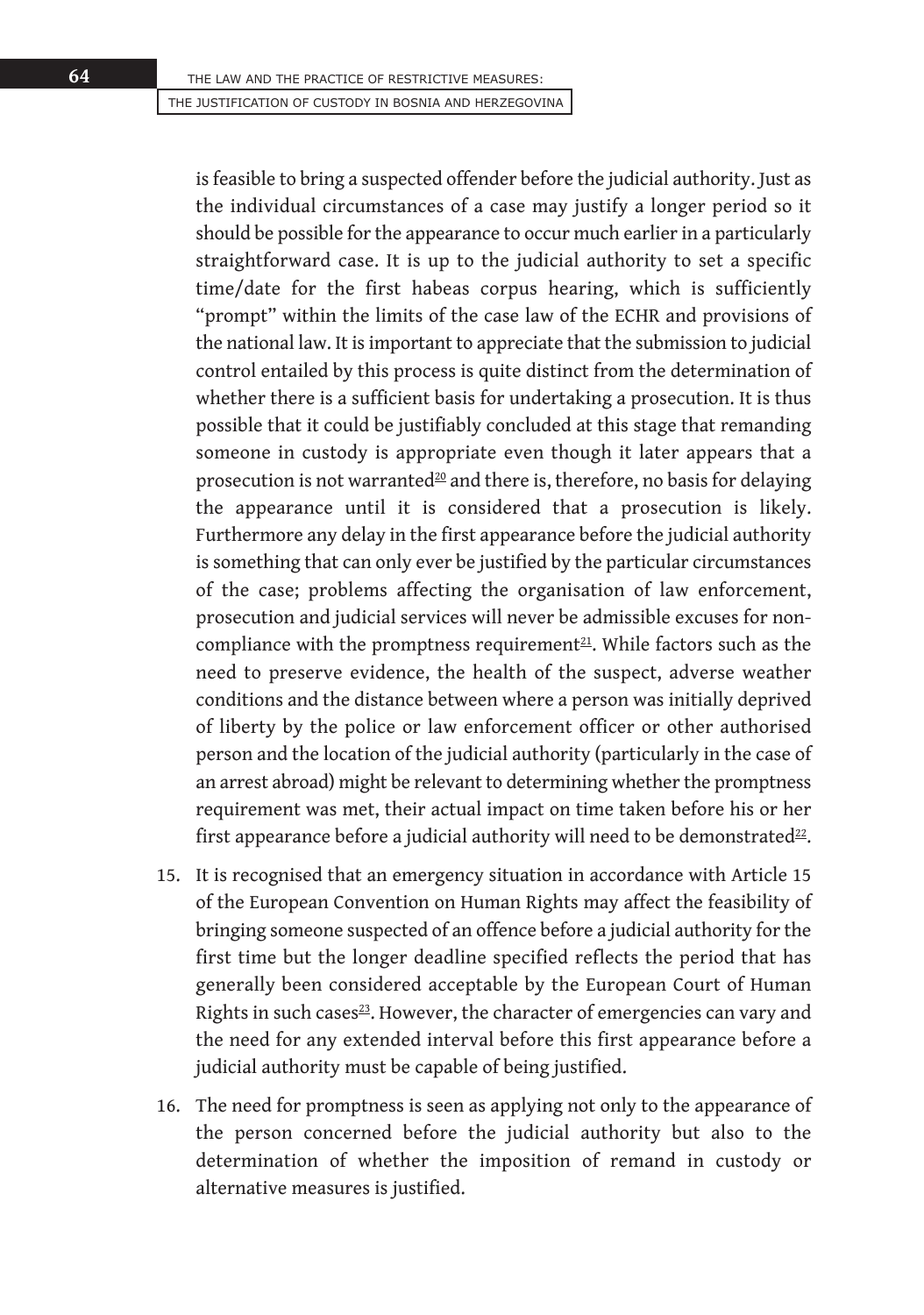- 17. The recognition that the circumstances of a case can change see Rule 11 necessitates a periodic review by a judicial authority as to whether the imposition of remand in custody or alternative measures continues to be justified and the responsibility for initiating such a review is placed on the prosecuting authority or the investigating judicial authority since the burden of proving that there is still a sufficient justification for either measure rests with that authority. Although a monthly interval between such reviews ought to be observed, it is recognised that the objective of such reviews can be fulfilled by the existence of a possibility for a person remanded in custody to apply to a court for release him- or herself at any point during his or her remand. It is also recognised that the authorities may provide for restrictions on the ability to apply for release on account of the shortness of the time elapsing from a previous application or the failure to adduce any new basis for ordering his or her release.
- 18. Appropriate provision should be made to enable decisions concerning the imposition of remand in custody or alternative measures to be appealed to a higher judicial authority and to ensure that the person concerned is apprised of this possibility so that it can be invoked at the earliest opportunity. Such an appeal could be effected by judicial control that allows all relevant issues to be addressed. This obligation goes beyond the requirements of Article 5 of the European Convention on Human Rights<del>24</del>.
- 19. The responsibility of the prosecuting authority or the investigating judicial authority for ensuring that there is a periodic review of the imposition of remand in custody ought not to be confused with the independent right that any person deprived of his or her liberty has under Article 5(4) of the European Convention on Human Rights to challenge the lawfulness of such action. This provision is unambiguous in requiring that the challenge be heard and determined by a court. Such a challenge can be more wideranging than the existence of grounds justifying remand as Article 5(4) requires that the judicial review encompass all the conditions essential for the lawfulness of the particular deprivation of liberty $^{\underline{25}}$ . It might even extend to considering the compatibility of the offence which the person concerned is suspected of having committed with either constitutional provisions or rights that he or she may have under the Convention. However, it is recognised that in certain cases the periodic review may be of sufficient scope to preclude the need for a separate lawfulness challenge at a particular time $^{\underline{26}}$ . Such a challenge should initially be possible within a matter of weeks of the initial detention and thereafter on a periodic basis $^{\underline{27}}$ .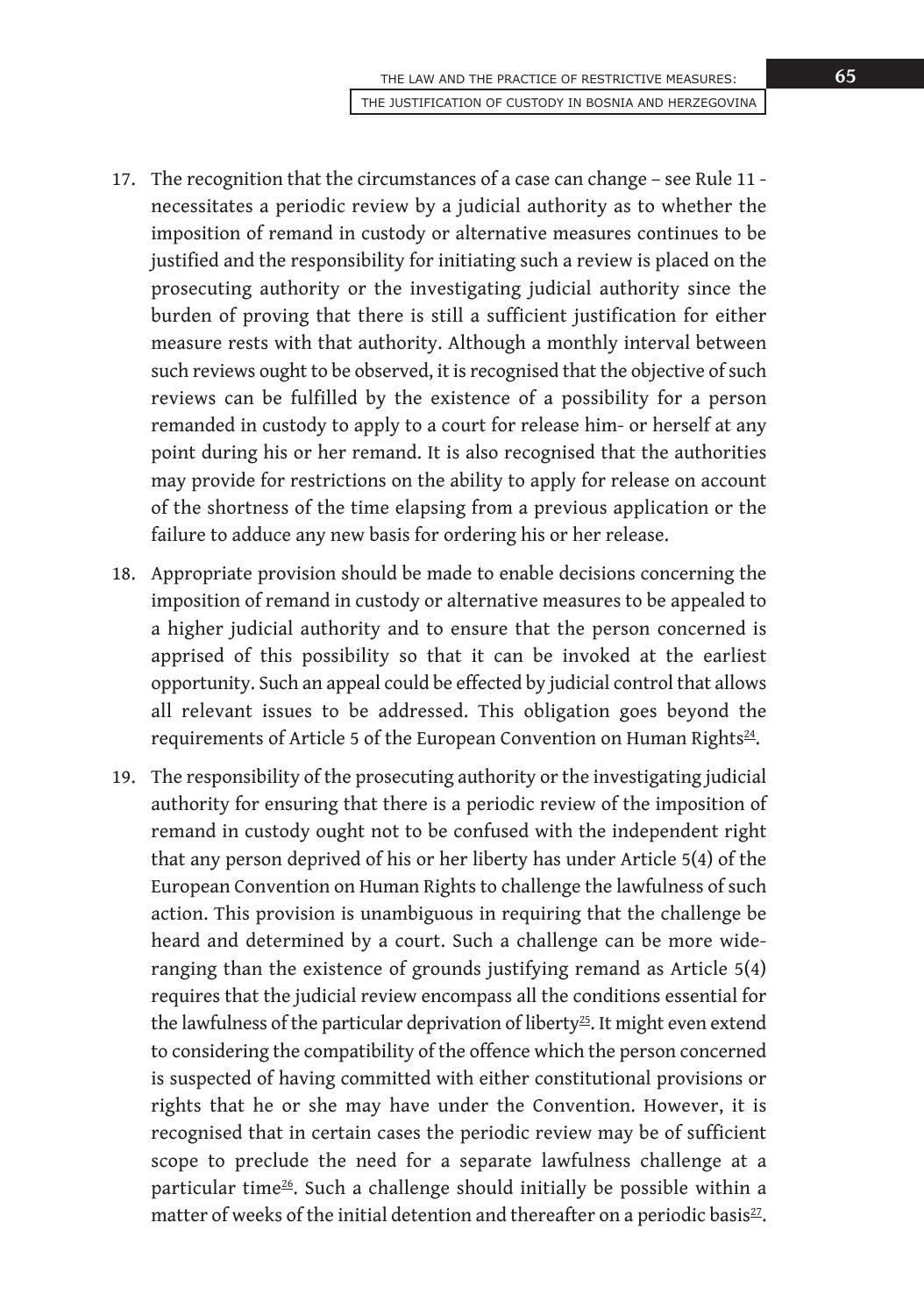The possibility of making a challenge will be regarded as having been impeded if the person remanded in custody is kept in total isolation and is not allowed the assistance of a lawyer $^{\underline{28}}.$  The judicial authority must have the power to order the release of the person concerned if the remand in custody is found to be unlawful 29 .

- 20. Although an emergency situation in accordance with Article 15 of the European Convention on Human Rights permits some derogation from the standards applicable in normal conditions, the rights stipulated here are ones that should continue to be available and indeed have been recognised as essential safeguards against the possible misuse of power $^{\underline{30}}$ .
- 21. Compliance with the requirement that decisions be reasoned and that these reasons be provided in a timely manner is essential for the effective exercise of the right of appeal against the imposition of remand in custody or alternative measures, as well as for ensuring that the legitimacy of such a measure in a given case can be recognised. Moreover the reasoning must demonstrate that real consideration has been given to the merits of an application for release rather than embody a ritual incantation of a formula $^{\underline{31}}$ . The exceptional circumstances referred to in paragraph 2 could arise in juridictions where an application for release made to a court following a decision to remand a person in custody is heard *ab initio* and is not a review of the initial remand decision.

#### **Duration**

22. The requirement that remand in custody must be strictly necessary means that if any of the justifications for its imposition cease to be applicable it must be terminated – see Rule 11 - unless some other justification arises. It isthe role of the judicial authority to determine whether such a justification continues to exist or has arisen. However, even where remand in custody can be justified, the seriousness of such an interference with liberty and the non-punitive character of such a measure necessitate that its length should not normally be disproportionate to the penalty that can be imposed on the suspected offender concerned. A further limitation on the overall length of remand in custody is the requirement in Article 5(3) of the European Convention on Human Rights to ensure that anyone remanded in custody is tried within a reasonable time and this requires that the proceedings in such cases be handled in an especially expeditious manner. No maximum length of remand in custody has ever been prescribed by the European Court of Human Rights when considering what is 'reasonable' - periods of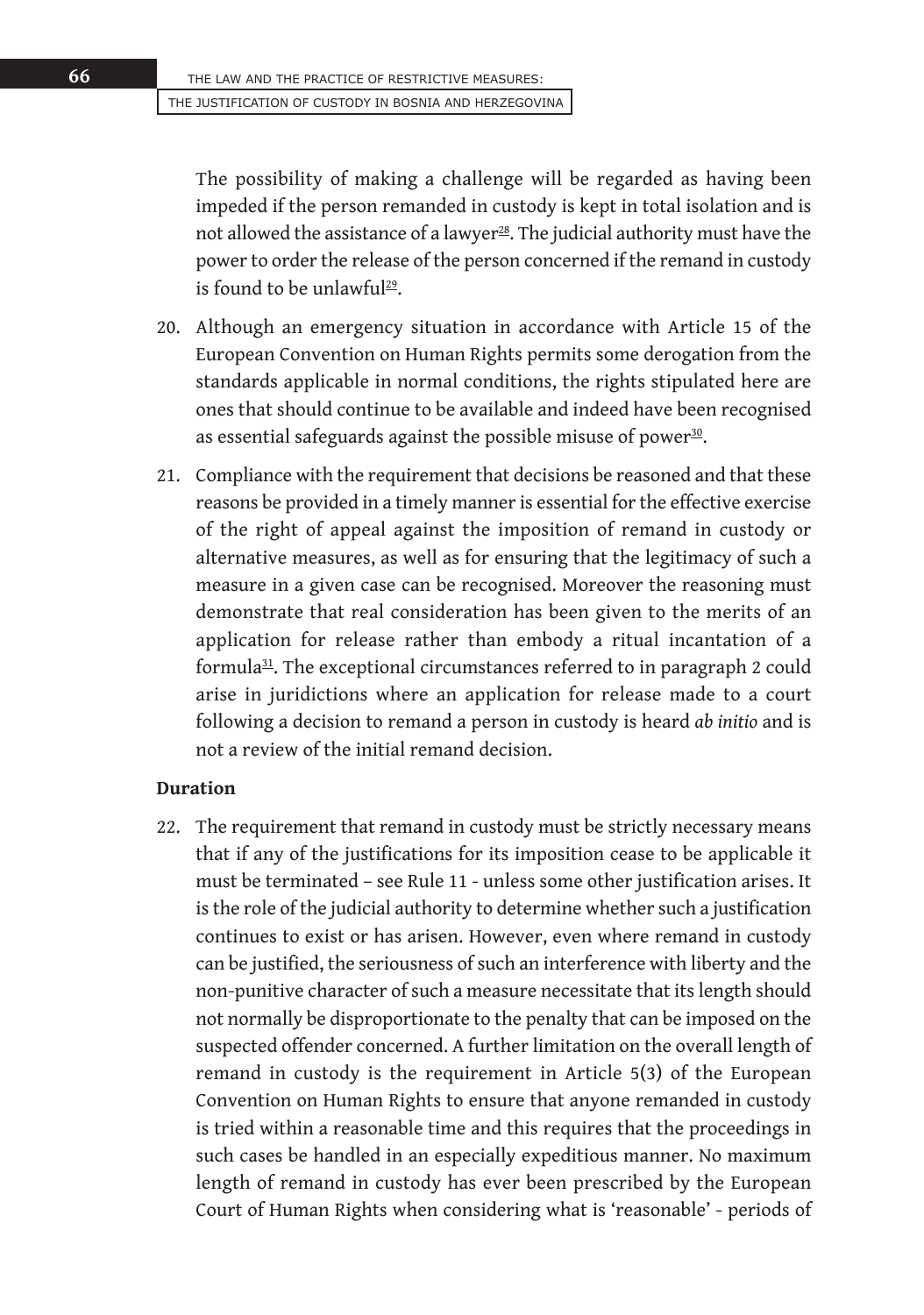both under and just over a year have been found objectionable<sup>32</sup> while ones in excess of four years have been considered both acceptable<sup>33</sup> and objectionable $34$  but it is evident from the case law that very special features need to be present for a lengthy period to be justified and that a short duration is all that should be needed in most cases, although the need even for the latter must be convincingly demonstrated. It should also be noted that the Committee of Ministers have recommended that 'When, as a last resort, juvenile suspects are remanded in custody, this should not be for longer than six months before the commencement of the trial. This period can only be extended where a judge not involved in the investigation of the case is satisfied that any delays in the proceedings are fully justified by exceptional circumstances', Recommendation Rec(2003)20 of the Committee of Ministers to member states concerning new ways of dealing with juvenile delinquency and the role of juvenile justice, Article 16. The fact that a period of remand in custody will subsequently be deducted from any sentence of imprisonment that must be served – see Rule 33 - is not relevant to the determination of its reasonableness.

- 23. Although the fulfilment of the requirements regarding the duration of remand in custody may be facilitated by the specification in legislation of a maximum period of remand in custody, the need to consider the particular circumstances of a given case means that such a period should not be automatically applied to all cases where remand in custody is justified. In many instances the circumstances of a case will be such that it should be possible to bring the case to trial before the expiry of such a period; thus remand in custody for the three-year period allowed by law was found by the European Court of Human Rights to be in violation of Article 5(3) of the European Convention on Human Rights where special diligence had not been shown in the conduct of the proceedings. 35
- 24. The particular responsibility recognised for the prosecuting authority or the investigating judicial authority with regard to the handling of a case, so that remand in custody is continued no longer than is justifiable and so that the bringing to trial of a person remanded in custody is especially expeditious, reflects its unrivalled access to information concerning a case and its capacity to advance its examination by the courts**.** Many violations of Article 5(3) are attributable to long periods of inactivity in the handling of a case prior to trial<sup>36</sup> and the European Court of Human Rights clearly expects an effective response to factors such as the late submission of reports by experts, illness and staffing shortages.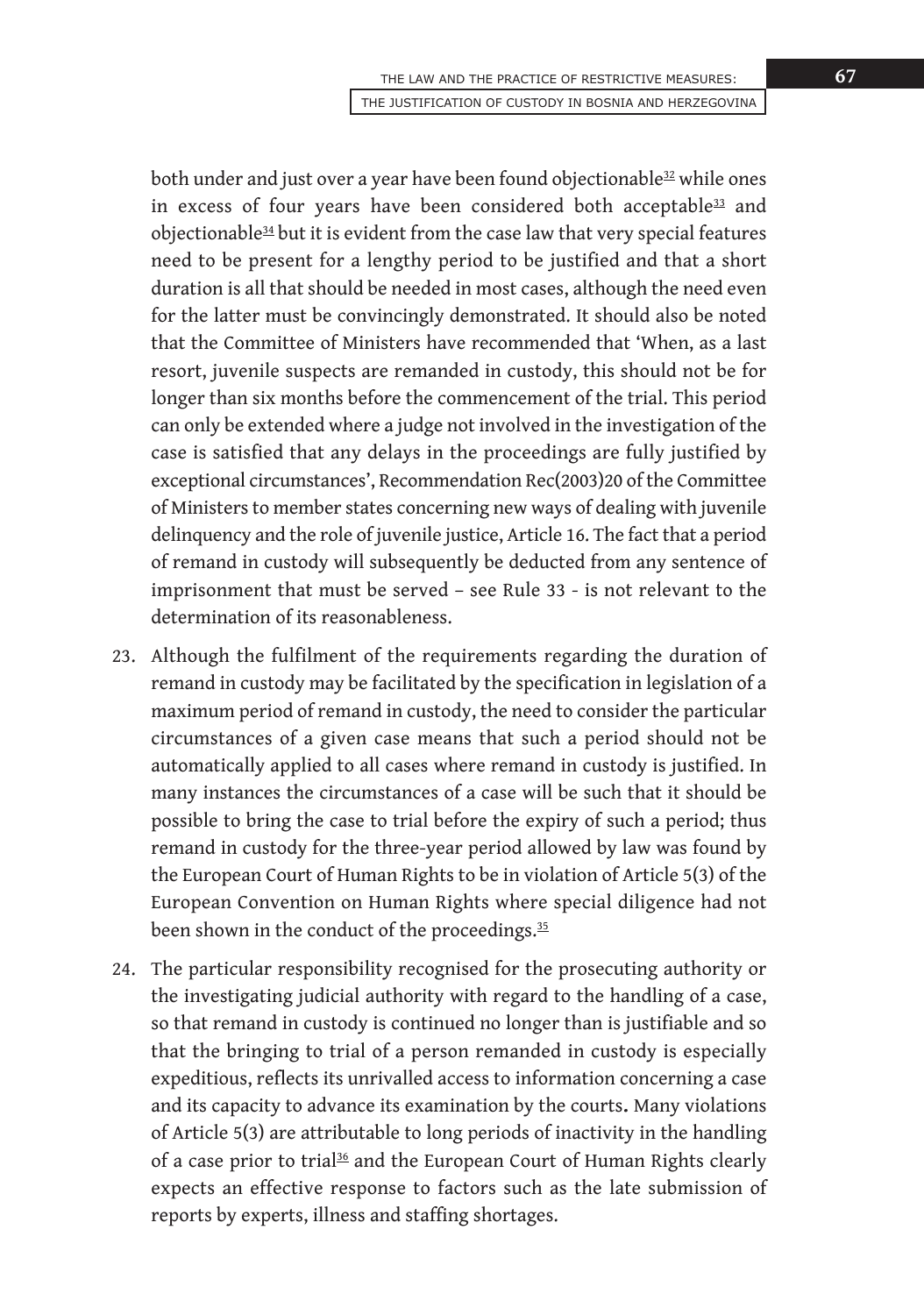#### **Assistance by a lawyer, presence of the person concerned and interpretation**

25. The obligation to inform promptly someone who is actually detained in police custody or is remanded in custody and in an understandable language about an intention to seek or to continue his or her remand in custody and the reasons for so doing is intended to ensure that he or she is in a position to seek appropriate legal advice and to prepare arguments against the imposition of such a measure, as well as to prepare his or her family for the possibility that it might be imposed. It thus goes beyond the similar obligation imposed by Article 5(2) of the European Convention on Human Rights when a deprivation of liberty actually occurs. Such notification should normally be straight after the decision to seek or to continue remand in custody but a longer interval would be justified where the person concerned is not in custody at the time or the assistance of an interpreter is required. The seriousness of the consequences of being remanded in custody makes it essential that a person whose remand in custody will be sought, should be legally assisted and should have a lawyer to be provided at public expense where the person cannot afford one. The requirements concerning the provision of information about the right to be assisted by a lawyer and adequate time for consultation are intended to ensure that this right can be of real benefit for a person at risk of being remanded in custody. This right also entails the detaining and/or prosecuting authority or the investigating judicial authority taking appropriate steps to ensure that the person concerned is actually able to contact a lawyer and this may necessitate making available the details of lawyers so that they can be contacted and using interpreters both to explain the right of consultation and representation and to assist in its exercise. It will also entail appropriate facilities for consultation with a lawyer being made available. The provisions of the present Rule relate to the right of assistance by a lawyer in relation to remand proceedings. They do not relate to the actual presence of a lawyer during investigation. Although an emergency situation in accordance with Article 15 of the European Convention on Human Rights permits some derogation from the standards applicable in normal conditions, the rights stipulated here are ones that should continue to be available and indeed have been recognised as essential safeguards against the possible misuse of power<sup>37</sup>. However, in an emergency the period of time which may be allowed to elapse before someone should be allowed to have legal advice and assistance for the purpose of arguing against the decision to seek his or her remand in custody will inevitably reflect the delay permitted in Rule 20 before he or she must first be brought before a judicial authority in remand proceedings.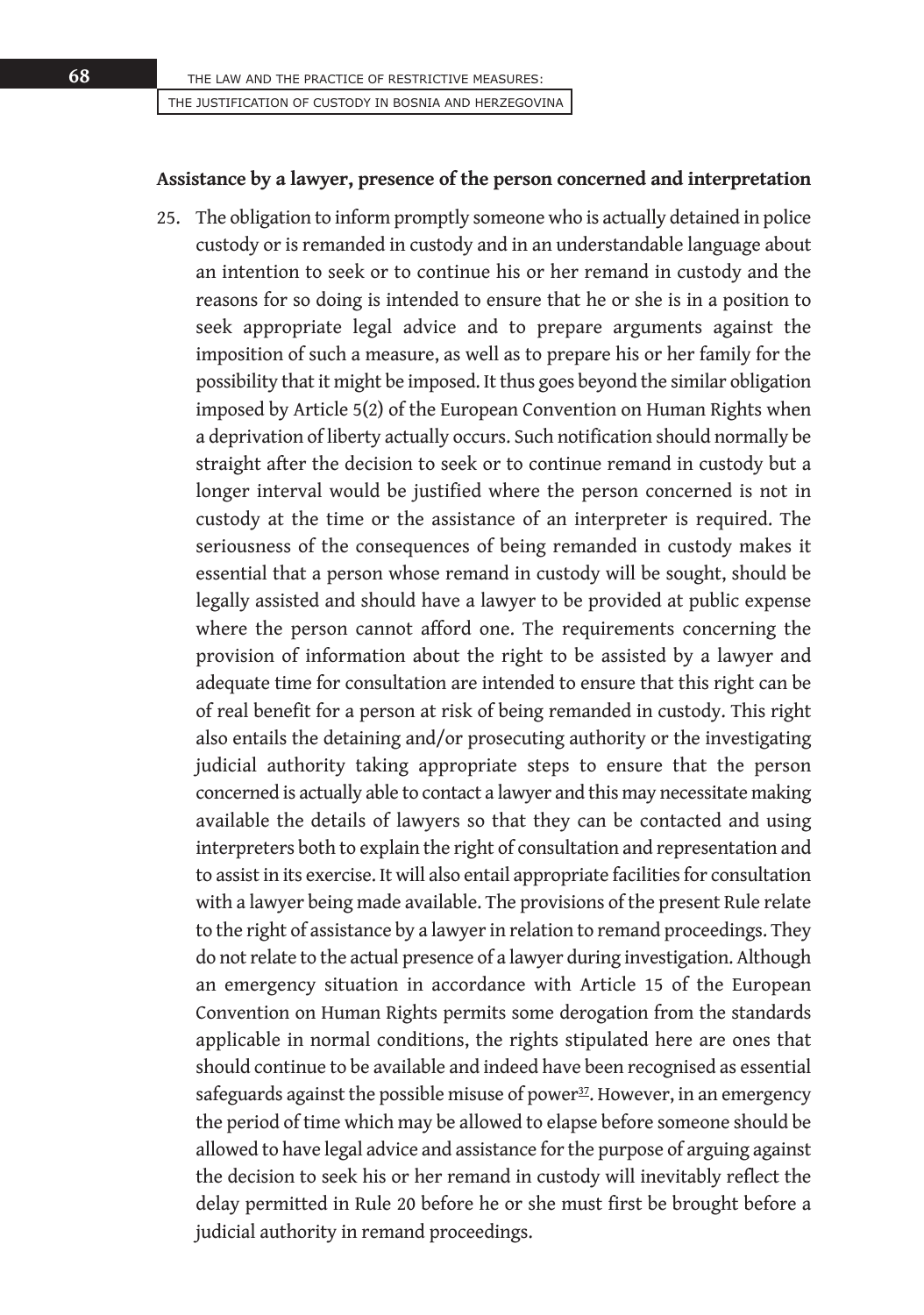- 26. Disclosure of documentation to the lawyer of someone whose remand in custody will be sought (or sought to be continued) is essential for that lawyer to be in a position to respond effectively to submissions as to justifications for the imposition of such a measure $^{\underline{38}}$ . Although some restrictions on disclosure may be justifiable, particularly in order to secure the administration of justice or to protect national security, they must not have a substantial impact on the ability to make a case against remand in custody $^{\underline{39}}$ .
- 27. This requirement seeks to ensure the fulfilment of obligations under Article 36 of the Vienna Convention on Consular Relations and their importance is also recognised in Articles 14-18 of the Appendix to Recommendation No. R (84) 12 of the Committee of Ministers to Member States concerning Foreign Prisoners. The importance of these obligations for non-nationals suspected of offences has been underlined by the International Court of Justice $^{\underline{40}}$ . Although those obligations do not extend to the provision of consular protection for dual nationals with respect to a country whose nationality they hold, it is recognised that the existence of family and property interests in the second country of which they are nationals may make it desirable for access to be granted to the consular officials of that country. The decision about contacting a consul should be taken by the person whose remand in custody will be sought (or sought to be continued), unless he or she is not legally competent to take such a decision when the responsibility for facilitating such contact will lie on the judicial authority in the remand proceedings. This right does not create any obligation for the authorities to seek to prove the nationality of the remand prisoner. A state may chose to consider a person who has the nationality of that state as well as the nationality of another state(s) as being its national.
- 28. This right reflects the importance of the person whose remand in custody will be sought (or sought to be continued) being in a position to respond to submissions as to justifications for the imposition of such a measure $^{\underline{41}}$ . It is recognised that in some instances (particularly security considerations or the distance involved) this objective can be realised without the person concerned actually being physically brought before the judicial authority. However any video link being used must be such that the possibility both of communicating with/by him or her and of assessing his or her physical and mental well-being is just as effective as if he or she were physically present. Moreover being present is a right which some persons may decide they do not wish to exercise.
- 29. The obligation to provide interpretation recognises that the ability of a person whose remand in custody will be sought (or sought to be continued)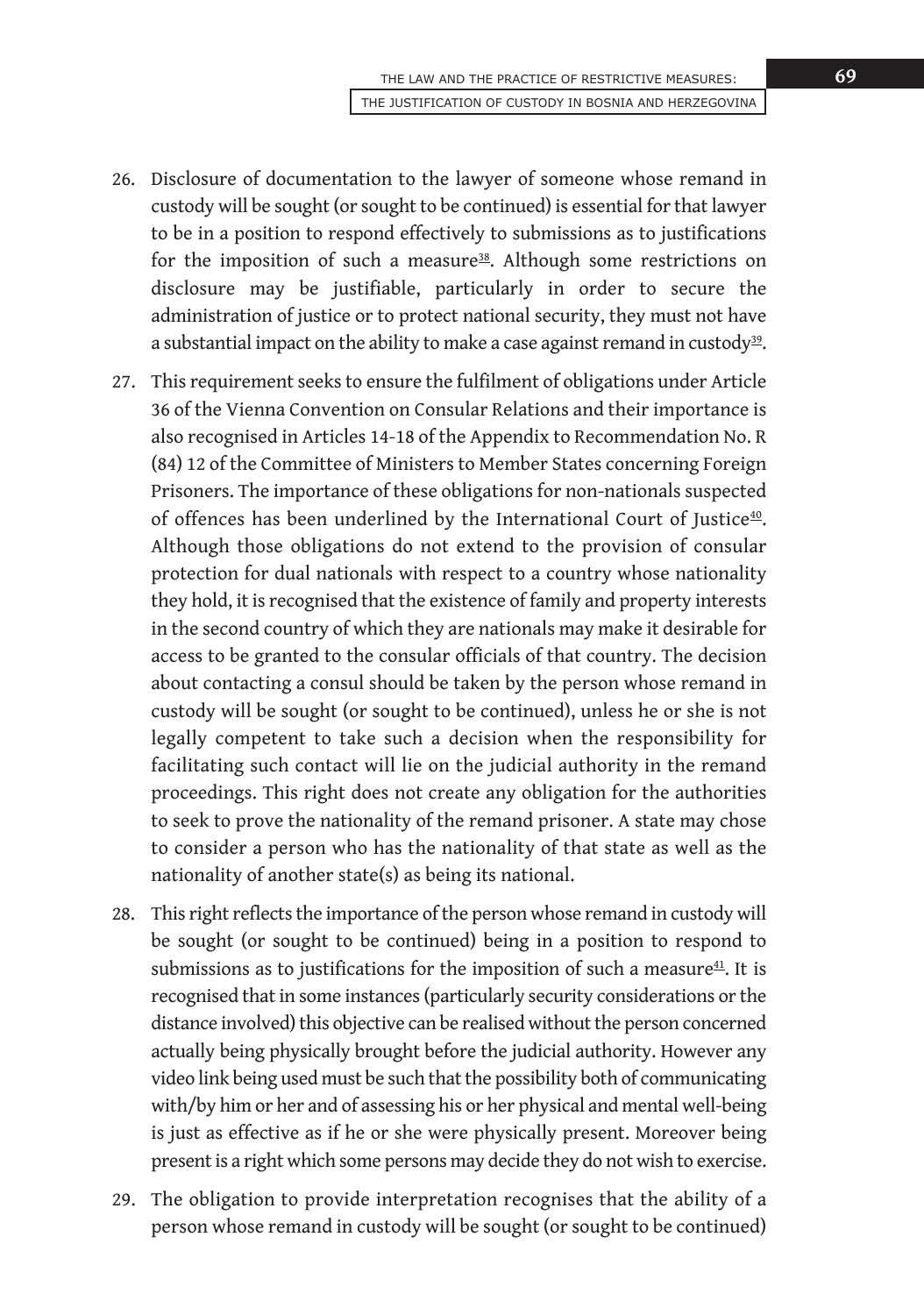to take part in proceedings may be impeded by language difficulties. However, this obligation only arises where the person's capacity to speak or understand the language of the proceedings is inadequate and does not extend to an entitlement to the use of a preferred alternative where this is not the case.

- 30. Persons appearing before the judicial authority susceptible to order their remand in custody should be given the opportunity of presenting themselves as well as possible at any appearance before such a judicial authority. In respect of personal hygiene this means that they should have the opportunity to wash before such an event and male remand prisoners should be allowed to shave, unless, of course, such would fundamentally change their normal physical appearance. This requirement reinforces Rules 20.4, 68.2 and 97 of the European Prison Rules.
- 31. The foregoing requirements are equally applicable to any proceedings in which a decision to continue remand in custody may be taken and they are reinforced by the provisions in Rules 23.1, 23.2, 37.1-4, 98.1 and 98.2 of the European Prison Rules.

#### **Informing the family**

32. The imposition of remand in custody will affect the family of the person concerned and the obligation to inform the family reflects the right that both he or she and his or her family members have under Article 8 of the European Convention on Human Rights, as well as the importance of such contact as a safeguard against the possibility of abuse. A delay in informing the family would only be capable of being justified in exceptional circumstances where the administration of justice or national security could be prejudiced (e.g. a risk of collusion). The responsibility that parents have for juveniles could be an instance justifying the disregard of a suspect's wishes as regards informing his or her family. 'Family member' should be understood in the wide sense used by the European Court of Human Rights $42$ rather than by reference to legally prescribed relationships. The family could be informed directly or through the lawyer of the person concerned. The right to have family members informed about forthcoming remand proceedings does not necessarily mean that they will have the right to be present at them.

#### **Deduction of pre-conviction custody from sentence**

33. The non-punitive nature of remand in custody requires that the periods so spent should be deducted from any sentence of imprisonment that is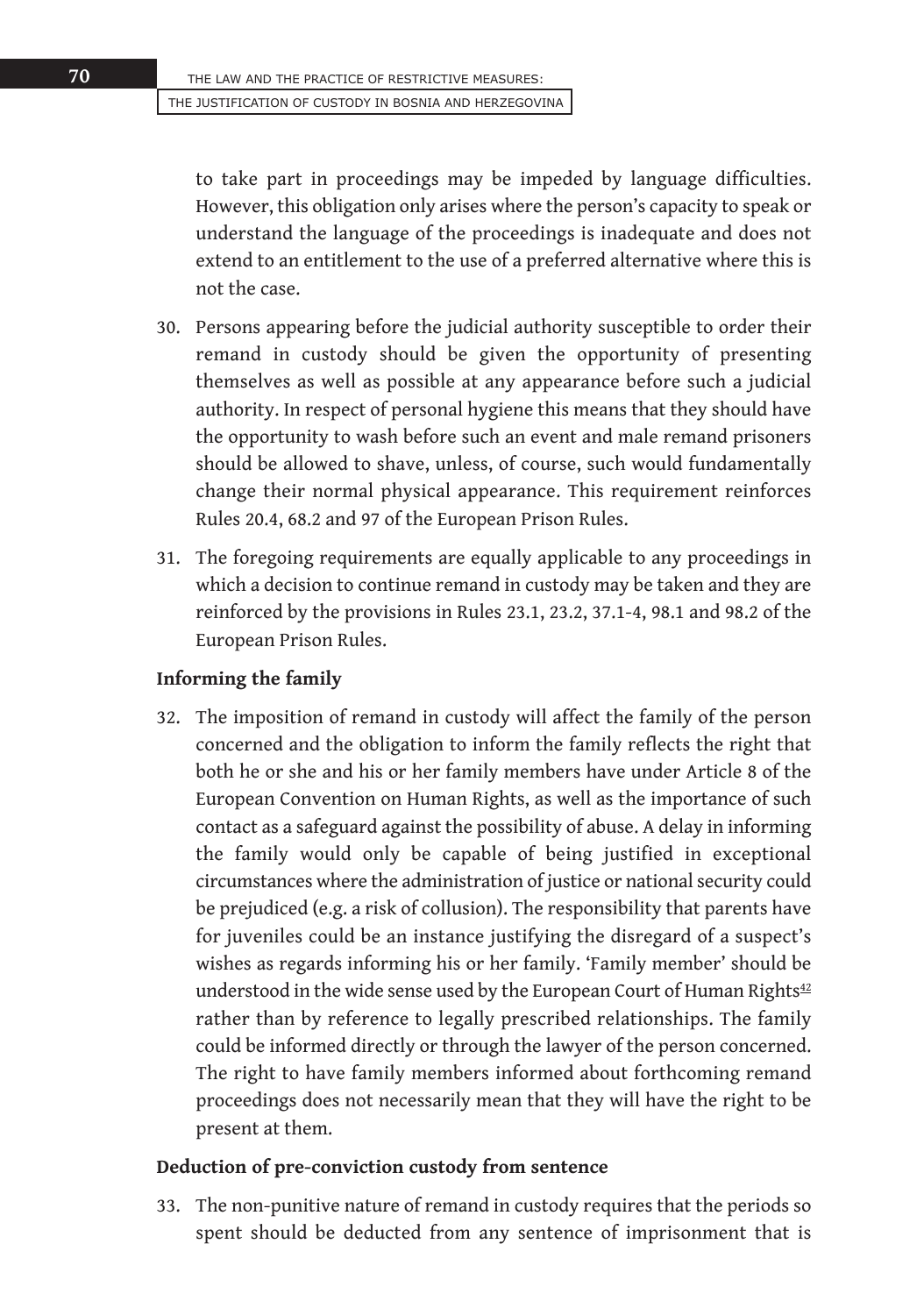imposed: if at all, deviations from this deduction should be permissible only in isolated cases and for specific reasons, for which the national law allows corresponding discretion in creating exceptions. The character of the regime in the place where the person was remanded should not have any limiting effect in the calculation of the deduction required. As a sentence of imprisonment may not be imposed on a person convicted of an offence after having spent some time remanded in custody, consideration of the possibility of taking that period into account when setting the terms of a non-custodial penalty could also be appropriate. This will be particularly desirable for alternatives to remand in custody that still involve a significant restriction on individual freedom. Thus in Portugal a prison sentence will be reduced where house arrest has been used as an alternative to remand in custody. A number of States also deduct from an eventual prison sentence periods of time spent in custody while awaiting extradition.

# **Compensation**

34. A further consequence of the non-punitive character of remand in custody is that consideration should be given to compensating persons who are not convicted of the offence in respect of which they were remanded for the losses resulting from the deprivation of their liberty. This possibility is distinct from the duty under Article 5(5) of the European Convention on Human Rights to compensate someone remanded in custody where there was no legal basis for the remand. The exception specified in respect of this possibility recognises that in some instances the behaviour of such persons may have had a significant influence on the decision to remand them in custody. However, the Rule also leaves States a discretion as to the other circumstances in which compensation will be required. Although the damage suffered in many cases will require financial compensation, other forms of reparation may be more appropriate where the damage is of a moral character.

# **III. Conditions of remand in custody**

# **General**

35. The European Prison Rules cover all prisoners but it is also recognised that the status of remand prisoners requires the observance of some additional rules.

For the following aspects of remand in custody, the specified rules in the European Prison Rules are particularly relevant: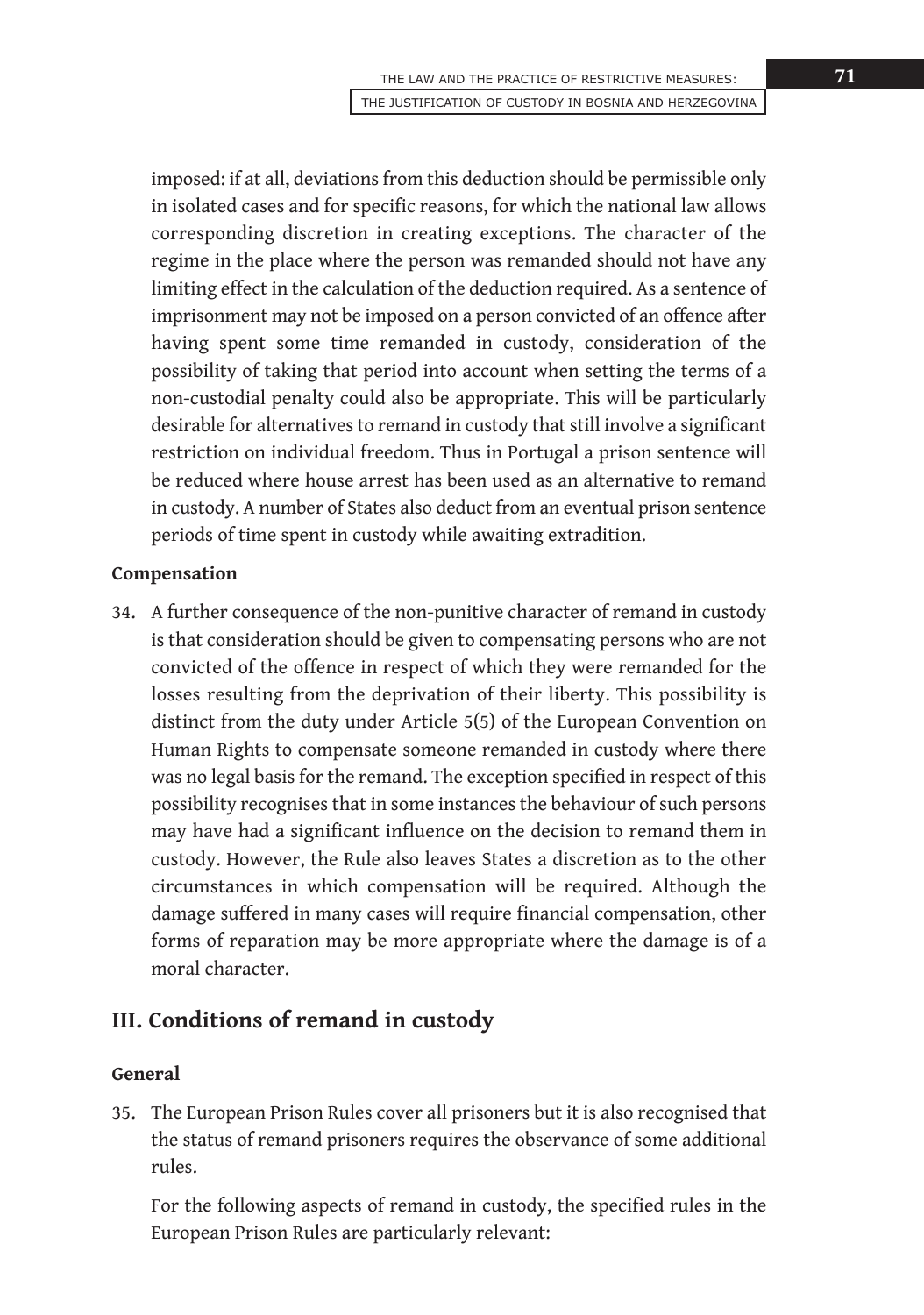Admission – 14, 15 and 16; Clothing and bedding - 20, 21 and 97; Complaints procedures - 70 Contact with the outside - 17, 24 and 99; Discipline and punishment - 56-62; Health care - 15.1e, 15.1f, 16a and 39-48; Information about rights, regulations and other matters - 15.2, 30 and 38.3; Inspection and monitoring - 92 and 93; Nature and size of accommodation - 18.1-7, 18.10 and 96; Personal hygiene - 19.3-7; Preparation of defence and access to legal advice - 23 and 98; Religion and beliefs - 29; Sanitary arrangements - 19.1-3; Separation of categories - 11.1, 11.2, 18.8 and 18.9; Staff - 71-81 and 89 Time out of cell and regime activities - 25, 27 and 101; Use of establishments other than a remand institution - 10.3b Welfare assistance - 16d; Work and education - 26, 28 and 100.

# **Absence from remand institution**

36. The Council of Europe's Committee for the Prevention of Torture and Inhuman or Degrading Treatment or Punishment (the CPT) is of the opinion that it is preferable for further questioning by the police after a person has been remanded in custody to take place within the remand institution concerned rather than on police premises. The return of remand prisoners to police custody should only occur if they have expressly consented to it or if such removal is absolutely unavoidable and has been authorised by a judge or prosecutor. The duration of such a temporary removal should be clearly specified by the judge or prosecutor. On return to the remand institution, a thorough physical examination should be carried out if the prisoner so requests. The timing of such an examination should always be prompt and will need to be especially speedy if there are any evident signs of injury or ill treatment.

# **Continuing medical treatment**

37. The prison medical officer should make arrangements, as soon as a remand prisoner has been examined on admission, to ensure that he or she can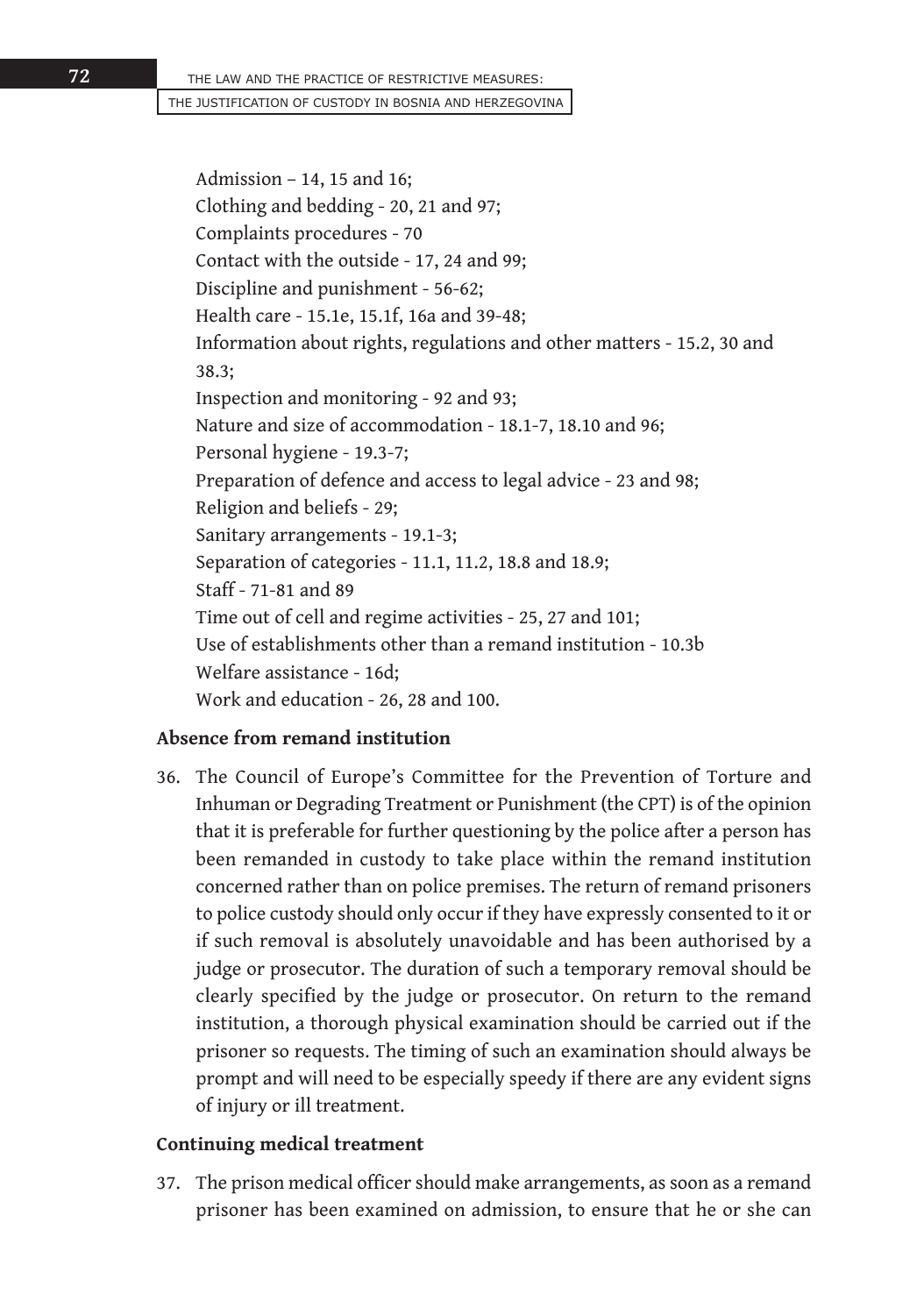continue with any necessary medical treatment that was in progress at the time when he or she came into custody. The decision as to the necessity shall be taken by the prison medical officer who shall also supervise the treatment. Similar arrangements should be made in respect of other treatment that was in progress**,** such as dental treatment, fertility and hormonal treatment, where delay would be highly prejudicial to the remand prisoner concerned. The possibility of being visited by their own doctor or dentist is again a natural consequence of the legal status of remand prisoners and should exist when a medical or dental necessity as determined by the prison doctor so requires. However, it should not be the responsibility of the administration of the remand institution to pay for the attendance of such personnel

# **Correspondence**

38. In general the reasons for which restrictions may be justified ought not to be applicable to the volume of correspondence between remand prisoners and their families and friends.

### **Voting**

39. Since, in accordance with Rule 3, remand prisoners are to be held in conditions appropriate to their legal status and treated without restrictions other than those necessary for the administration of justice, the security of the institution, the safety of prisoners and staff and the protection of the rights of others, there can be no justification for denying them the right to vote in local, national and European elections that occur during the period of remand in custody. A failure to allow remand prisonersto vote may result in a violation of Article 3 of Protocol 1 to the European Convention on Human Rights*<sup>43</sup>* .

# **Education**

40. The protection of remand prisoners' education from disruption or interference is in accordance with their legal status and the need to treat them without unnecessary restrictions and the importance of all prisoners having access to education is recognised in Recommendation No. R (89) 12 of the Committee of Ministers to Member States on Education in Prison and Rules 28.3 and 35.2 of the European Prison Rules. Appropriate educational provision for remand prisoners may include making arrangements so that examinations can be taken.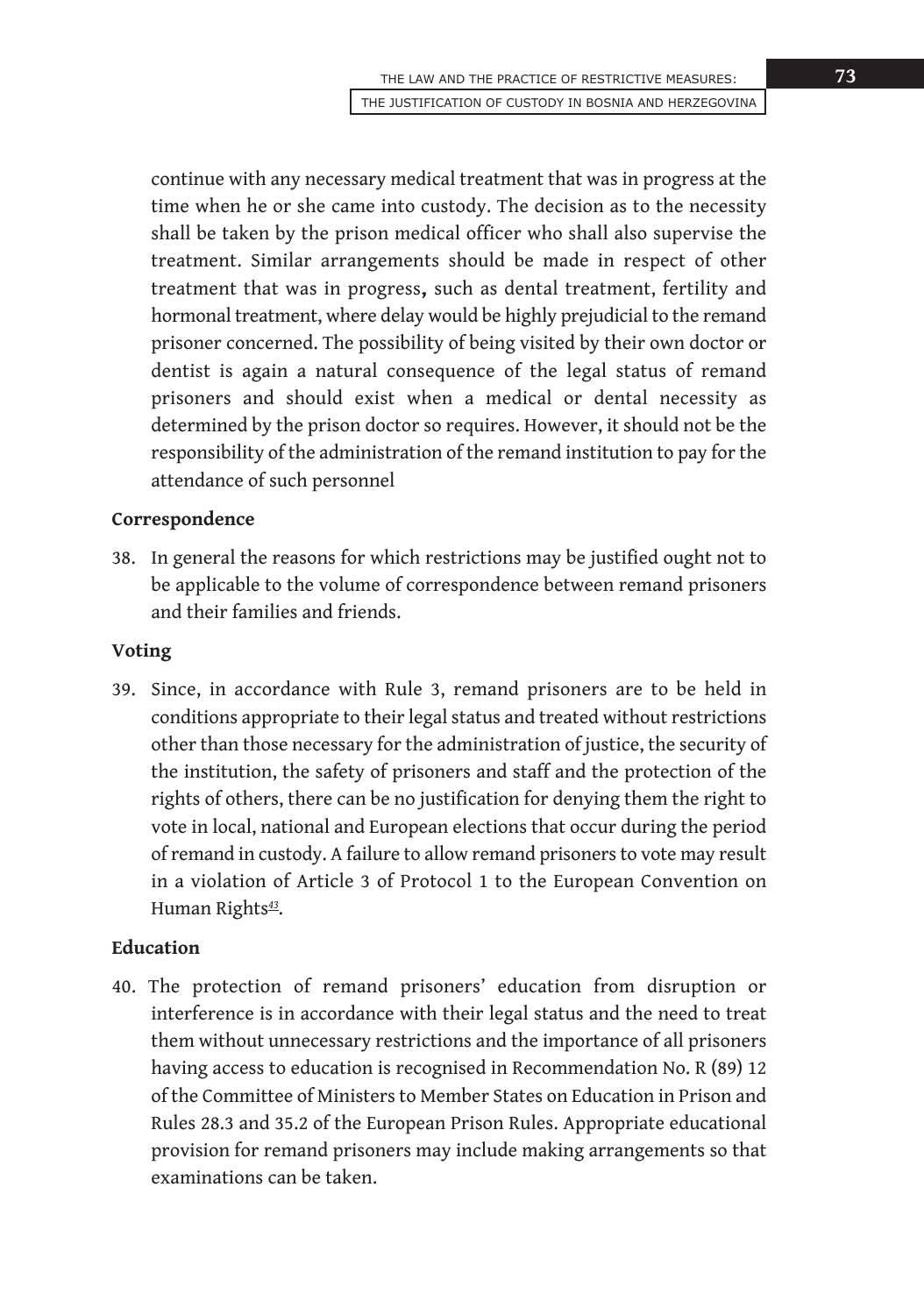## **Discipline and punishment**

- 41. Disciplinary punishment procedures should be avoided as far as possible in respect of remand prisoners and it is particularly important that they should not have an adverse effect on a remand prisoner's ability to prepare his or her defence or have the consequence of prolonging the period of remand in custody ordered by a judicial authority.
- 42. Ifsolitary confinement isimposed as a punishment, the denial of association with other prisoners should be the extent of the punishment. There must therefore be no interference with access to legal representatives and there should be at least a minimum level of contact with the family. Moreover there should be no supplementary punishments, such as inferior bedding or hygiene, shorter exercise, less access to reading material or the denial of meetings with approved religious representatives.

The dispositions of this Rule are not intended to regulate cases where measures are taken to protect the life and health of the person concerned, or other persons; nevertheless, such measures should not result in the remand prisoner being treated in an inferior manner.

# **Staff**

43. This Rule emphasises that working with remand prisoners requires special qualities and training in order to ensure that the different status and different needs of such prisoners are fully recognised and that they are treated in accordance with their status and needs. The training should include instruction in operating a regime with few restrictions, enabling remand prisoners to be out of their cells engaged in purposeful activities for a reasonable part of the day, and assisting with tasks such as making bail applications, finding a lawyer and maintaining family ties. The training should also focus on enabling staffto deal appropriately with special categories of remand prisoners.

#### **Complaints**

44. From time to time remand prisoners are likely to perceive an element of unfairness in the way they are treated, either individually or as a group. This will happen even in the best managed remand institution. It is important that there should be a set of procedures, which allow remand prisoners to register any complaints that they have and that this can be done in a manner guaranteed to preserve confidentiality. A speedy resolution of complaints is of particular importance for remand prisoners as their detention should normally be only for a short period.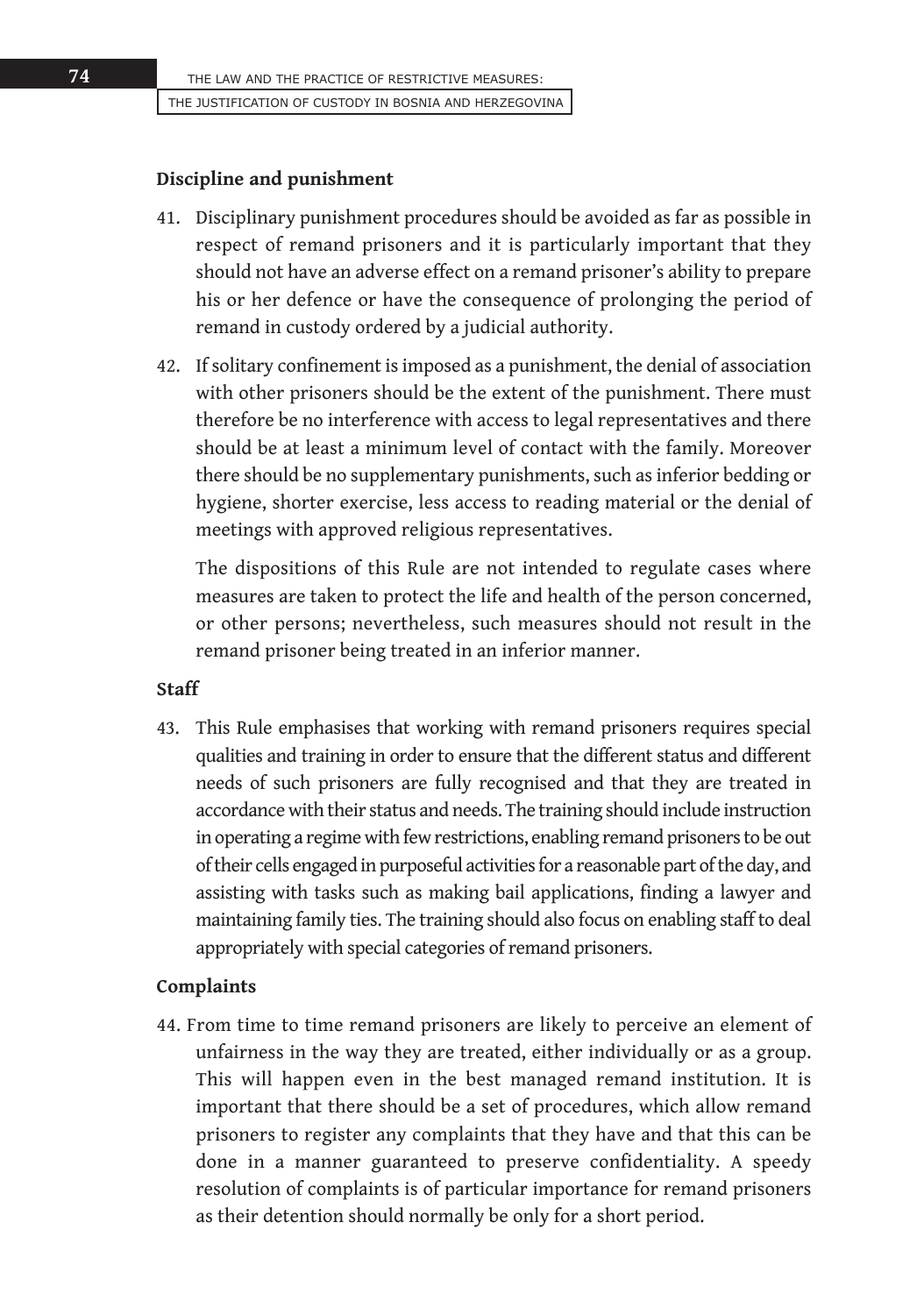- Note  $1$  This document has been classified restricted at the date of issue. It was declassified at the 974th meeting of the Ministers' Deputies (27 September 2006) (see CM/Del/Dec(2006)974/10.2).
- Note <sup>2</sup> See, e.g., *Schiesser v Switzerland*, 4 December 1979, *Huber v Switzerland*, 23 October 1990, *Brincat v Italy*, 26 November 1992, *Nikolova v Bulgaria*, 25 March 1999, *Pantea v Romania*, 3 June 2003 and (in respect of officers in the armed forces*) Hood v United Kingdom*, 18 February 1999*.*
- Note <sup>3</sup> In *Monnell and Morris v United Kingdom*, 2 March 1987.
- Note <sup>4</sup> S*ee, e.g., Caballero v United Kingdom, 8 February 2000.*
- Note <sup>5</sup> See, e.g., *Fox, Campbell and Hartley v United K*ingdom, 30 August 1990, *Murray v United Kingdom*, 28 October 1994, *Erdagöz v Turkey*, 22 October 1997, *Wloch v Poland*, 19 October 2000 and *O'Hara v United Kingdom*, 16 October 2001.
- Note<sup>6</sup> See *Gusinskiy v Russia*, 19 May 2004
- Note <sup>7</sup> See *Jecius v Lithuania*, 31 July 2000.
- Note <sup>8</sup> See, e.g., *Letellier v France*, 26 June 1991,*Assenov v Bulgaria*, 28 October 1998, *W v Switzerland*, 26 January 1993 and *I A v France*, 23 September 1998.
- Note <sup>9</sup> See, e.g., *Smirnova v Russia*, 24 July 2003.
- Note <sup>10</sup> See, e.g., *Iwańcuk v Poland*, 15 November 2001.
- Note <sup>11</sup> *See Ciulla v Italy, 22 February 1989 and Jecius* v Lithuania, 31 July 2000.
- Note <sup>12</sup> See, e.g., *Ilijkov v Bulgaria*, 26 July 2001 and *Shishkov v Bulgaria*, 9 January 2003.
- Note <sup>13</sup> See, e.g., *Punzelt v Czech Republic*, 25 April 2000.
- Note <sup>14</sup> See, e.g., *I A v France*, 23 September 1998 (where the European Court of Human Rights found that it had ceased to be reasonable to suppose that release would give rise to a risk of collusion.
- Note <sup>15</sup> *T W v Malta*, 29 April 1999.
- Note  $\frac{16}{ }$  See, e.g., *Mancini v Italy*, 2 August 2001.
- Note <sup>17</sup> See *Brogan v United Kingdom*, 30 May 1989.
- Note <sup>18</sup> See *T W v Malta*, 29 April 1999.
- Note <sup>19</sup> Eg, Belgium, Bosnia and Herzegovina, Bulgaria, Cyprus, Denmark, Germany, Luxembourg, Romania and "the former Yugsolav Republic of Macedonia".
- Note <sup>20</sup> See *Brogan v United Kingdom*, 30 May 1989.
- Note <sup>21</sup> See *Koster v Netherlands*, 28 November 1991.
- Note <sup>22</sup> See *Ocalan v Turkey*, 12 March 2003.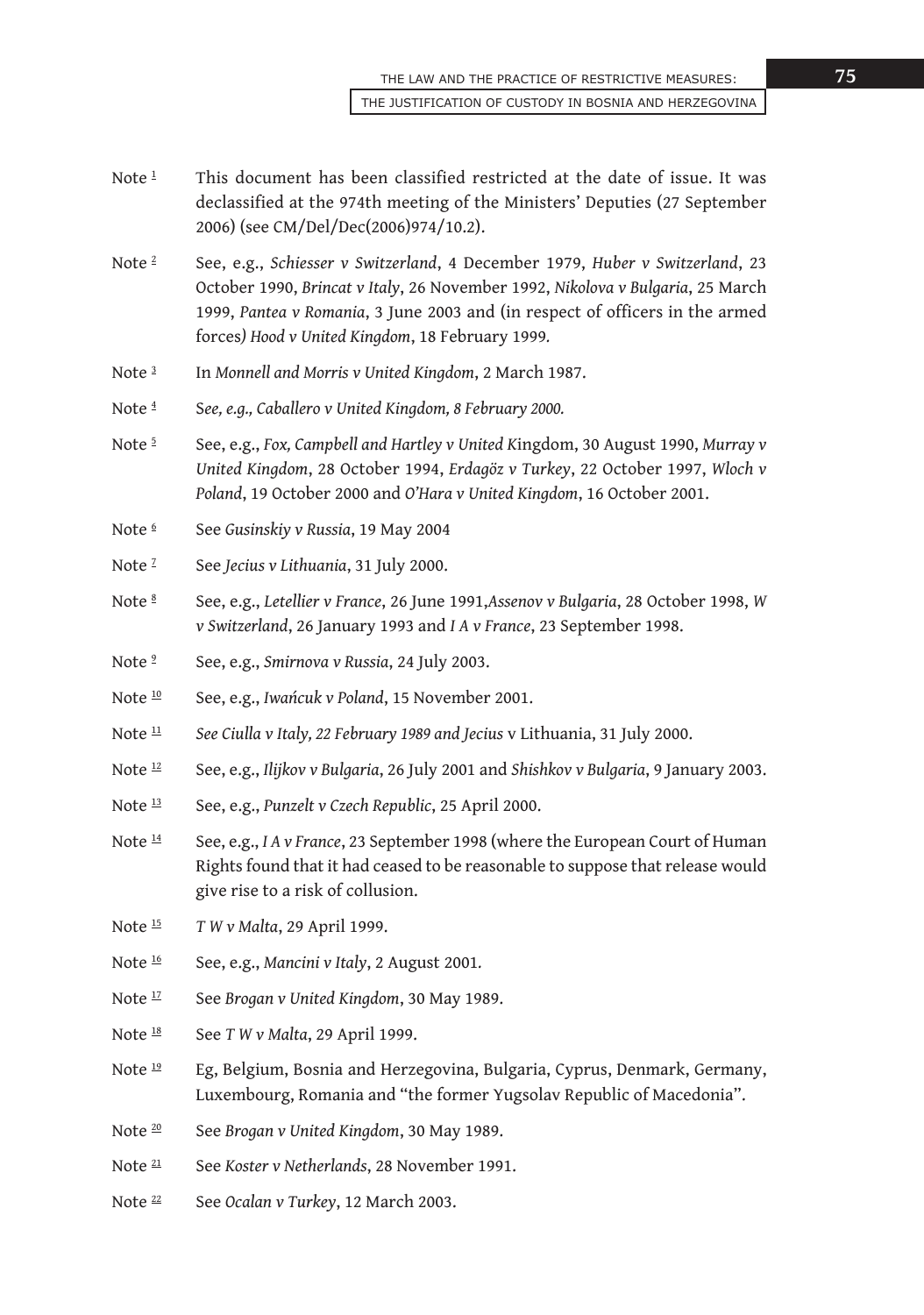- Note <sup>23</sup> See, e.g., *Brannigan and McBride v United Kingdom*, 26 May 1993, *Aksoy v Turkey*, 18 December 1996 and *Demir v Turkey*, 23 September 1998.
- Note <sup>24</sup> See *Grauzinis v Lithuania*, 10 October 2000.
- Note <sup>25</sup> See *Nikolova v Bulgaria*, 25 March 1999.
- Note <sup>26</sup> See *De Jong, Baljet and Van Den Brink v Netherlands*, 22 May 1984.
- Note <sup>27</sup> See, e.g., *Bezicheri v Italy*, 25 October 1989, *Rehbock v Slovenia*, 28 November 2000 and *G B v Switzerland*, 30 November 2000*.*
- Note <sup>28</sup> See *Ocalan v Turkey*, 12 March 2003.
- Note <sup>29</sup> See *Van Droogenbroeck v Belgium*, 24 June 1982.
- Note <sup>30</sup> See, e.g., *Brannigan and McBride v United Kingdom*, 26 May 1993, *Aksoy v Turkey*, 18 December 1996 and *Demir v Turkey*, 23 September 1998
- Note <sup>31</sup> See, e.g., *Mansur v Turkey*, 8 June 1995 and *Smirnova v Russia*, 24 July 2003.
- Note <sup>32</sup> Less than eight months in *Shishkov v Bulgaria*, 9 January 2003 and fourteen months in *Jecius v Lithuania*, 31 July 2000.
- Note <sup>33</sup> *W v Switzerland*, 26 January 1993*.*
- Note <sup>34</sup> *Debboub alias Husseini Ali v France*, 9 November 1999.
- Note <sup>35</sup> *Ceský v Czech Republic*, 6 June 2000.
- Note <sup>36</sup> See, e.g., *Clooth v Belgium*, 12 December 1991, *Assenov v Bulgaria*, 28 October 1998 and *Punzelt v Czech Republic*, 25 April 2000.
- Note <sup>37</sup> See, e.g., *Brannigan and McBride v United Kingdom, 26 May 1993, Aksoy* v Turkey, 18 December 1996 and *Demir v Turkey*, 23 September 1998.
- Note <sup>38</sup> See, e.g., *Shishkov v Bulgaria*, 9 January 2003.
- Note <sup>39</sup> See, e.g., *Garcia Alva v Germany*, 13 February 2001.
- Note <sup>40</sup> In the cases of *LaGrand (Germany v United States of America)*, 27 June 2001 and *Avena and Other Mexican Nationals (Mexico v United States of America)*, 31 March 2004.
- Note <sup>41</sup> See *Grauzinis v Lithuania*, 10 October 2000.
- Note <sup>42</sup> See, e.g., X*, Y and Z v United Kingdom*, 22 April 1997*.*
- Note *<sup>43</sup> See Labita v Italy*, 6 April 2000 and *Hirst v United Kingdom (No 2)*, 6 October 2005.